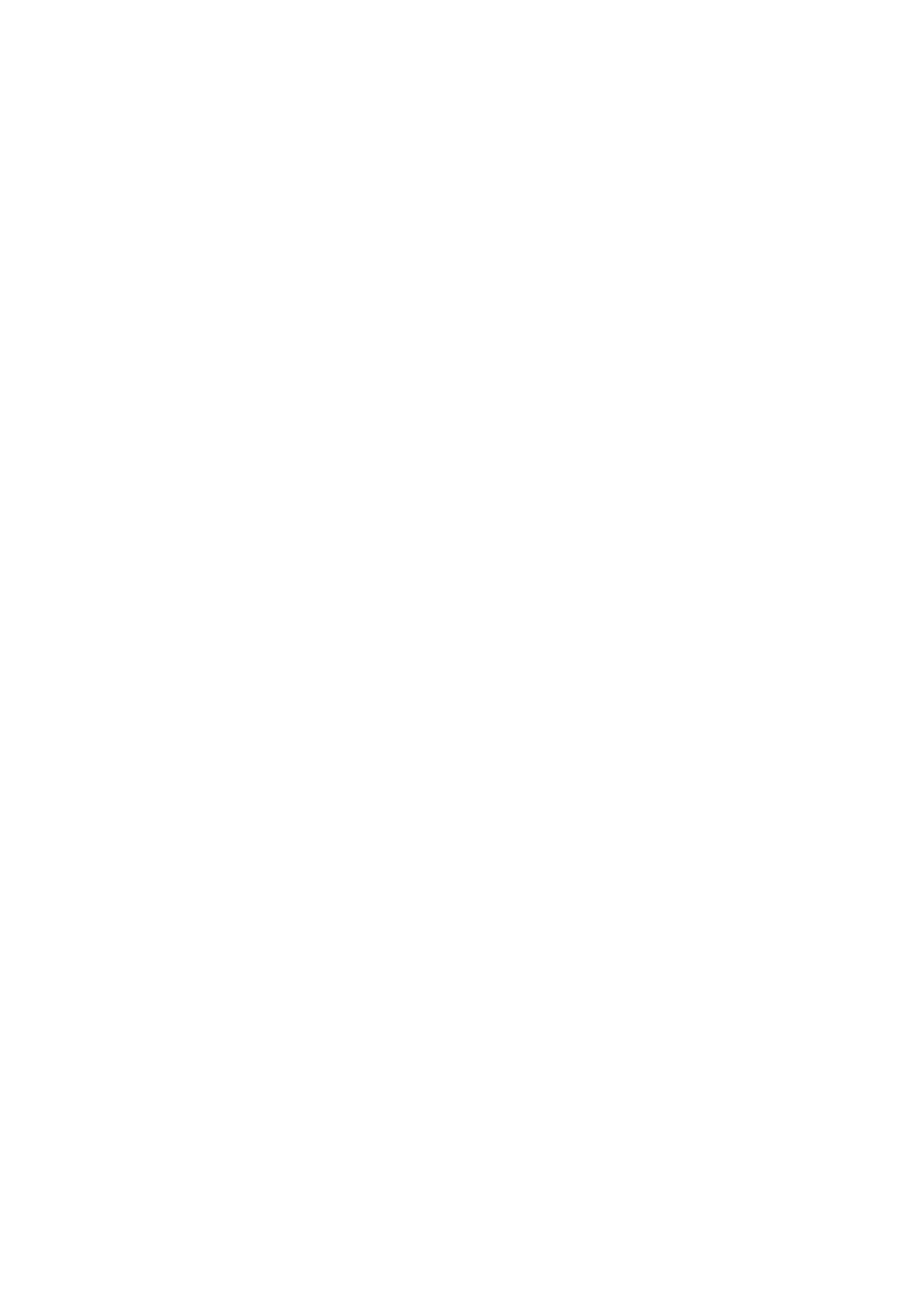# **Table of Contents**

|                                                                                                                                                                                                                                                    | Pages                                      |
|----------------------------------------------------------------------------------------------------------------------------------------------------------------------------------------------------------------------------------------------------|--------------------------------------------|
| 1. INTRODUCTION                                                                                                                                                                                                                                    | 2                                          |
| 2. METHODOLOGY                                                                                                                                                                                                                                     | 3                                          |
| 2.1 Selection of Indicator                                                                                                                                                                                                                         | 3                                          |
| 2.2 STAGES IN DETERMINING THE DEGREE OF DEPENDENCE<br>a) Crop selection<br>b) Identification of primary regions of diversity for each selected crop<br>c) Determination of degree of national dependence on genes from other areas of<br>diversity | $\overline{4}$<br>4<br>4<br>$\overline{7}$ |
| 3. RESULTS                                                                                                                                                                                                                                         | 9                                          |
| 3.1 Structure of the Analytical Tables                                                                                                                                                                                                             | 9                                          |
| 3.2 Identification of Crops Contributing to Food Energy Supply                                                                                                                                                                                     | 9                                          |
| 3.3 Results of Dependence Analysis                                                                                                                                                                                                                 | 10                                         |
| A. AFRICA                                                                                                                                                                                                                                          | 11                                         |
| <b>B. ASIA AND THE PACIFIC</b>                                                                                                                                                                                                                     | 12                                         |
| <b>C. NEAR EAST</b>                                                                                                                                                                                                                                | 14                                         |
| D. EUROPE                                                                                                                                                                                                                                          | 15                                         |
| E. LATIN AMERICA AND THE CARIBBEAN                                                                                                                                                                                                                 | 15                                         |
| <b>F. NORTH AMERICA</b>                                                                                                                                                                                                                            | 16                                         |
| 4. CONCLUSIONS AND LIMITATIONS OF THE STUDY                                                                                                                                                                                                        | 17                                         |
| 4.1 Findings                                                                                                                                                                                                                                       | 17                                         |
| 4.2 Methodology                                                                                                                                                                                                                                    | 19                                         |
| 4.3 Analysis of Dependence                                                                                                                                                                                                                         | 20                                         |
| 4.4 Recommendations                                                                                                                                                                                                                                | 20                                         |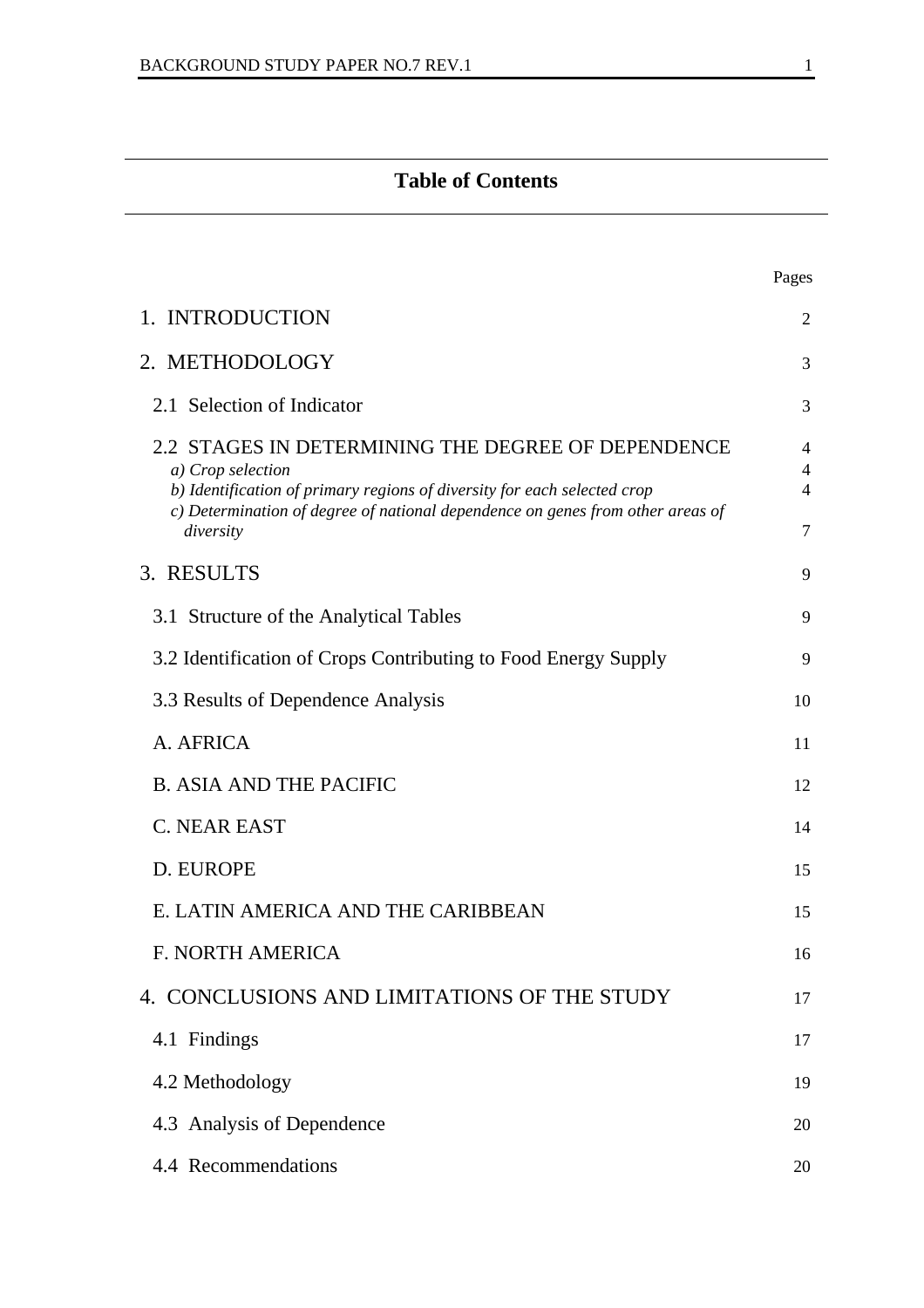## 5. BIBLIOGRAPHY 21

# **FIGURES**

| Figure 1 | <b>Food Balance Sheets</b>                              |   |
|----------|---------------------------------------------------------|---|
|          | Example: Wheat in Argentina (1986)                      |   |
| Figure 2 | Crops and their primary centres of origin               |   |
| Figure 3 | Example: Sources of plant-derived energy - Egypt (1994) | 7 |

# **TABLES**

| Table 1 | Food energy from crops (Africa 1994)                          | 21 |
|---------|---------------------------------------------------------------|----|
| Table 2 | Food energy from crops (Asia and Southwest pacific 1994)      | 22 |
| Table 3 | Food energy from crops (Near East 1994)                       | 23 |
| Table 4 | Food energy from crops (Europe 1994)                          | 24 |
| Table 5 | Food energy from crops (Latin America and the Caribbean 1994) | 25 |
| Table 6 | Food energy from crops (North America 1994)                   | 26 |
|         |                                                               |    |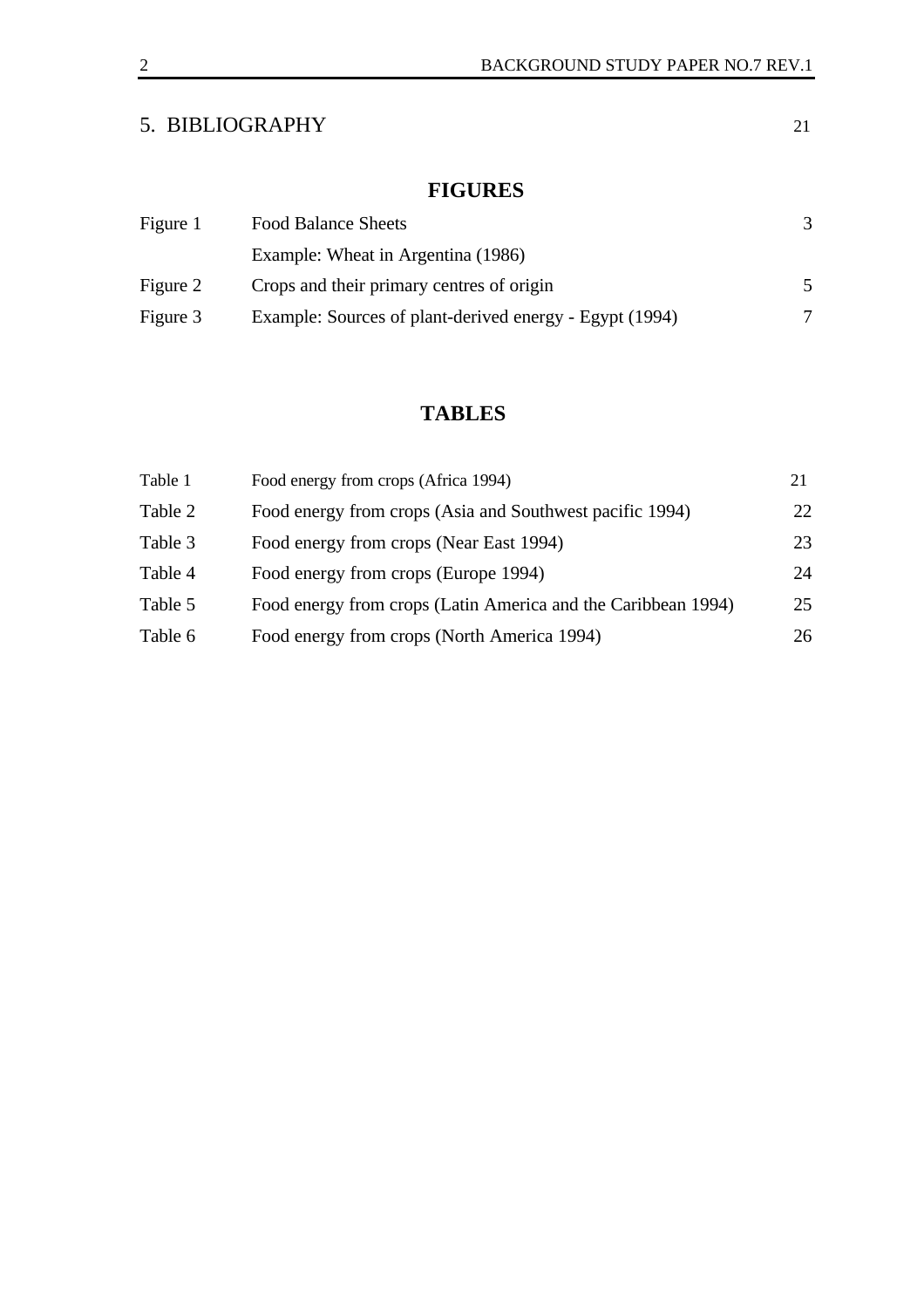## **CONTRIBUTION TO THE ESTIMATION OF COUNTRIES' INTERDEPENDENCE IN THE AREA OF PLANT GENETIC RESOURCES**

## 1. INTRODUCTION

#### **General Considerations**

Plant genetic resources for food and agriculture constitute the biological cornerstone of world food security and contribute to the survival of humanity. They include the genetic diversity provided by landraces, modern cultivars, wild relatives of cultivated crops and other species of wild plants used for food. Plant genetic resources represent the most important raw material for farmers and plant breeders, and serve as a repository of genetic adaptability and thus as a safety net in the event of environmental change.

Modern agriculture is heavily dependent on plant genetic resources from practically all countries. Crops such as cassava, maize, groundnut and bean originated in Latin America but have become food staples in many countries of sub-Saharan Africa, illustrating the interdependence of cropped species in the developing countries. Cassava is the main food crop for 200 million Africans in 31 countries and has a farmgate value of over US\$ 7 billion. At the same time, Africa and its indigenous varieties of millet and sorghum have helped feed other parts of the world such as southern Asia (13%) and Latin America (8%).

While many countries maintain high levels of plant genetic diversity for food and agriculture in their germplasm banks and farmers' fields, they will probably, in the long run, need to have access to new genes in the centres of diversity of the cultivated species. There is therefore an ongoing need to exchange plant genetic resources (FAO, 1996).

#### **Purpose of the study**

In view of the importance of plant genetic resources for food and agriculture, this study sets out to assess the degree of dependence of a country's main food crops on genetic diversity in areas of origin and primary diversity located elsewhere.<sup>1</sup>

For the purposes of this study, the relative importance of crops is calculated on the basis of calorie intake from the crop and its derivatives. Protein, fat, vitamin and other forms of intake are not taken into consideration, nor is dependence on secondary centres of diversity or material collected in gene banks.

In this way, individual country dependence is viewed solely from the perspective of primary areas of diversity, which helps determine the importance of the primary areas in any multilateral collaborative system for the use and conservation of plant genetic resources.

#### **Methodological aspects**

The issue under examination is the dependence of all countries on plant genetic resources as these are not uniformly distributed. The fact that the industrialized countries hold the smallest pockets of *in situ* diversity but the largest germplasm banks, while the developing countries have the richest reserves, testifies to the interdependence of all countries and to the urgent need to foster common strategies for the use and conservation of these resources, with a sharing of both the responsibilities and the benefits.

The study uses the Food Energy Supply criterion (measured in calories) to determine which crops contribute most to human nutrition. This information serves to identify the most important crops

 $<sup>1</sup>$  The analysis is based on all countries included in FAO statistics.</sup>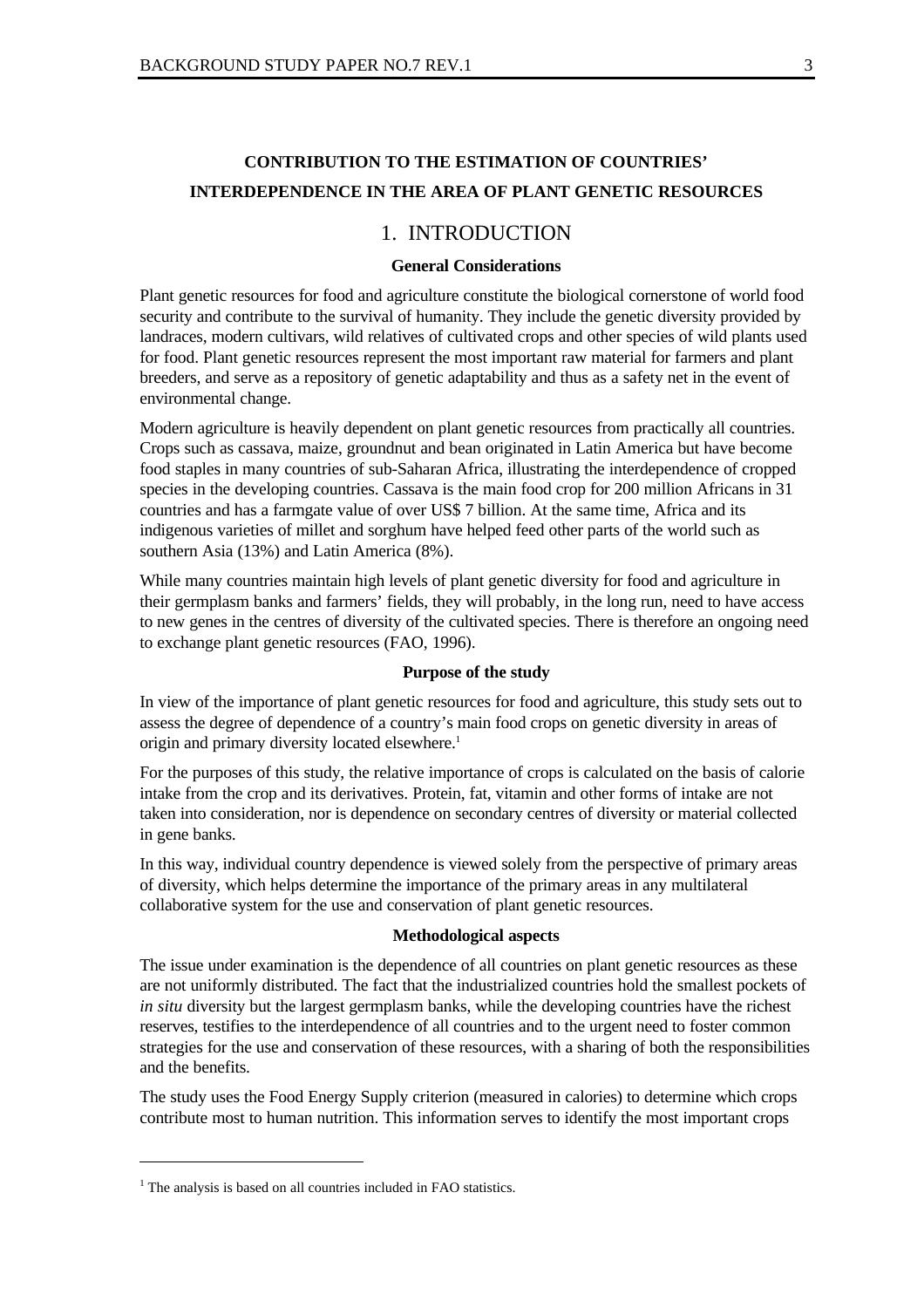which can then be coupled with a primary area of diversity. The degree of dependence of each country on genetic resources in other areas of diversity can then be gauged for the more important food crops. Despite its limitations, the food energy supply is an effective indicator of food security and of national levels of hunger and undernutrition.<sup>2</sup>

The chapter on methodology looks in more detail into the concept of food energy supply and analyses its scope and limitations in determining key food crops.

## 2. METHODOLOGY

#### **2.1 Selection of Indicator**

This paper uses food energy supply (FES), measured in calories, to determine which crops are important for human consumption. The underlying rationale is that this is a fundamental indicator for assessing food security and enables each crop to be associated with a primary area of diversity for an estimation of degree of dependence. While it has serious limitations as an indicator (for example, it does not take into consideration vitamins, protein and fat intake), it does at least help identify the most important crops and derivatives for human consumption.

Each country's per capita food consumption is calculated on the basis of FES expressed in calories, using the FAO food balance sheets and population figures. (FAO, 1997).

The food balance sheets state the supply and utilization of individual food commodities in any given year,

where:

 $\overline{a}$ 

Domestic Supply = Domestic Utilization

Domestic Supply = Production + Imports ± Stock Changes - Exports + Processed Trade

Utilization  $=$  Feed  $+$  Seeds  $+$  Food Manufacture  $+$  Other Uses  $+$  Waste  $+$  Human consumption

The quantity of each food commodity available for human consumption is given by:

Human Consumption = Production + Imports - Exports ± Stock Changes - (Feed + Seed + Food  $M$ anufacture + Other Uses + Waste)

The quantities of food available for human consumption are quantities that reach the consumer.<sup>3</sup>

#### **Per capita food supply**

The data on per capita food supply for human consumption during a reference period are expressed in terms of quantity, calorie value and protein and fat content. The figures are obtained by dividing the quantities available for human consumption by the total population actually consuming the food. Per capita food supply is therefore only the average supply available for the total population.

This paper only takes into account the calorie value of the food products as this is sufficient to determine which crops are important for human consumption.<sup>4</sup>

<sup>&</sup>lt;sup>2</sup> The food energy supply is used as an indicator of undernutrition in the developing countries. See FAO (1997), *Mapping Undernutrition*, Rome.

 $3^3$  Crops are often not consumed in their primary form as many enter the home as meal, milled rice, etc. Thus, the figures for "maize"include the quantity of maize, maize meal and other derivatives available for human consumption.

<sup>&</sup>lt;sup>4</sup> Calorie intakes are expressed in kilocalories (1 calorie = 4.19 kilojoules).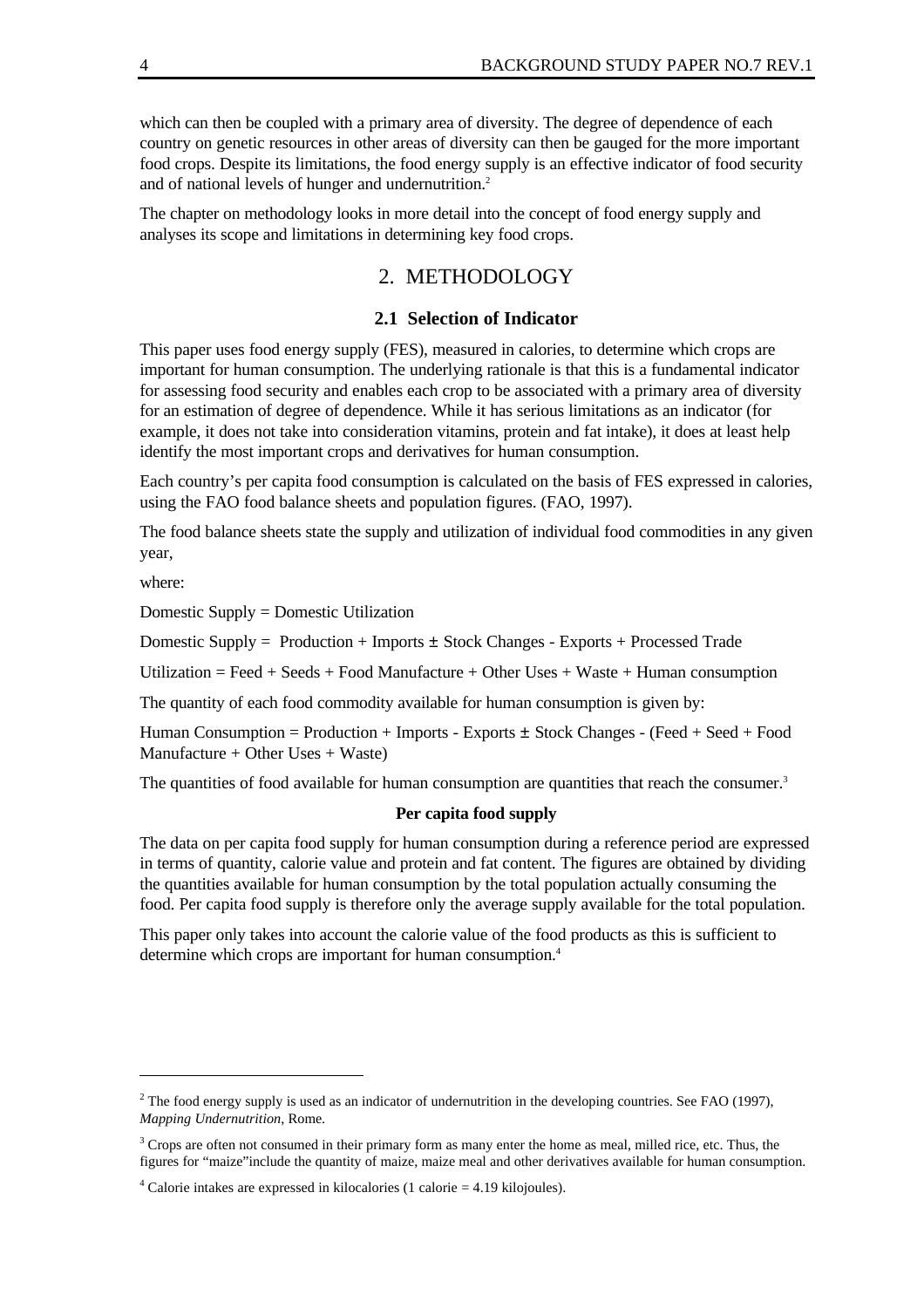#### *Figure No. 1*

#### **FOOD BALANCE SHEETS [Example: Wheat in Argentina (1986)]**

Domestic supply = Production + Imports  $\pm$  Stock changes - Exports + Processed trade Utilization = Feed + Seed + Food manufacture + Other Uses + Waste + Human consumption

Data: x (1000 metric tons)

Domestic Supply =  $10333 + 4 + 1571 - 6950 - 106 = 4852$ Utilization =  $83 + 606 + 0 + 23 + 334 + 3806 = 4852$ Human Consumption =  $10333 + 4 + 1571 - 6950 - 106 - (83 + 606 + 0 + 23 + 334)$ Human Consumption = 3806 Population: 30 330 000

Per capita supply: Kilograms per year  $= 125.5$ 

Supply per day Grams: 343.8

Calories: 894 Proteins: 24 Fats: 2.5

 $\overline{a}$ 

Source: FAO Food Balance Sheets (1984-1986)

## **2.2 Stages in Determining the Degree of Dependence**

#### *a) Crop selection*

Crops and their derivatives accounting for at least 0.5% of food energy supply (measured in calories) have been retained to ensure an aggregate selection accounting for a minimum coverage of 94%.

This led to the identification of 35 main crops and estimation of corresponding degrees of dependence on genetic diversity in areas of origin and primary diversity.

### *b) Identification of primary regions of diversity for each selected crop*

#### • **Centres of origin and diversity**<sup>5</sup>

It is an acknowledged fact that plant genetic variability is not uniformly distributed throughout the world. In the 1920s the Russian geneticist Vavilov noted that certain parts of the world had a high level of inter- and intra-specific genetic variability. He identified the geographical areas with the highest genetic variability of cultivated food crops: Central America and Mexico, Andes, Chile and Brazil-Paraguay, Mediterranean, Central Asia, Near East, China, Ethiopia, India and Indo-Malaysia.

<sup>&</sup>lt;sup>5</sup> In 1920 Vavilov identified areas with similar physiographic characteristics in which there was greater variability of the main cultivated species. Zhukovsky (1965) identified twelve megacentres of diversity. Subsequently Zeven and Zhukovsky (1975) prepared the Dictionary of cultivated Plants and their Regions of Divesity which was updated in 1982 by de wet J.m.J. and Zeven A.C.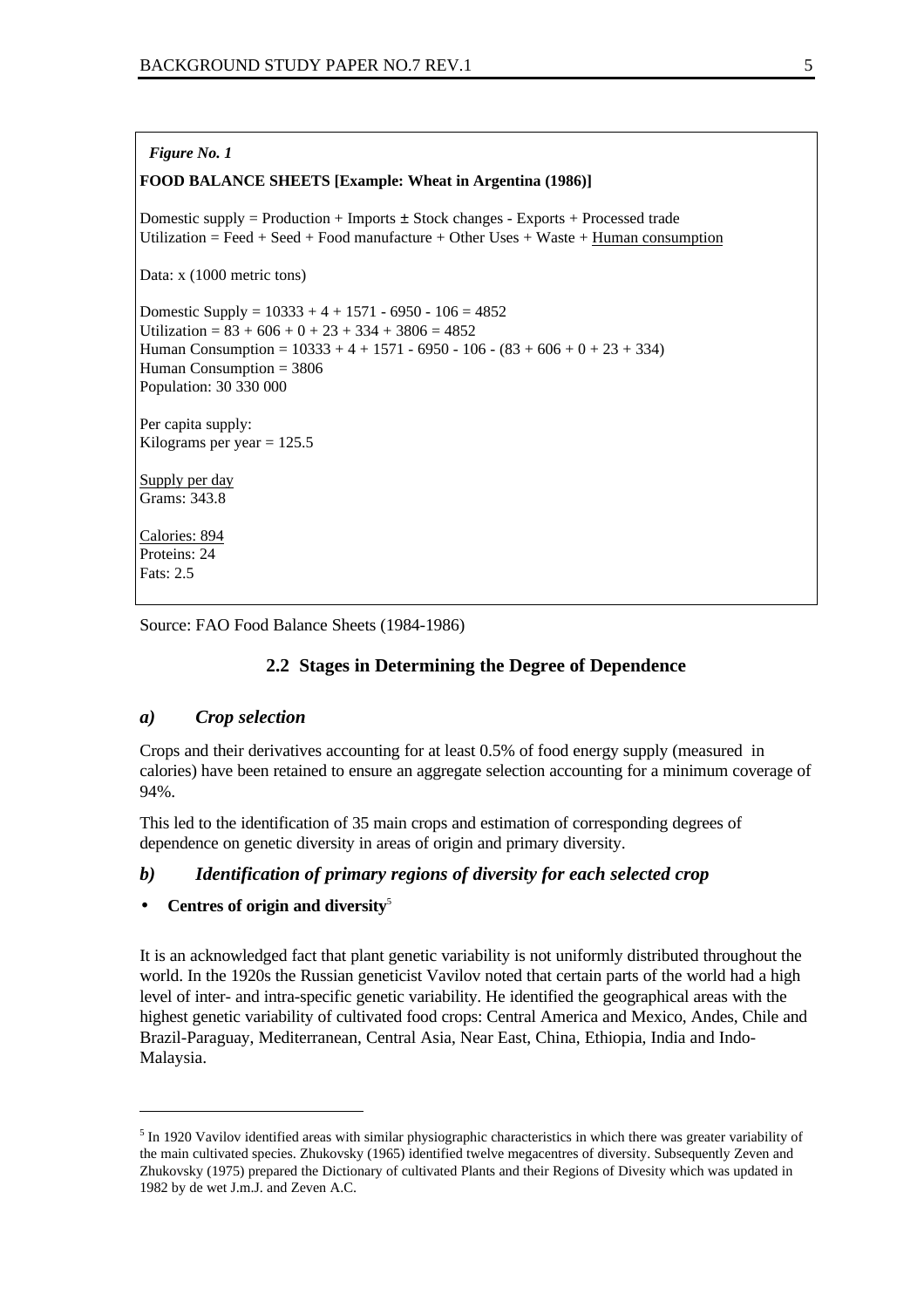The centres of origin proposed by Vavilov and their boundaries have been revised by a number of authors and many theories and concepts have evolved. Subsequent research has demonstrated that a centre of diversity is not necessarily the area in which the crop originated, as both crop domestication and subsequent development of genetic diversity affect the location of the centre of diversity.

The term "region of diversity" is currently used to refer to the variability generated by crops during their dispersal from point of origin. Thus, a plant population can be described at any point in its evolution by frequency of genes and genotypes, which illustrates its historical evolution. The regions of crop diversity are areas with high variability in number of alleles and genotypes. The genetic composition of these populations represents varying adjustments to ecological and social imperatives.<sup>6</sup>

### • **Determination of regions of diversity**<sup>7</sup>

This paper uses the geographic distribution in *The State of the World's Plant Genetic Resources for Food and Agriculture* (FAO 1996), which groups countries into subregions corresponding to the cultivated crop megacentres described by Zeven and Zhukovsky (1975) on the basis of the centres identified by Vavilov.

<sup>&</sup>lt;sup>6</sup> This paper uses the term primary region of diversity to refer to primary centres of origin and diversity.

 $<sup>7</sup>$  This paper uses the term primary region of diversity to refer to primary centres of origin and diversity.</sup>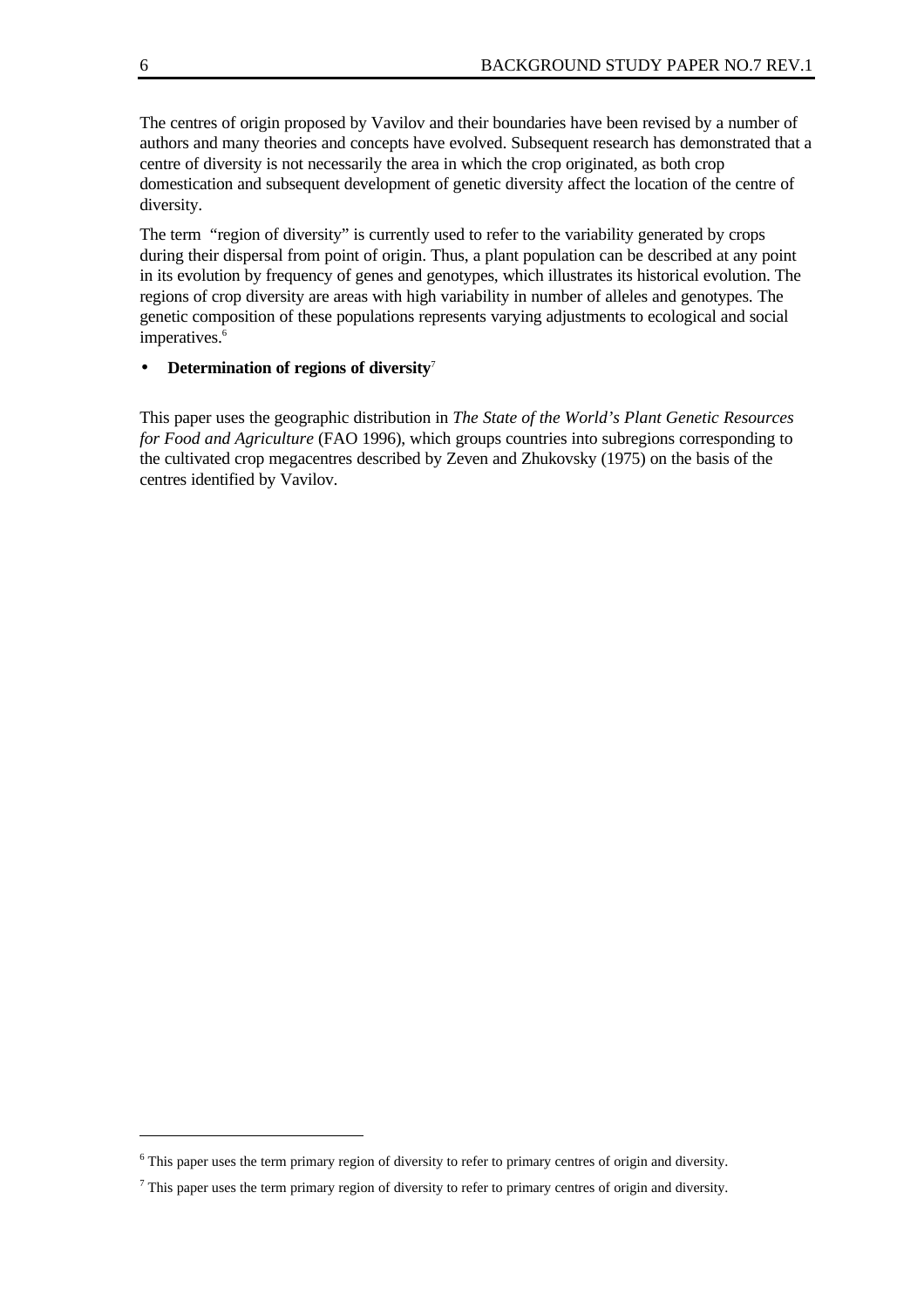|                     | Figure No. 2                                     |
|---------------------|--------------------------------------------------|
|                     | <b>CROPS AND THEIR PRIMARY CENTRES OF ORIGIN</b> |
| Rice<br>$1_{-}$     | E./S.E./S. Asia/W. Africa                        |
| 2.<br>Wheat         | W. & C. Asia                                     |
| 3.<br>Sugar:        |                                                  |
| - Cane              | S.E. & S. Asia/Pacific                           |
| - Beet              | Mediterranean/Europe                             |
| 4. Maize            | C. America                                       |
| 5.<br>Soybean       | E. Asia                                          |
| 6. Potato           | S. America                                       |
| 7. Cassava          | S. America (Brazil-Paraguay) & C. America        |
| 8. Sorghum          | Africa                                           |
| 9.<br>Millet        | Africa (excl. C. Africa)/S.E./S./E. Asia         |
| 10. Barley          | W. & C. Asia/Mediterranean                       |
| 11. Sweet potato    | S./C. America                                    |
| 12. Oil palm        | W. Africa                                        |
| 13. Rape/Mustard    | Mediterranean/Europe/E. Africa                   |
| 14. Beans           |                                                  |
| Phaseolus           | S. & C. America                                  |
| Vicia               | C. Asia                                          |
| 15. Groundnut       | S. America                                       |
| 16. Banana/Plantain | S.E. & S. Asia/Indian Ocean                      |
| 17. Cotton          | S. & E. Africa/C. Asia/S. & C. America           |
| 18. Coconut/Copra   | Pacific/S.E. Asia                                |
| 19. Yam             | S.E. & S. Asia/Africa                            |
| 20. Orange          | E. Asia                                          |
| 21. Grape           | Mediterranean/W. & C. Asia                       |
| 22. Apple           | Europe/C. Asia                                   |
| 23. Sesame          | S. & C. Asia/E. Africa                           |
| 24. Olive           | Mediterranean                                    |
| 25. Oat             | Mediterranean/Europe                             |
| 26. Rye             | W. Asia                                          |
| 27. Tomato          | S. America                                       |
| 28. Cocoa           | S. America                                       |
| 29. Sunflower       | N. America                                       |
| 30. Date            | Mediterranean/W. Africa                          |
| 31. Grapefruit      | S.E. Asia                                        |
| 32. Pea             | W. Asia/E. Africa                                |
| 33. Onion           | C. Asia                                          |
| 34. Paprika         | Caribbean                                        |
| 35. Pineapple       | S. America                                       |

Source: Based on FAO (1996), *The State of the World's Plant Genetic Resources for Food and Agriculture* and Zeven A.C. and de Wet J.M.J. (1982), *Dictionary of Cultivated Plants and their Regions of Diversity*, Centre for Agricultural Publishing and Documentation: Wageningen.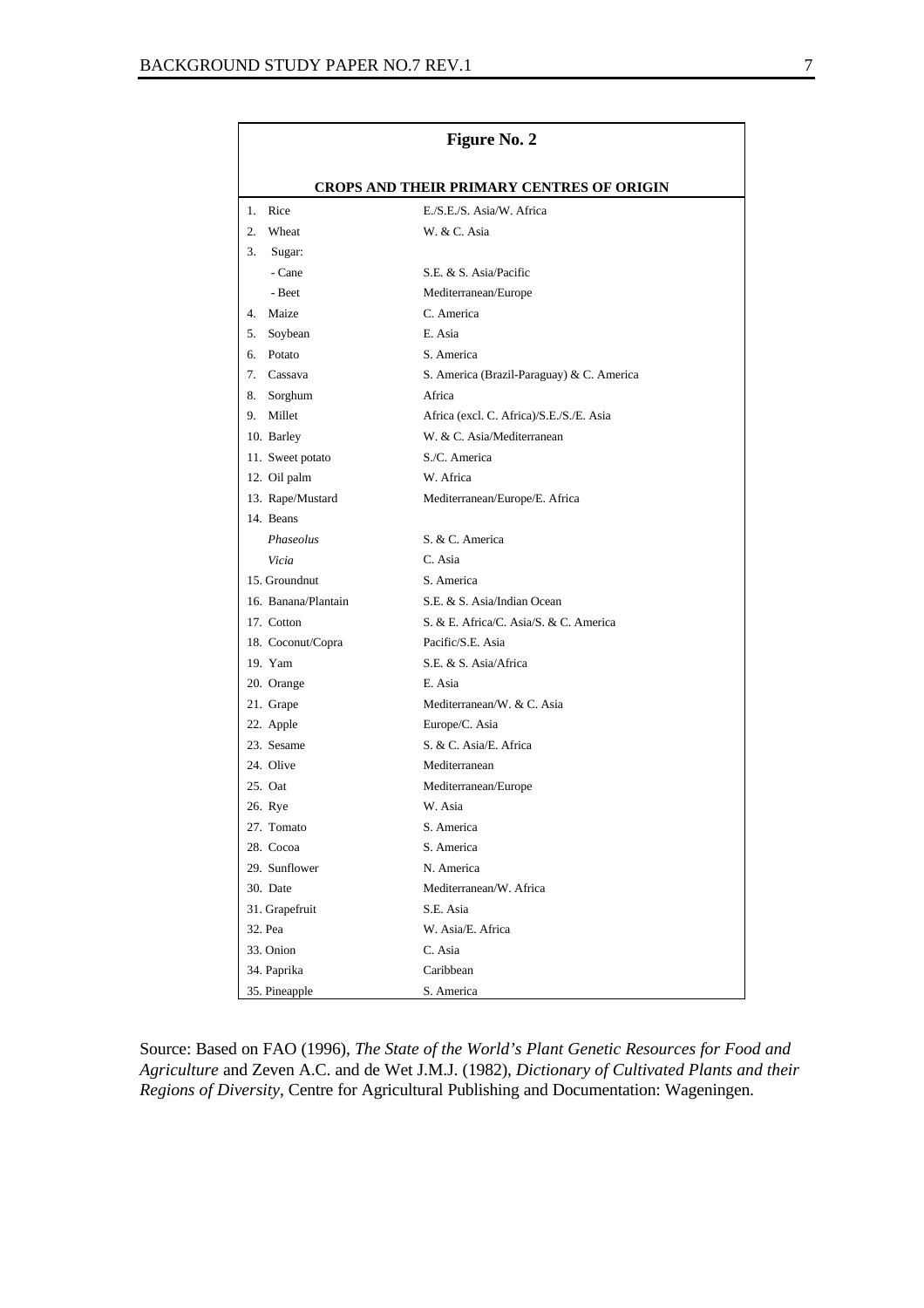#### • **Identification of countries in the areas of diversity**

While the concept of centres of diversity as formulated by Vavilov and subsequently developed by other authors was not designed to specifically link countries with primary regions and while the subregions listed in *The State of the World's Plant Genetic Resources for Food and Agriculture* (1996) sometimes overlap, the only purpose of this exercise is to indicate which countries belong to a particular region of primary diversity. It should also be understood that this will not necessarily include all the countries in the area.

While this approach has acknowledged limitations from the methodological perspective, it nevertheless contributes usefully to the general debate and can provide a springboard for further research into the role that the primary centres of diversity should play in a multilateral system of use and conservation of plant genetic resources for food and agriculture.<sup>8</sup>

## *c) Determination of degree of national dependence on genes from other areas of diversity*

Four crop groups have been differentiated to determine the degree of dependence on genes from other primary regions of diversity:

- C1: crops for which the country forms part of a primary region of diversity.
- C2: crops with genes from other primary regions of diversity.
- C3: groups of "other"crops in FAO food balance sheets (e.g. cereals, vegetables, pulses and fruits).
- C4: Other crops not included in the analysis, i.e. those accounting for under 0.5% of food energy supply (measured in calories). Their aggregate total never exceeds 6%.

The crops were selected and ranked in order of calorie intake. Their origin was then determined and a percentage degree of dependence estimated.

The degree of dependence has maximum and minimum indices, which are calculated as follows:

Index of maximum dependence =  $100\%$  -  $\Sigma\%$  C1

Index of minimum dependence =  $100\%$  -  $\Sigma\%$  C1 -  $\Sigma$ [(% C3 + C4)

Assumptions:

 $\overline{a}$ 

Maximum index: unspecified crops and other crops not included in the analysis originate from other areas of diversity.

Minimum index: unspecified crops and other crops not included in the analysis originate in the country which is part of the region of diversity.

<sup>&</sup>lt;sup>8</sup> The scientific study has not focused on identifying primary centres in each country for the different crops but only considers major areas based on the classification of vavilov and his successors. The boundaries of the primary regions of diversity often do not coincide with political borders.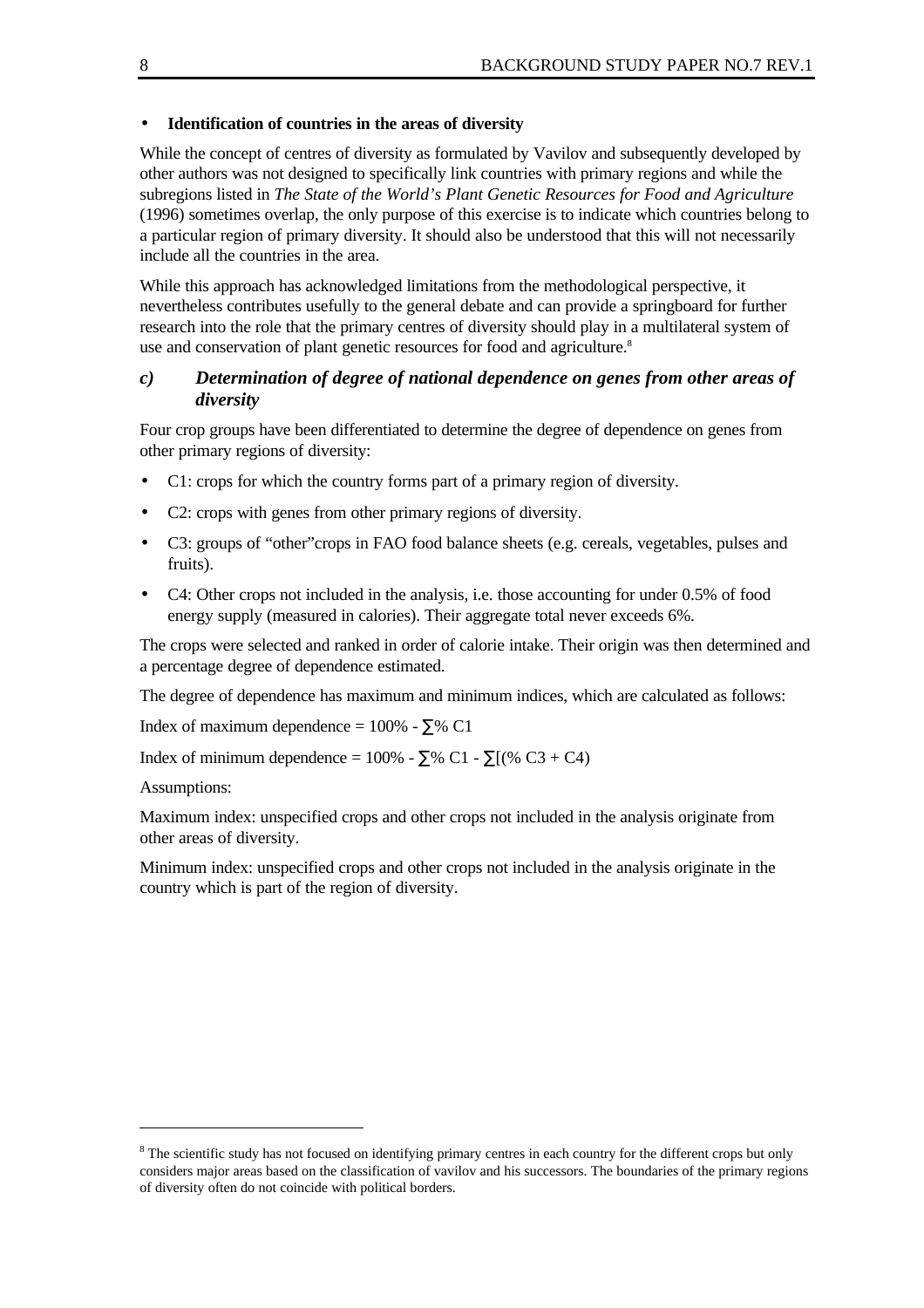|                  | Figure No. 3                                            |       |                                      |
|------------------|---------------------------------------------------------|-------|--------------------------------------|
|                  | Example: sources of plant-derived energy - Egypt (1994) |       |                                      |
| Products         | Energy supply                                           | $\%$  | Centre of origin                     |
|                  | (calories/day)                                          |       |                                      |
|                  |                                                         |       |                                      |
| Wheat            | 1148.00                                                 | 37.46 | W.& C. Asia                          |
| Maize            | 595.70                                                  | 19.44 | C. America                           |
| Rice             | 407.30                                                  | 13.29 | E.& SE.& S.Asia/W. Africa            |
| Sugar            | 269.60                                                  | 8.80  | $\ast$                               |
| Sunflower oil    | 85.20                                                   | 2.78  | N America                            |
| Cottonseed oil   | 71.36                                                   | 2.33  | S.& C. America/C. Asia/E.& S. Africa |
| Other pulses     | 62.58                                                   | 2.04  | <b>NS</b>                            |
| Potatoes         | 41.07                                                   | 1.34  | S America                            |
| Dates            | 33.99                                                   | 1.30  | Mediterranean/W.Africa               |
| Sorghum          | 38.58                                                   | 1.26  | Africa                               |
| Other vegetables | 36.22                                                   | 1.18  | <b>NS</b>                            |
| Tomatoes         | 35.93                                                   | 1.17  | S. America                           |
| Soybean          | 31.50                                                   | 1.03  | E. Asia                              |
| Other fruits     | 24.28                                                   | 0.79  | <b>NS</b>                            |
| Oranges          | 20.49                                                   | 0.67  | E. Asia                              |
| Grapes           | 10.09                                                   | 0.62  | Mediterranean/W.& C. Asia            |
| Sugarcane        | 18.67                                                   | 0.61  | SE. & S. Asia/Pacific                |
|                  |                                                         |       |                                      |
| <b>TOTAL</b>     | 2945.50                                                 | 96.10 |                                      |
|                  |                                                         |       |                                      |
|                  |                                                         |       |                                      |

Notes: \* Sugar: cane (SE & S. Asia/Pacific); beet (Mediterranean/Europe) NS: not specified

Source:: FAO. Food Balance Sheets (1994)

Index of minimum dependence =  $100 - \Sigma\% \text{ C1} - \Sigma\% \text{ (C3 + C4)}$  $= 100 - 1.3 - (4.01 + 3.89) = 90.8\%$ 

Index of maximum dependence =  $100 - \Sigma\%$  C1

$$
= 100 - 1.3 = 98.7\%
$$

Egypt has a degree of dependence on genes from other areas of diversity of between 90.8% and 98.7%.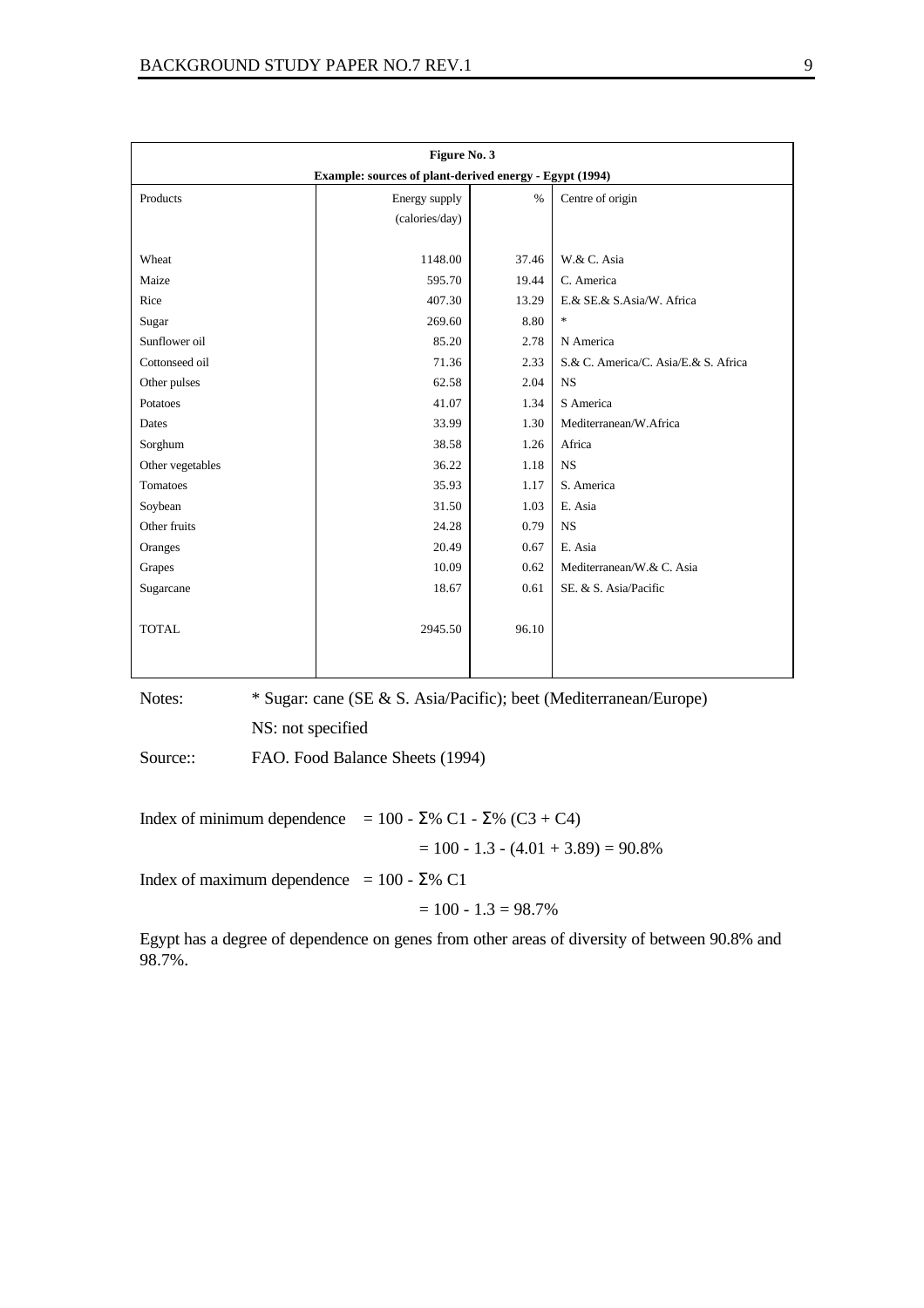## 3. RESULTS

#### Sources of plant-derived food energy (on country basis)

(See Consultation Annex No. 1**)**

## *3.1 Structure of the Analytical Tables*

The analysis of sources of plant-derived food energy has been based on country tables of crops and derivatives contributing to food energy supply, measured in absolute and percentage calorie values. Each crop has also been associated with a primary region of diversity. (See Chart No. 3).

- The first column lists crops and derivatives that account for at least 0.5% of food energy from plants.<sup>9</sup>
- The second column indicates the calories supplied by the crops and their derivatives. The fact that these contribute 0.5% or more of food energy supply gives an aggregate of at least 94% of total energy derived from plants.
- The third column gives the calorie supply as a percentage proportion of total plant-derived energy.
- The fourth column associates each crop and its derivatives with one or more primary area of diversity in order to determine a country's dependence on genes from other areas of diversity.<sup>10</sup>

## *3.2 Identification of Crops Contributing to Food Energy Supply*

A total of 35 crops and derivatives account for the bulk of food energy supply, as expressed in calorie terms.

- Cereals: rice, wheat, maize, sorghum, millet, barley, oat and rye.
- Roots and tubers: potato, sweet potato, cassava and yam.
- Sweeteners: high calorie contributions from sugarcane and sugarbeet
- Pulses: beans (*Phaseolus* or *Vicia*) and peas.
- Oilcrops; soybean, groundnut, sesame, oil palm, rape and mustardseed, cottonseed, coconut/copra, olives and sunflower.
- Vegetables: onion and tomato.
- Fruits: plantain, banana, apple, grape, date, pineapple, orange and grapefruit.
- Alcoholic beverages: wine (grape) and beer (barley).
- Stimulants: cocoa.
- Spices: paprika

 $9$  FAO's food energy supply data are based on two main sources: (a) production data and (b) commodity trade data. Crop derivatives have not been specified, in keeping with the presentation format of the FAO Food Balance Sheets. Presenting the information in this manner is justified as in many cases the crops are nto consumed in their primary form.

 $10$  Only derivatives of specified crops are taken into consideration when associating a crop with one or more primary centre(s) of diversity. It is not possible to determine centrs of origin for unspecified groups of products (e.g. "cereals and other products").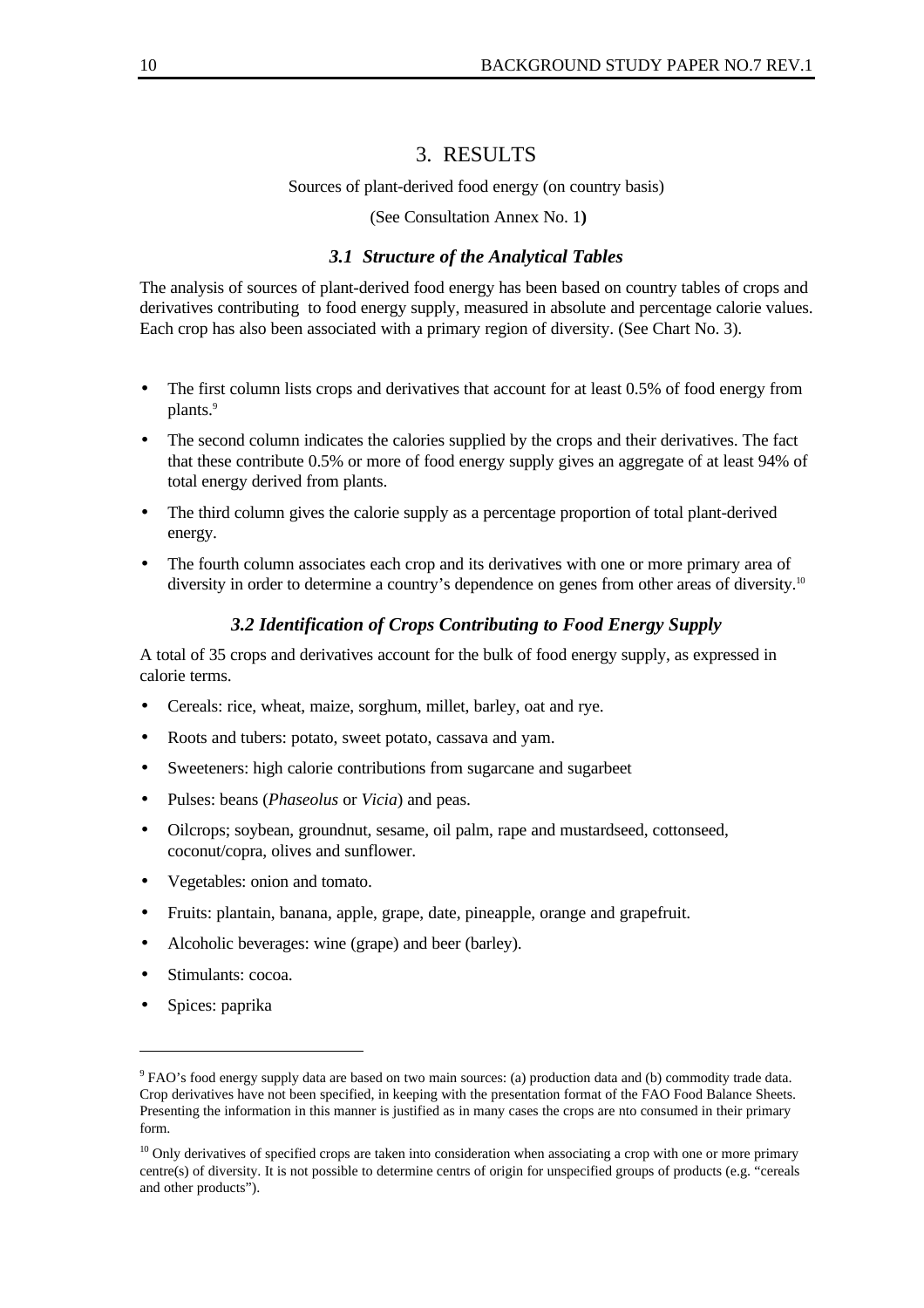• Not specified: "minor crops" consumed in the country.

A global breakdown of food energy supply shows cereals accounting for over 60% of intake, roots and tubers over 6%, sweeteners over 10%, pulses over 2%, oilcrops over 10%, vegetables 2% and fruits almost 2%.<sup>11</sup>

#### *3.3 Results of Dependence Analysis*

Estimates of degrees of dependence of main food crops on genetic resources from other primary regions of diversity were conducted for six regional groups: Africa, Asia and the Pacific, Near East, Europe, Latin America and the Caribbean, and North America. These regions were then divided into subregions, which in many cases corresponded to areas of diversity.<sup>12</sup>

Grouping countries in this way made it possible to link countries with primary regions of diversity, although it should be noted that not all countries in a particular subregion belong to the primary areas of crop diversity. (See regional summary tables).

 $11$  These data refer to 94% of the crops and do not take into account the unspecified crops in FAO statistics which exceed 7%.

 $12$  The country-by-country analysis was based on the subregions used by the FAO Commission on Genetic Resources for Food and Agriculture. This helped identify the primary areas of diversity more accurately.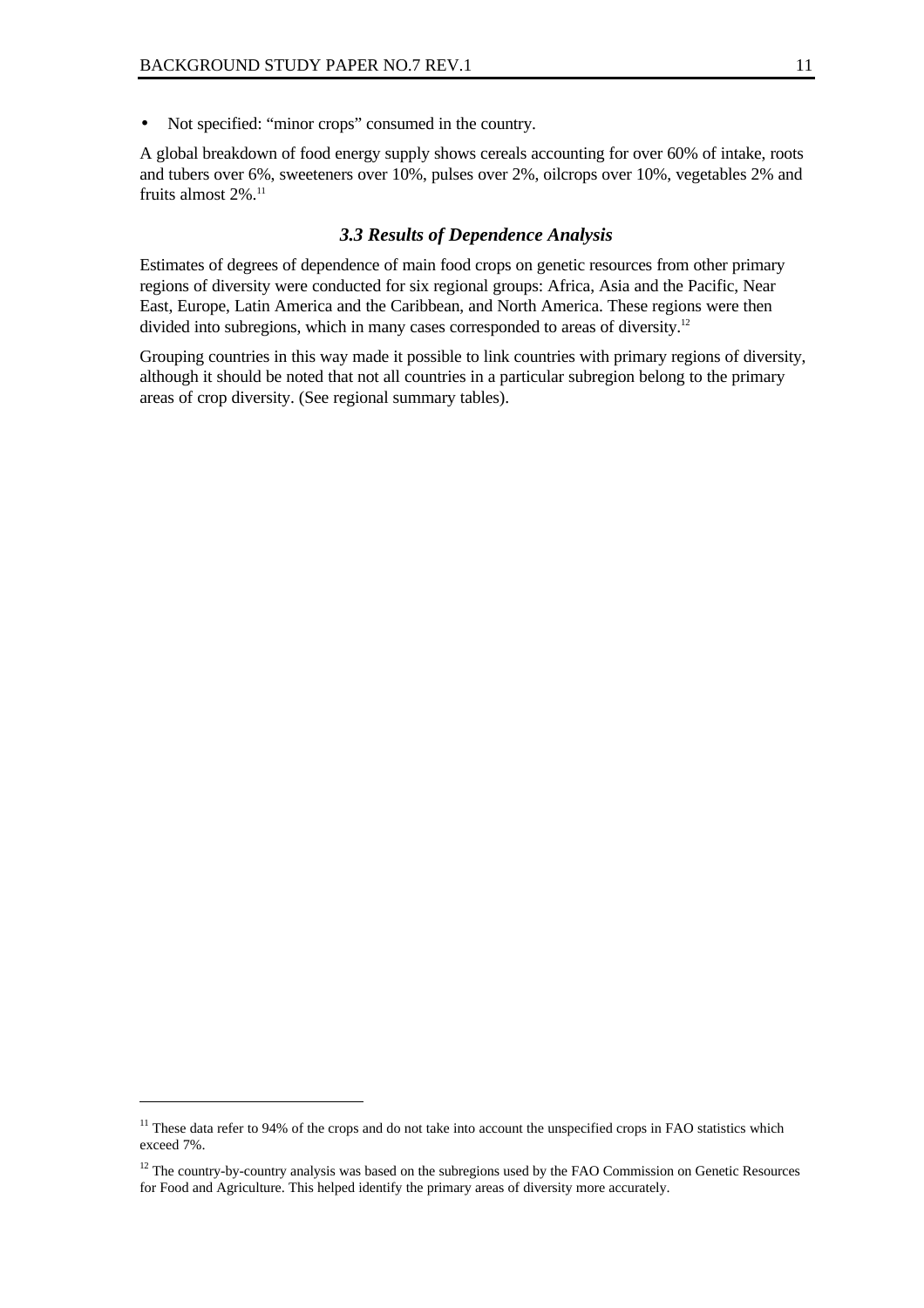## **A. AFRICA**

#### **A.1 Central Africa**

The degree of country dependence in Central Africa is: Cameroon 70%-81%, Central African Republic 67%-82%, Democratic Republic of Congo 87%-93%, Republic of Congo 82%-94%, Gabon 78%-86% and Sao Tomé and Principe 83%-93%.

Given that the "other crops" reported in the FAO statistics do not exceed 11% in any country, the data for Central Africa reveal generally high degrees of dependence due to the consumption of crops and derivatives from other primary areas of diversity, more specifically maize, cassava, plantain, banana, wheat and groundnut.

Some countries belong to the primary areas of diversity for yam, sorghum, millet and oil palm. The calorie supply from native crops exceeds 15% in Cameroon and Central African Republic and is almost 10% in Democratic Republic of Congo, Republic of Congo, Gabon and Sao Tomé and Principe. The most important secondary crops originating in the subregion are kenaf and cowpea.

### **A.2 East Africa**

The degrees of dependence in East Africa are: Burundi 83%-97%, Djibouti 91%-99%, Eritrea 49%-67%, Ethiopia 28%-56%, Kenya 89%-98%, Rwanda 80%-94%, Somalia 65%-69%, Sudan 38%-47% and Uganda 76%-88%.

Some countries belong to the primary region for sorghum, millet, yam and cotton..

The high dependence of Burundi, Djibouti, Kenya, Rwanda and Uganda is due to consumption of crops and derivatives from other primary areas of diversity: *Phaseolus* (bean and faba bean), maize, sweet potato, cassava, banana, plantain, wheat and rice. The calorie supply from local crops is below 7%, with the exception of Uganda (12%).

Dependence is relatively low in Eritrea, Ethiopia and Somalia because these are important primary centres of diversity and because calorie intake from indigenous crops is high. Ethiopia has been considered an important primary centre of diversity for wheat and barley when estimating its degree of dependence.

The unspecified crops in FAO statistics post high percentages in this subregion because of the importance of secondary crops such as tef, *Avena abyssinian*, *Brassica carinata* (Ethiopia and Eritrea), varieties of pea (pigeon pea and cowpea), *ensete* and kenaf. This explains why unspecified crops total 25% in Ethiopia, 15% in Eritrea, 12% in Burundi and 11% in Rwanda.

#### **A.3 Southern Africa**

Dependence in the countries of Southern Africa is as follows: Angola 92%-98%, Botswana 65%- 84%, Lesotho 82%-92%, Malawi 89%-100%, Mozambique 86%-94%, Namibia 51%-82%, South Africa 90%-98%, Swaziland 77%-100%, Tanzania 84%-94%, Zambia 91%-98% and Zimbabwe 89%-95%.

Some countries belong to the primary region of diversity for sorghum, millet and yam.

The high estimated dependence of these countries stems from the large calorie intake from maize, cassava, wheat, rice, *Phaseolus* (bean and haba bean), plantain, banana and potato, whose primary centres of diversity are located elsewhere. Calorie supply from crops originating in the area are high, particularly in Namibia and Botswana where they exceed 15%. It is, however, surprising that no energy supply from sorghum is reported for countries such as Angola. This could be because of incomplete data.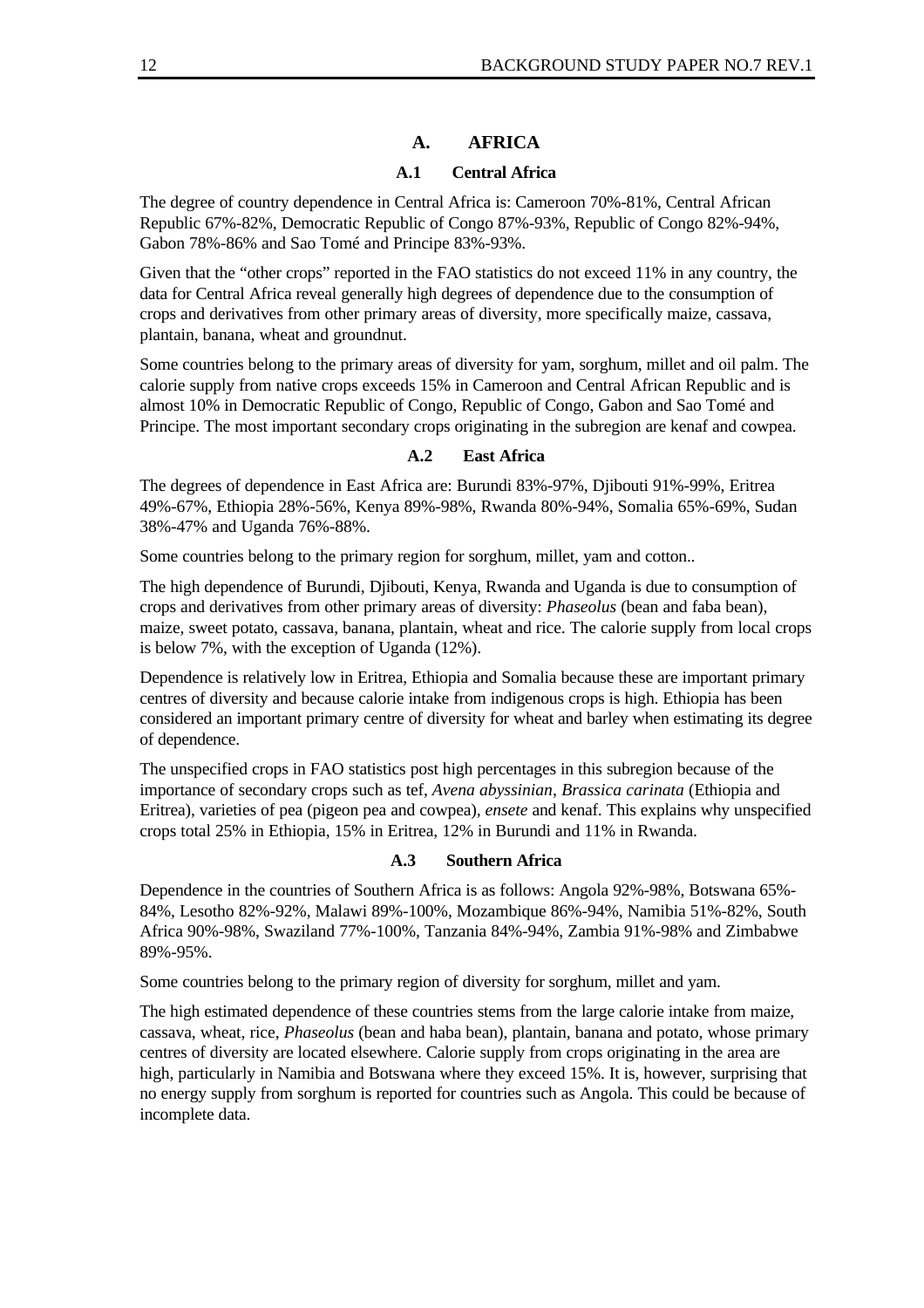Although the degrees of dependence are high, the percentages of unspecified crops in FAO statistics are also high: Namibia 31%, Swaziland 21%, Botswana 15%, Lesotho and Malawi 8%, Tanzania 7%, Mozambique and South Africa 5% and Zambia and Zimbabwe 4%. These high percentages of unspecified crops have precluded any identification of primary area of diversity, so the degrees of dependence have to be considered in their proper context. The unspecified crops no doubt refer to crops native to the subregion, including cowpea, *Cucumis spp., Ensete*, sorrel and kenaf.

#### **A.4 West Africa**

Dependence in West Africa is: Benin 65%-72%, Burkina Faso 23%-32%, Cape Verde 73%-81%, Chad 59%-68%, Côte d'Ivoire 53%-62%, Gambia 62%-67%, Ghana 70%-81%, Guinea 47%- 63%, Guinea Bissau 25%-42%, Liberia 61%-70%, Mali 27%-36%, Mauritania 54%-60%, Niger 13%-27%, Nigeria 46%-61%, Senegal 64%-69%, Sierra Leone 35%-46% and Togo 64%-70%.

Some countries of West Africa belong to the primary region of diversity for sorghum, millet, oil palm, yam, dates and rice (*Oryza glaberrima*). The main sources of calorie intake are crops originating elsewhere, in particular maize, cassava, groundnut, wheat, sugar, plantain and banana. However, crops originating in the area contribute significantly in Burkina Faso, where sorghum and millet alone account for over 60% of energy supply, in Sierra Leone where rice and oil palm account for over 50%, in Guinea Bissau where rice and millet provide more than 50%, in the Gambia where rice and millet provide 45% and in Nigeria where sorghum, millet, yam and oil palm contribute 40%.

A high level of energy is supplied by unspecified crops. The more important secondary crops include fonio, cowpea, bambara nut, melon and cola nut.

#### **A.5 Indian Ocean**

Levels in the Indian Ocean countries are: Comoros 91%-100%, Madagascar 94%-100%, Mauritius 89%-100% and Seychelles 85%-100%.

Some of the countries belong to the primary region of diversity for yam, and Madagascar is a primary centre of diversity for coffee.

Calorie intake is from crops from other areas of diversity, in particular rice, cassava, maize, plantain, banana, coconut, sugar and soybean. Contributions from local crops, for example yam and coffee, are undoubtedly below 0.5% as they are not included among the food commodities that together make up 94% or more of total energy supply.

While not part of any primary region of diversity, except for yam and for coffee in the case of Madagascar, the Indian Ocean islands are important secondary centres for banana, sugarcane and rice.

#### **B. ASIA AND THE PACIFIC**

#### **B.1 South Asia**

Degrees of dependence in South Asia are: Bangladesh 14%-21%, India 35%-47%, Maldives 37%- 51%, Nepal 47%-57% and Sri Lanka 38%-45%.

Some countries of South Asia belong to the primary area of diversity for rice, sugarcane, banana, sesame and millet, while India is a primary centre for cotton, and both India and Bangladesh are primary centres for *Brassica rapa* and *Brassica juncea*.

The relatively low dependence is due to high consumption of local crops, mainly rice (providing a calorie supply in Bangladesh of 75%, Sri Lanka 42%, India and Nepal 35%, and Maldives 27%). There is also significant energy supply from other crops of local origin such as sugarcane and millet.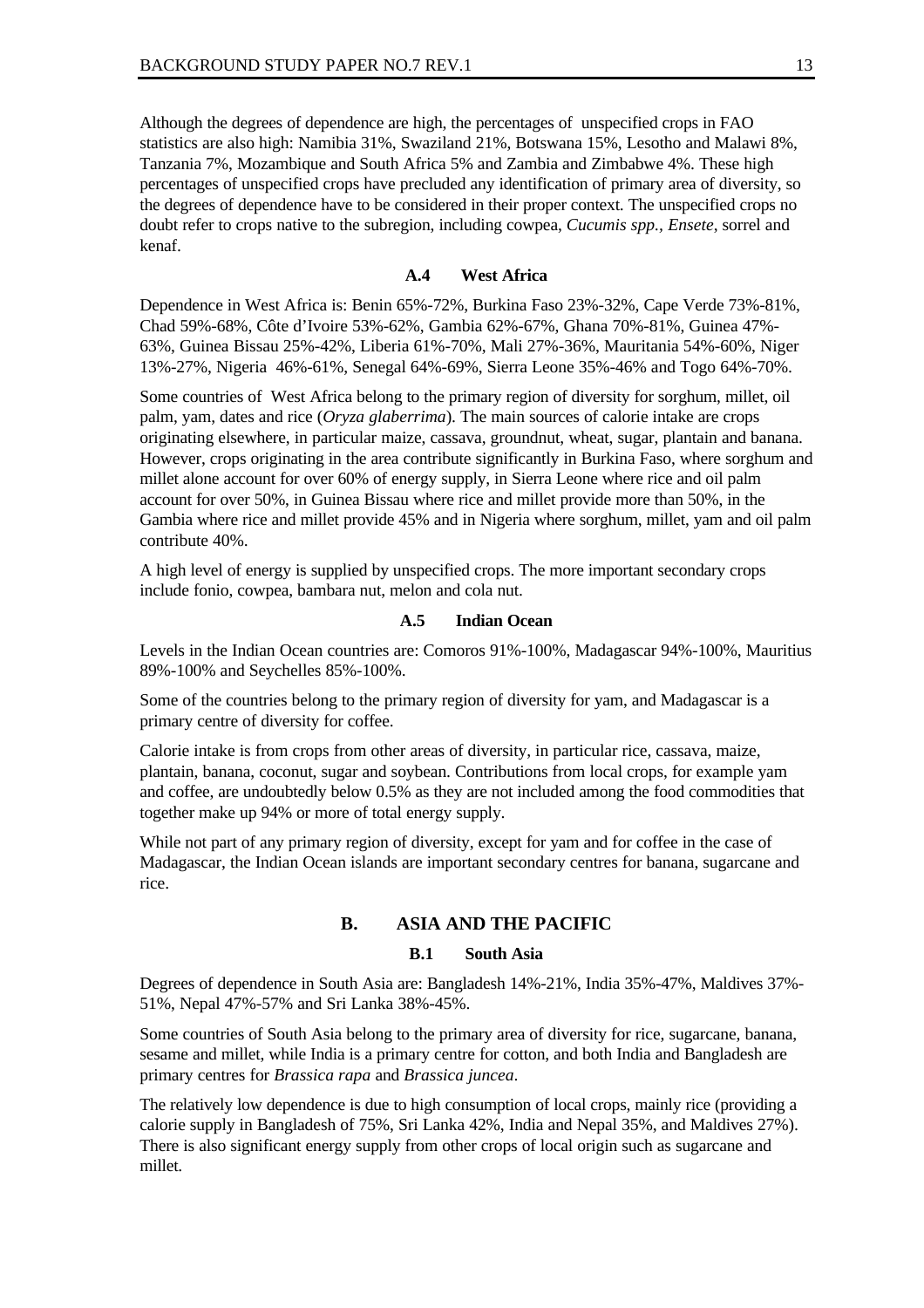Crops originating elsewhere, particularly wheat and maize, are also important.

The unspecified crops do not exceed 6% in this subregion, except in Bangladesh where they account for 12% of energy intake. Important among these unspecified secondary crops are: urd bean, mung bean, moth bean, winged bean, pigeon bean, cowpea, eggplant, okra, cucumber, leaf mustard, horseradish, cocoyam, sunn hemp, cotton-tree, ginger, turmeric and cardamom.

#### **B.2 Southeast Asia**

The degrees of dependence in Southeast Asia are: Brunei 30%-47%, Cambodia 7%-12%, Indonesia 29%-33%, Laos 13%-24%, Malaysia 32%-40%, Myanmar 13%-19%, Philippines 28%-38%, Thailand 13%-26% and Viet Nam 13%-19%.

The countries of Southeast Asia belong to the primary area of diversity for rice, yam, banana, sugarcane, coconut/copra and citrus.

The relatively low degrees of dependence in this region are due to energy supply from rice, amounting to 84% in Cambodia, over 70% in Myanmar, Viet Nam and Laos, over 50% in Thailand and Indonesia, and almost 40% in Brunei, Malaysia and the Philippines. Other native crops such as sugarcane, banana and coconut also provide a significant supply. Important nonlocal crops contributing to food energy supply (in calories) include wheat, maize, sweet potato, cassava and soybean.

The unspecified crops score low percentages in Indonesia, Malaysia, Myanmar and Viet Nam (below 3.5%) but higher values in the other countries of the subregion: 13% in Brunei, 8% in Thailand and about 7% in Laos and Philippines. These percentages could refer to subregional secondary crops such as rice bean, breadfruit, rambutan, durian, bamboo, nutmeg, clove, sago, ginger, cocoyam and betel nut.

#### **B.3 East Asia**

Dependence in the countries of East Asia is: China 46%-55%, Japan 43%-61%, Democratic People's Republic of Korea 44%-60%, Republic of Korea 30%-54% and Mongolia 95%-99%.

The countries of East Asia belong to the primary region of diversity for rice, soybean, orange, *Brassica*, millet, tea and onion.

Native crops contribute significantly to food energy supply, particularly rice which accounts for almost 40% in China and the Republic of Korea and about 30% in Japan and in the Democratic People's Republic of Korea. Energy from soybean is also high as is – albeit it to a lesser extent – energy from citrus.

The main sources of calories in Mongolia are crops from other areas, such as wheat, sugar and potato, with the native millet only providing a small percentage. Non-local energy supply in the other countries is mainly from wheat, sugar, maize and potato.

The unspecified crops account for 19% in Republic of Korea, 15% in Democratic People's Republic of Korea, 12% in Japan and 5% in China. The important secondary crops in the subregion include adzuki bean, bamboo, China grass and Tung.

#### **B.4 Pacific<sup>13</sup>**

The degrees of dependence in the countries of the Pacific are: Australia 88%-100%, Fiji 65%-77%, New Zealand 87%-100%, Papua New Guinea 76%-100%, Solomon Islands 66%-84% and Vanuatu 37%-74%.

<sup>&</sup>lt;sup>13</sup> Reference to the Australia/Pacific subregion permits a more precise identification of the centres of origin. Australia is the primary centre for macadamia nut, *Acacia* and *Eucalyptus*. The pacific Islands are primary centres for coconut, sugarcane and other secondary crops.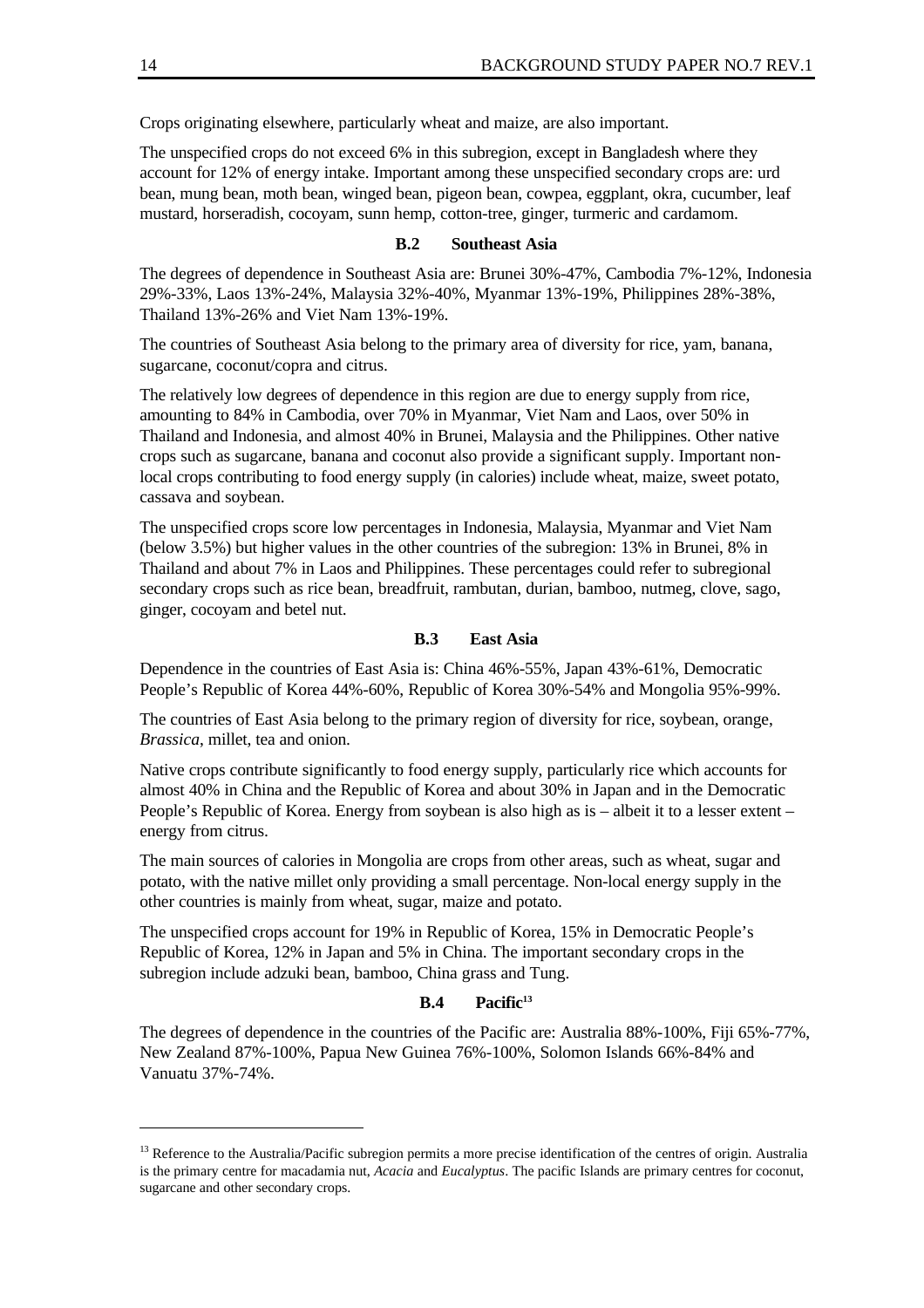Some Pacific countries belong to the primary region of diversity for sugarcane and coconut/copra.

Calorie supply from crops originating elsewhere is high and is mainly from wheat, rice, barley, potato, maize, soybean and sweet potato. Energy from crops of local origin is important in the Pacific Islands (coconut and sugarcane).

The percentages of unspecified crops are high: 35% in Vanuatu, 22% in Papua New Guinea, 16% in Solomon Islands, 8% in New Zealand and Fiji and 7% in Australia. These are undoubtedly secondary crops of subregional importance, notably macadamia nut and certain varieties of rice and banana.

### **C. NEAR EAST**

#### **C.1 Southeast Mediterranean**

The degrees of dependence in the Southeast Mediterranean countries are: Algeria 74%-80%, Cyprus 79%-90%, Egypt 91%-99%, Israel 28%-42%, Jordan 21%-30%, Lebanon 34%-59%, Libya 67%-81%, Malta 84%-98%, Morocco 58%-75%, Syria 14%-23% and Tunisia 69%-83%.

Some countries of the Southeast Mediterranean belong to the primary region of diversity for barley, oat, *Brassica*, olive, grape, beet and dates. Israel, Jordan, Lebanon and Syria belong to the primary centres of diversity for wheat and rye.

The relatively high dependence of Algeria, Cyprus, Egypt, Libya and Malta indicates a calorie supply predominantly from crops not originating in the area: wheat, rice, soybean, potato and maize.

The relatively low dependence of Israel, Jordan, Lebanon and Syria is due to their belonging to the primary centres of diversity for wheat, which accounts for 58% of food energy supply in Syria, 50% in Jordan, almost 40% in Israel and 35% in Lebanon.

The unspecified crops account for almost 20% in Lebanon, about 10% in Israel and Malta, between 6% and 8% in Cyprus, Syria and Tunisia and slightly below 5% in Egypt and Jordan. These are undoubtedly secondary crops such as *Trifolium/Bersim*, lupine, Crocus and linseed.

#### **C.2 West Asia**

The degrees of dependence in the countries of West Asia are: Afghanistan 29%-34%, Iran 91%- 98%, Iraq 83%-89%, Kuwait 84%-99%, Pakistan 33%-41%, Saudi Arabia 83%-93%, Turkey 32%-43%, United Arab Emirates 84%-100% and Yemen 41%-48%.

Some of the countries belong to the primary region of diversity for wheat, barley, oat and grape. Pakistan is a primary centre of diversity for cotton and rye, while Turkey is a primary centre for *Brassica*, olive and rye.

The relatively low dependence of Afghanistan, Iran, Iraq, Pakistan, Saudi Arabia, Turkey and Yemen is due to high energy supply from native crops such as wheat and barley.

The non-native crops providing high energy supply are rice, maize, sugar, potato and oil palm.

The percentages of unspecified crops are below 4% in Afghanistan, Pakistan, Iraq and Yemen, between 6% and 9% in Iran, Saudi Arabia, Syria, Tunisia and Turkey and about 11% in Kuwait and the United Arab Emirates.

The subregion is an important centre of diversity for fruits such as apricot, plum, pear, apple, pistachio, fig, pomegranate and almond. Important secondary crops in the region include hemp, flax and lupine.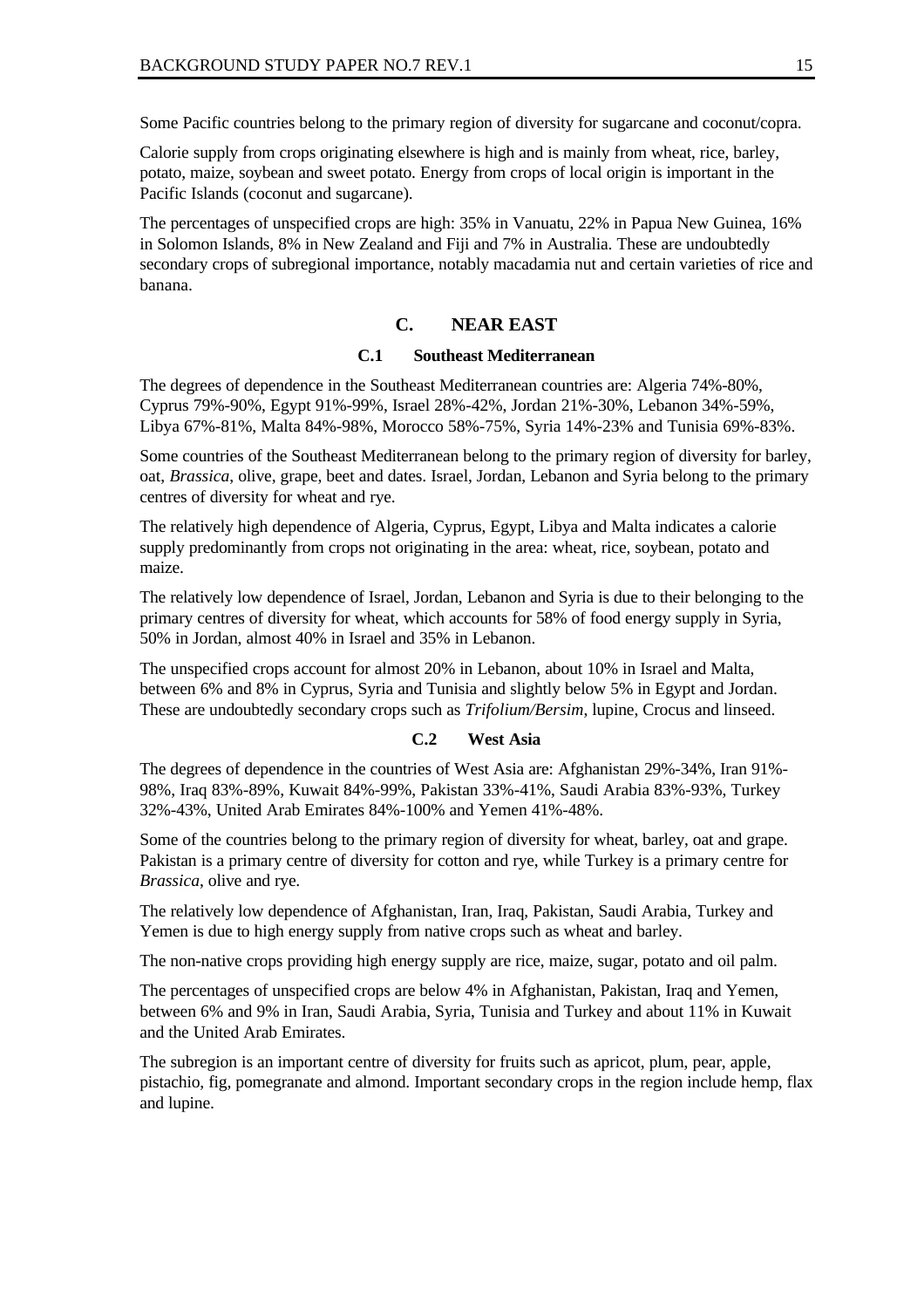#### **C.3 Central Asia**

Degrees of dependence in the countries of Central Asia are: Azerbaijan 14%-16%, Kazakhstan 42%-45%, Kyrgyzstan 23%-25%, Tajikistan 16%-18%, Turkmenistan 17%-19%, and Uzbekistan 17%-20%.

The countries of Central Asia belong to the primary region of diversity for wheat, barley, rye, cotton, onion, *Phaseolus* (bababean), apple, grape and cotton.

The low levels of dependence are due to the concentration of energy supply from a single native crop - wheat - which accounts for almost 80% in Azerbaijan, over 70% in Tajikistan, Turkmenistan and Uzbekistan, and about 60% in Kazakhstan and Kyrgyzstan.

Food energy from crops originating elsewhere is clearly low in the subregion and is primarily from rice, sugar and potato.

Central Asia is a primary centre of diversity for a variety of fruits, including apple, grape, apricot, plum, pear, nut, almond, pistachio and melon.

## **D. EUROPE**

The degrees of dependence in Western Europe are: Austria 81%-98%, Belgium-Luxembourg 82%- 98%, Denmark 81%-92%, Finland 89%-99%, France 76%-91%, Germany 83%-98%, Greece 54%-69%, Iceland 84%-99%, Ireland 85%-99%, Italy 71%-81%, Netherlands 88%-98%, Norway 91%-99%, Portugal 79%-91%, Spain 71%-85%, Sweden 89%-99%, Switzerland 82%-98% and United Kingdom 89%-99%.

Some European countries belong to the primary region of diversity for apples. The countries of the Caucasus belong to the region of diversity for rye, while the Mediterranean countries are part of the region of diversity for olive and grape.

The levels of dependence in Eastern Europe are: Albania 92%-99%, Armenia 86%-90%, Belarus 44%-53%, Bosnia Herzegovina 86%-99%, Bulgaria 88%-99%, Croatia 87%-99%, Estonia 87%- 95%, Georgia 19%-21%, Hungary 87%-98%, Latvia 81%-90%, Lithuania 92%-98%, Macedonia 68%-89%, Moldova 81%-85%, Poland 90%-99%, Romania 90%-99%, Russia 23%-33%, Ukraine 76%-83%, and Yugoslavia 89%-99%.

The relatively high dependence of European countries (excluding those of the Mediterranean region and of the former-USSR) is due to the energy supply from crops originating elsewhere, such as wheat, sugar, potato, barley, soybean, rice and maize.

## **E. LATIN AMERICA AND THE CARIBBEAN**

#### **E.1 South America**

Some countries of South America belong to the primary region of diversity for potato, sweet potato, tomato, cocoa, *Phaseolus* (beans), cassava, groundnut and pineapple.

The Andean countries are important primary centres of plant genetic diversity, although the statistics indicate a relatively low consumption of products derived from native crops. The degrees of dependence in the Andean countries are: Bolivia 81%-93%, Ecuador 89%-97%, Peru 80%-93%, Colombia 84%-94%, Venezuela 88%-99%, Chile 86%-94% and Argentina 89%-95%.

The levels of calorie supply from crops not originating in the subregion are high and come mainly from wheat, sugar, rice, maize, soybean, plantain and banana. Calorie supply from native crops is low, except for potato and *Phaseolus* (beans).

The unspecified crops vary between 4% and 10% and undoubtedly refer to secondary crops of subregional importance, including tubers (*Tropaeolum tuberosum*, *Oxalis tuberosa, Solanum curtilobum, Ullucus tuberosus*); roots (*Canna edulis, Arracacia xanthorrhiza, Mirabilis*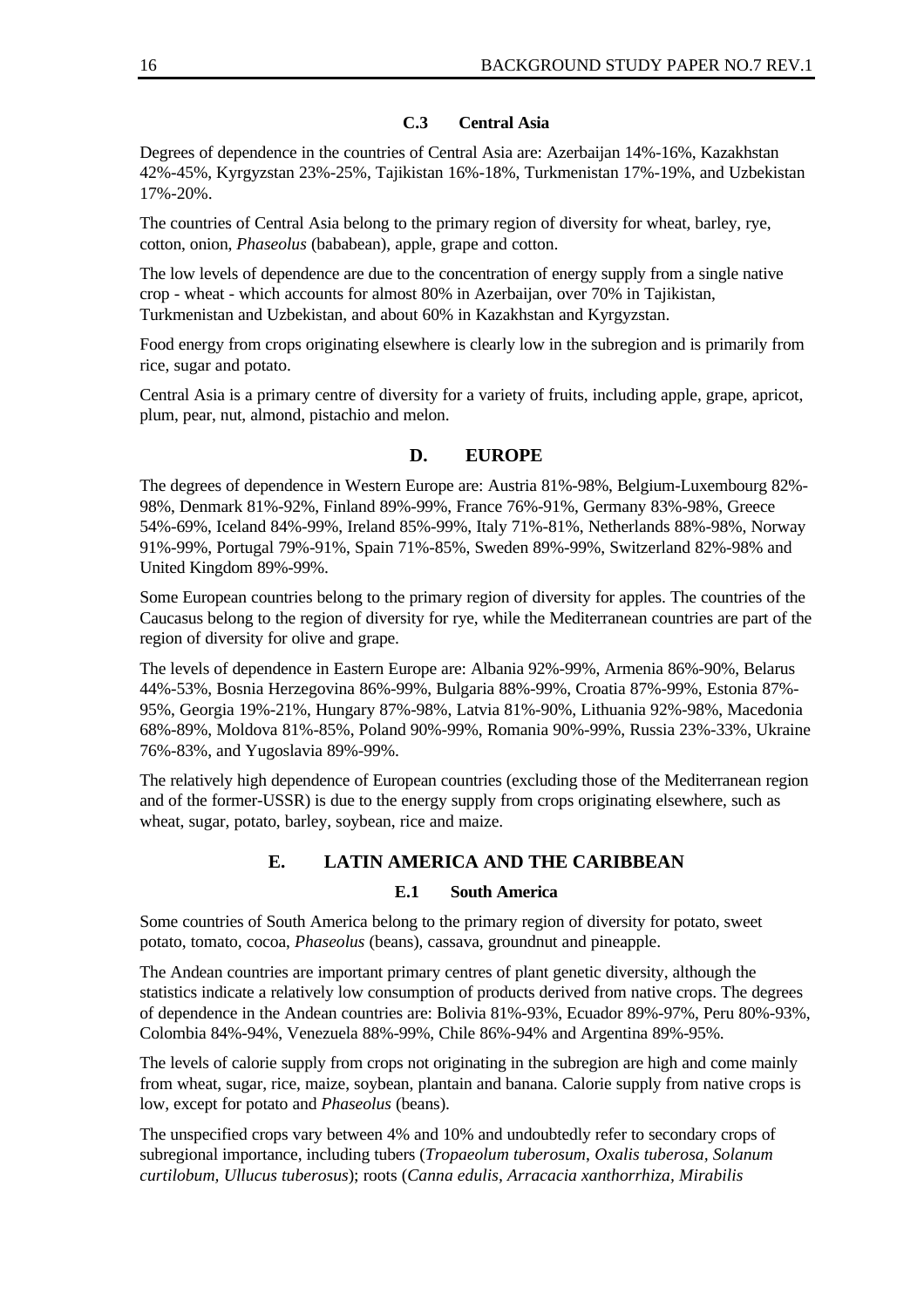*expansa*); grain crops (*Amaranthus caudatus, Chenopodium quinoa, Chenopodium pallidicaule*); pulses (*Phaseolus vulgaris, Lupinus mutabilis*); and fruits (*Lucuma obovata, Carica pubescens, Solanum muricatum, Passiflora mollissima*).

Brazil and Paraguay are primary centres of diversity for cassava and cocoa. Brazil has a dependence of 81%-94% and Paraguay 67%-81%. The main sources of energy from crops not originating in the area are sugar, rice, wheat and maize. Only cassava, which supplies 5% in Brazil and 17% in Paraguay, is from the primary centre of diversity of Brazil/Paraguay.

Uruguay is not a primary centre of diversity for its main food crops and has a high level of dependence of 90%-100%.

The degrees of dependence of Suriname and Guyana are 95%-98% and 90%-100% respectively.

Important secondary crops in the Amazon region include: *Xanthosoma sagittifolium, Bertholletia excelsa, Capsicum spp., Jessenia/Oenocarpus* complex and *Ilex paraguariensis*.

#### **E.2 Central America**

The countries of Central America are primary centres of diversity for maize, *Phaseolus* (beans) and cassava, which account for a high proportion of food energy supply. Most dependence levels are therefore relatively low: Costa Rica 80%-96%, El Salvador 50%-63%, Guatemala 38%-49%, Honduras 50%-59%, Mexico 45%-59%, Nicaragua 62%-75%, and Panama 76%-87%.

Costa Rica and Panama have relatively high degrees of dependence due to energy supplied by crops not from the area, such as sugar, rice, wheat, soybean, plantain and banana.

The relatively low levels of dependence of El Salvador, Guatemala, Honduras, Mexico and Nicaragua are explained by the fact that maize - a native crop - accounts for a significant proportion of food energy supply (32% in El Salvador, 50% in Guatemala, 42% in Honduras, 41% in Mexico and 24% in Nicaragua). The energy intake from non-native crops is from sugar, wheat, soybean, rice, barley, plantain and banana.

The unspecified crops do not exceed 6% in the Central American countries, indicating a low level of consumption of secondary crops. These include *Phaseolus spp., Cucurbita spp., Sechium edule, Annona spp., Amaranthus spp., Pouteria sapota, Spondias purpurea*, and *Physalis philadelphica*.

#### **E.3 Caribbean**

The countries of the Caribbean belong to the primary region of diversity for cassava and paprika.

The countries of this subregion have high levels of dependence: Antigua and Barbuda 63%-100%, Bahamas 59%-100%, Barbados 79-100%, Belize 82%-100%, Cuba 87%-97%, Dominican Republic 87%-98%, Grenada 74%-100%, Haiti 82%-95%, Jamaica 88%-99%, Saint Kitts and Nevis 83%-100%, Saint Lucia 80%-99%, Saint Vincent and the Grenadines 78% -100%, and Trinidad and Tobago 86%-100%.

Some degrees of dependence have minimum-to-maximum ranges of more than 30%. This is because the percentages of unspecified crops are very high and concern secondary crops.

Food energy supply is mainly from wheat, sugar, rice and soybean oil.

#### **F. NORTH AMERICA**

The countries of North America belong to the primary region of diversity for sunflower.

The degrees of dependence of Canada and the United States are high, at 84%-99% and 77%-100% respectively.

Non-native crops contributing extensively to food energy supply include wheat, sugar, soybean, potato, maize, barley, rice and groundnut.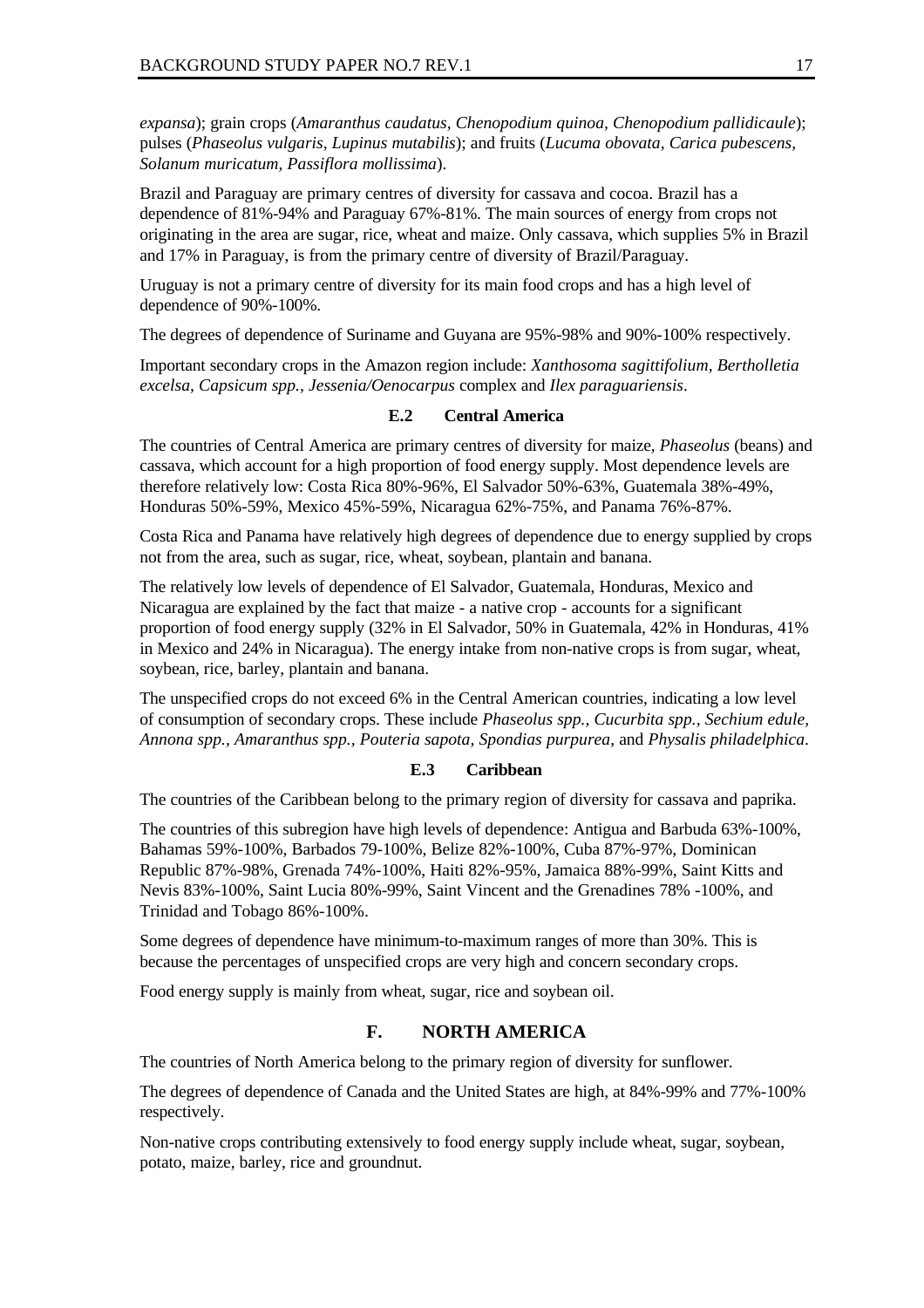## 4. CONCLUSIONS AND LIMITATIONS OF THE STUDY

### **4.1 Findings**

#### **a) Primary regions of diversity**

The main food staples cultivated and consumed by the vast majority of the world's population have their origins in the tropical and sub-tropical zones of Asia, Africa and Latin America. The main crops on which humanity now depends have been bred and domesticated by farmers over the centuries. However, the agricultural role of the secondary centres and germplasm banks must also be taken into account. This study highlights the fact that any analysis of dependence focusing exclusively on the primary regions of diversity can produce distorted results. A global system needs to be promoted internationally as a large proportion of the germplasm used in any given country's agriculture comes from elsewhere. However, a first step has been taken in identifying the role to be played by the primary centres of diversity in strategies for the utilization and conservation of plant genetic resources.

#### *The relative importance of the primary regions of diversity*

It is rare for modern cultivars to derive directly from material obtained in the primary centres of diversity. Particularly in the case of the more important food crops, the pedigrees of modern varieties are complex and include lines obtained from many distinct parts of the world generally situated outside the primary regions of diversity. In some cases, the material needed for the production of modern crops may well be located in a small part of the primary centre of origin, but in general it will be the result of a long process of domestication in other areas. Failure to take this into account ignores the contribution of many generations of farmers, away from the centres of diversity, who have provided the inputs needed for the development of today's improved varieties.

Smale and McBride (1996) have identified seventeen major parents of modern bread wheat. The material comes not only from countries that are centres of diversity of wheat (South Russia, Turkey and Palestine) but also from Europe, India, Korea, japan, Africa, United states, Uruguay and Australia. The authors examined the pedigrees of wheat varieties and local cultivars grown in developing countries and calculated the percentage contributions of each area of origin. The largest percentage contributions are from South Asia, Sub-Saharan Africa, the Southern Cone countries of South America, the countries of the former USSR, Poland and Germany. The wheat cultivar Sonalika, which was planted in over 6 million hectares in the developing countries in 1990, has 39 local cultivars and a pedigree drawing from at least 15 countries (Mexico, Kenya, Turkey, Japan, Brazil, Italy, Netherlands, United Kingdom, Poland, Australia, India, Russia, Spain, Argentina, Georgia). This is a clear example of the interdependence of all countries for the cultivation of modern varieties, in terms of primary centres but also secondary centres and germplasm banks (Hodgkin, T. 1997).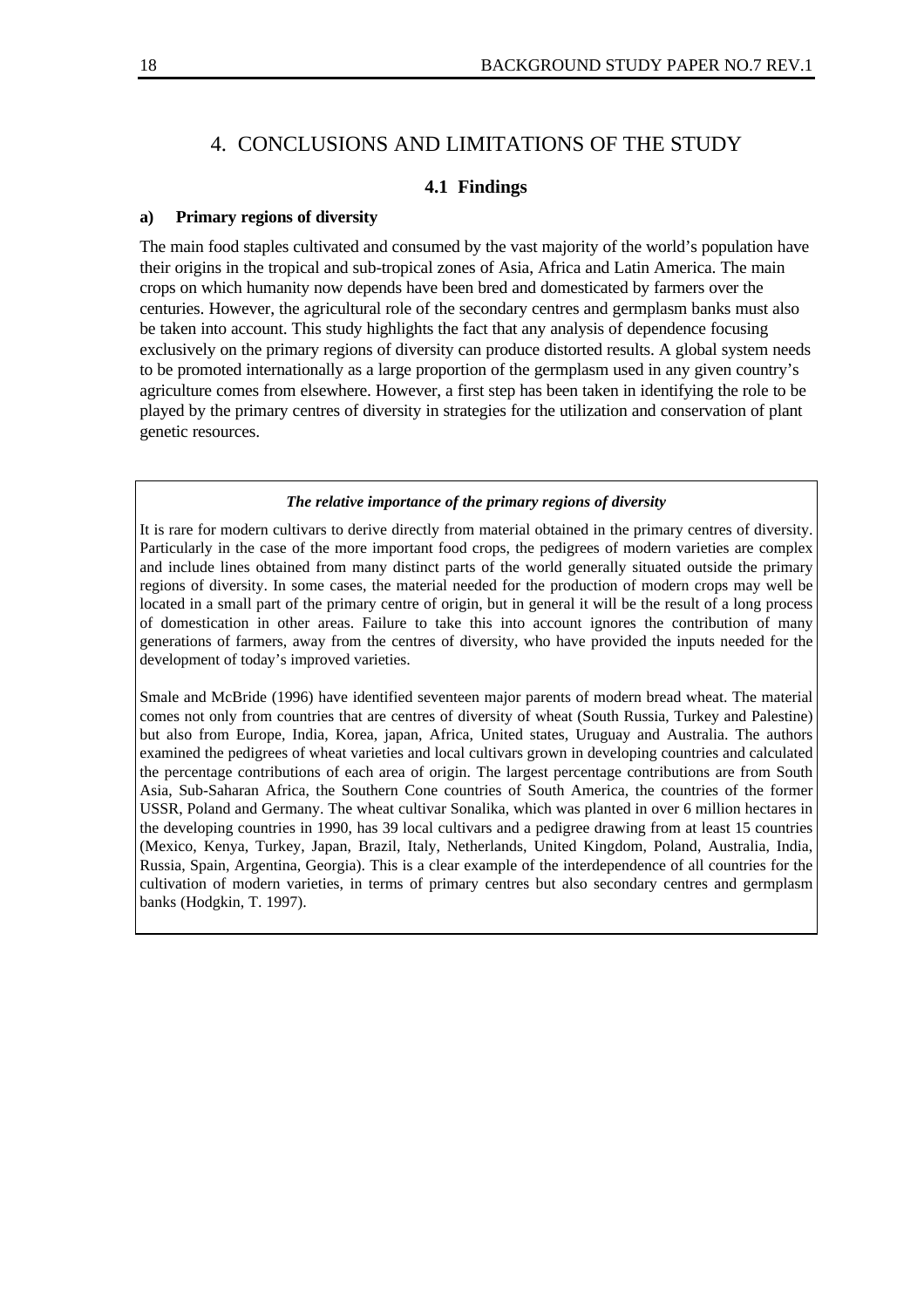#### **b***) Main crops*

The study of dependence has revealed relatively uniform food consumption patterns that are strongly determined by a few crops. Four alone - rice, wheat, sugar (cane and beet) and maize account for over 60% of human calorie intake from plants.

Wheat is an important element of food security in all subregions and regions, especially in Central Asia and the southern Mediterranean. Rice is important in South East Asia, the Indian Ocean islands, West Africa, the Caribbean and South America. Maize is important in Central and South America and Africa. Sorghum is a key crop in South Asia and especially in Africa. Cassava is a mainstay in many African countries. Sweet potato is important in Africa (West, East and Central), the Caribbean and the Indian Ocean islands; plantain and banana in Africa (West, East and Central); beans in Central America and Africa (West, East and South); soybean throughout the American Continent, in the Caribbean, Europe and the Pacific; sugarcane in all regions except for West and Central Africa.

#### *How many plants feed the world?*

Prescott-Allen R. & Prescott-Allen C. (1990), carried out a study to determine how many plants feed the world. They used FAO's food balance sheets as their reference and considered the data for 146 countries and 90% of plant products, each examined in terms of weight and calorie, protein and fat supply.

The food commodities were divided into two groups: by species, as in the case of cabbage which has a specific taxonomy; and by other products, such as hydrogenated oils where taxonomic origin is unknown. A total of 82 products by species and 28 general products accounted fro 90% of products supplying food energy.

The 82 products by species include 103 plant species and, of these, 56 products are related to 75 taxonomic species corresponding to 5% of crops of importance to a specific country in terms of weight, protein and vegetable fats. In this way, the secondary crops were also included, leading to the conclusion that the world is fed by at least 103 plants.

#### **c) Secondary crops**

The study has also shed light on the low level of consumption of products from so-called secondary or neglected species, which are those cultivated or semi-cultivated species that in other times and under different circumstances played an important role in traditional agriculture and in the supply of food for indigenous populations and local communities.

The main causes for this decline include: (a) the introduction of substitute species; (b) the loss of competitivity of these species against more productive species; (c) gradual changes in demand; (d) economic, cultural, policy and/or religious prohibitions and; (e) the disappearance of ethnic groups that knew how to grow, process and use the plants.

FAO has estimated that a large proportion of the genetic diversity of cultivated crops has been lost since the beginning of this century and that there is an ever-greater risk of depending on fewer, more uniform - but because of this more vulnerable - species and varieties. An important reason is that standard commercial varieties are replacing traditional varieties, even in the centres of diversity (which is particularly worrying). The traditional varieties gradually disappear when farmers abandon their landraces and opt to grow new plant varieties. "Modern" agriculture generally favours the genetic uniformity of a limited number of high-yield crops and in the process the traditional varieties and secondary crops are lost.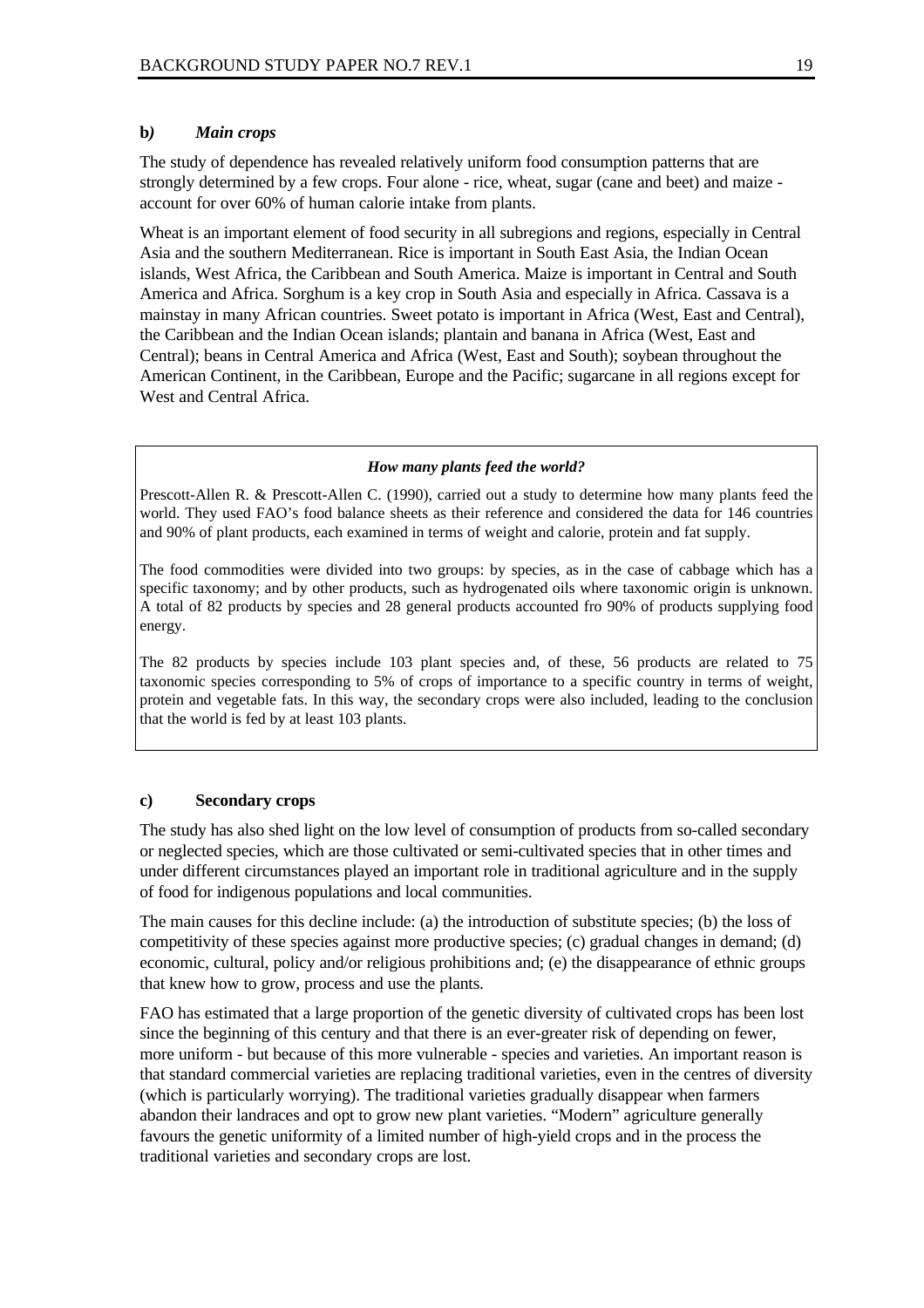## **d) Degrees of dependence**

Bearing in mind the statistical and methodological limitations, the analysis of degree of dependence indicates that:

- Low dependence does mean high food security, as borne out in Asia, Africa, and Latin America and the Caribbean.
- The estimated degrees of dependence are only "indicative" as the national and FAO baseline data do not include production that remains outside the formal trading sector (through on-farm consumption, barter arrangements, etc.). This means that secondary crops which sometimes account for as much as one third of calorie supply, are not adequately reflected.

## **4.2 Methodology**

### **a) Indicator**

- Regarding the selection of crops, the food energy supply indicator only considers a country's calorie intake and neglects the role of vegetables and fruits that provide few calories but are nutritionally important as sources of essential vitamins, minerals and proteins, or the role of other non-food products such as fibres. However, the exclusive consideration of calorie supply in this study is justified by the fact that this is a fundamental indicator of the national food security situation.
- The indicator does not reflect possible dietary differences among population groups in any given country, differentiated for example in terms of socio-economic status, ecological zone or geographical area. Nor does it provide information on seasonal fluctuations in total food supply. (FAO 1984).<sup>14</sup>
- The study has only considered plant-derived food energy, whereas in some countries a high proportion of food energy comes from animal products.

### **b) Sources of information**

- The baseline data refer to 1994 after which no information is available.
- The FAO food balance sheets are compiled from production and trade data for each country. This means that, for many developing countries, production remaining outside the formal trade channels is not considered (on-farm consumption, bartering systems, etc.). As a result the real importance of some primary and secondary crops to national food supply is not properly identified, which can undermine any attempt to fine-tune strategies for the use and conservation of plant genetic resources.
- The FAO food balance sheets have an "other" crops item, which prevents secondary crops and their respective primary centres of diversity from being identified. This has distorted

<sup>&</sup>lt;sup>14</sup> For a more detailed analysis, FAO recommends that indirect indicators such as household food expenditure or consumption surveys be used to estimate the distribution of available food supplies in individual countries. This would give an approximate idea of the percentage of the population with, for example, insufficient access to food to reach the nutritional threshold.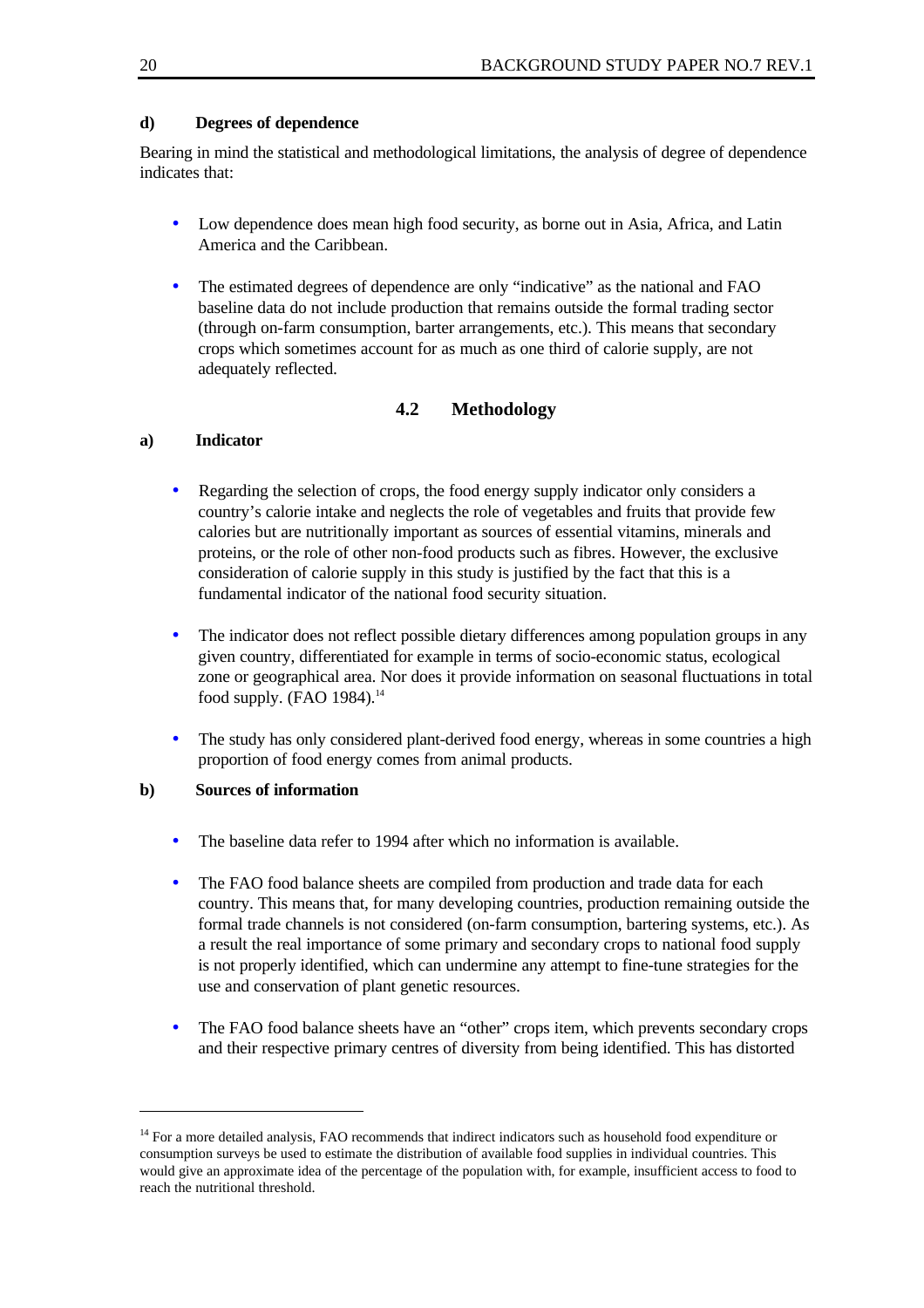the analysis of the more important crops, especially if we consider that secondary or local crops sometimes make up one third of a country's calorie supply.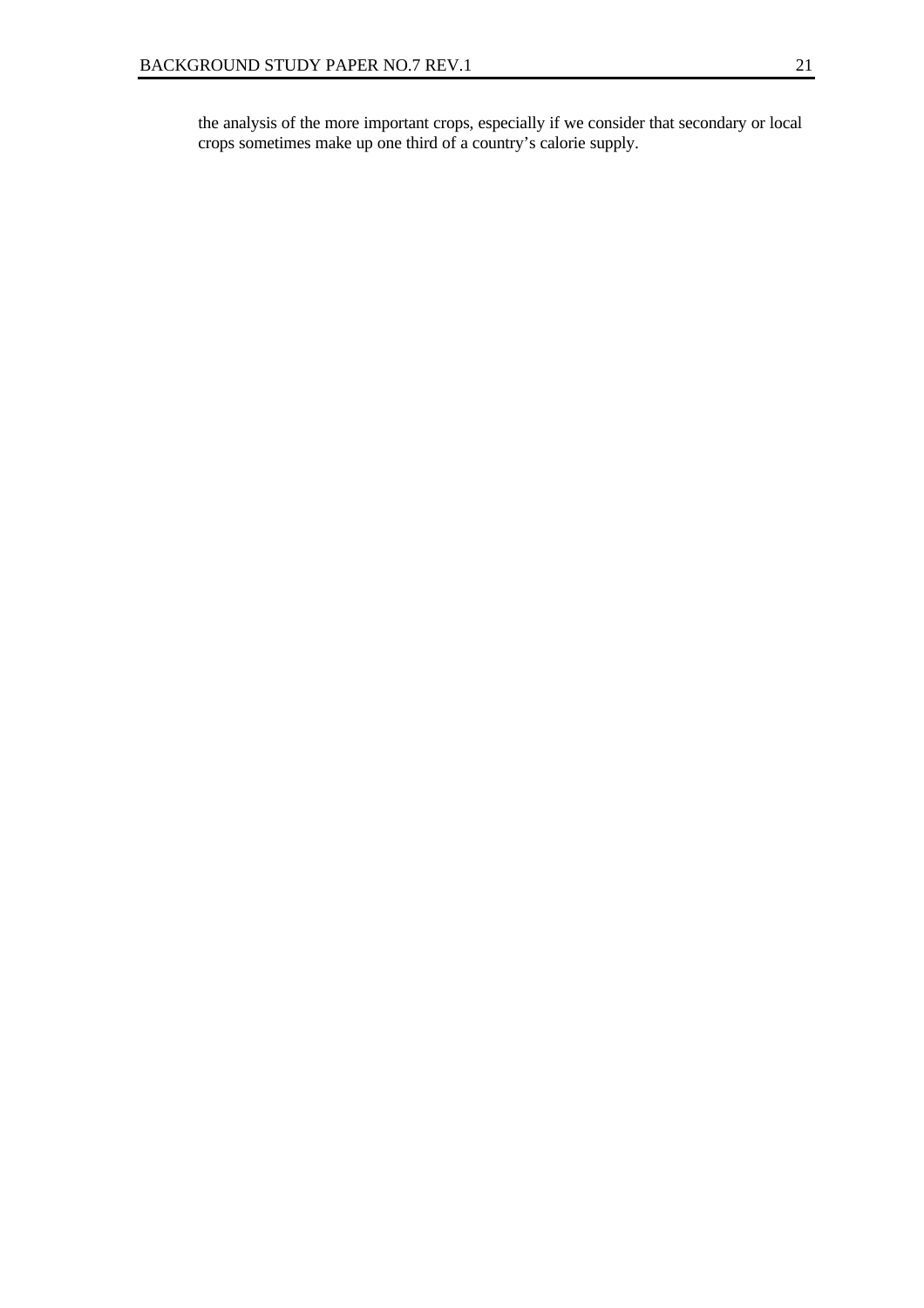#### **4.3 Analysis of Dependence**

- a) This is a static analysis in that it refers to one baseline year.<sup>15</sup>
- b) Only the primary regions of diversity have been considered, not the secondary areas.
- c) Dependence on the network of the *ex situ* collections has not been considered.
- d) No other indicators have been used to compare the results obtained from food energy supply and thus improve and broaden the analysis of interdependence.

#### **4.4 Recommendations**

The following recommendations could help complete and refine this study and its estimates of national degrees of dependence.

- In-depth studies of selected countries for an integrated analysis of the interdependence of countries in the area of plant genetic resources for food and agriculture. Such studies would consider dependence on primary centres, secondary centres and germplasm banks.
- Studies of the dependence of countries on plant genetic resources for food and agriculture for production and consumption in the countries, in addition to dependence on imports and food aid and their effect on agricultural production.<sup>16</sup>
- The so-called secondary crops should be included in any analysis as these are clearly important to the food situation in developing countries. Sole consideration of primary crops produces a distorted picture which could lead to misconceived prescriptions for the utilization and conservation of plant genetic resources.
- Dependence needs to be assessed in economic terms.

<sup>&</sup>lt;sup>15</sup> The most recent data for the FAO food balance sheets refer to 1994.

<sup>&</sup>lt;sup>16</sup> An interesting analysis of regional interdependence regarding genetic resources for food and agriculture was carried out by Kloppenburg JR and Kleinman DL, 1987, Seeds of Controversy: national property versus common heritage. In: Seeds and Sovereignty. The use and control of plant genetic resources. Duke University Press. A total of 20 food crops and 20 industrial crops were selected on the basis of their global economic importance in terms of production volume. An area of diversity was assigned to each crop. The central objective was to determine the contribution of each region to the present state of genetic resources and at the same time to estimate the dependence on other regions of diversity.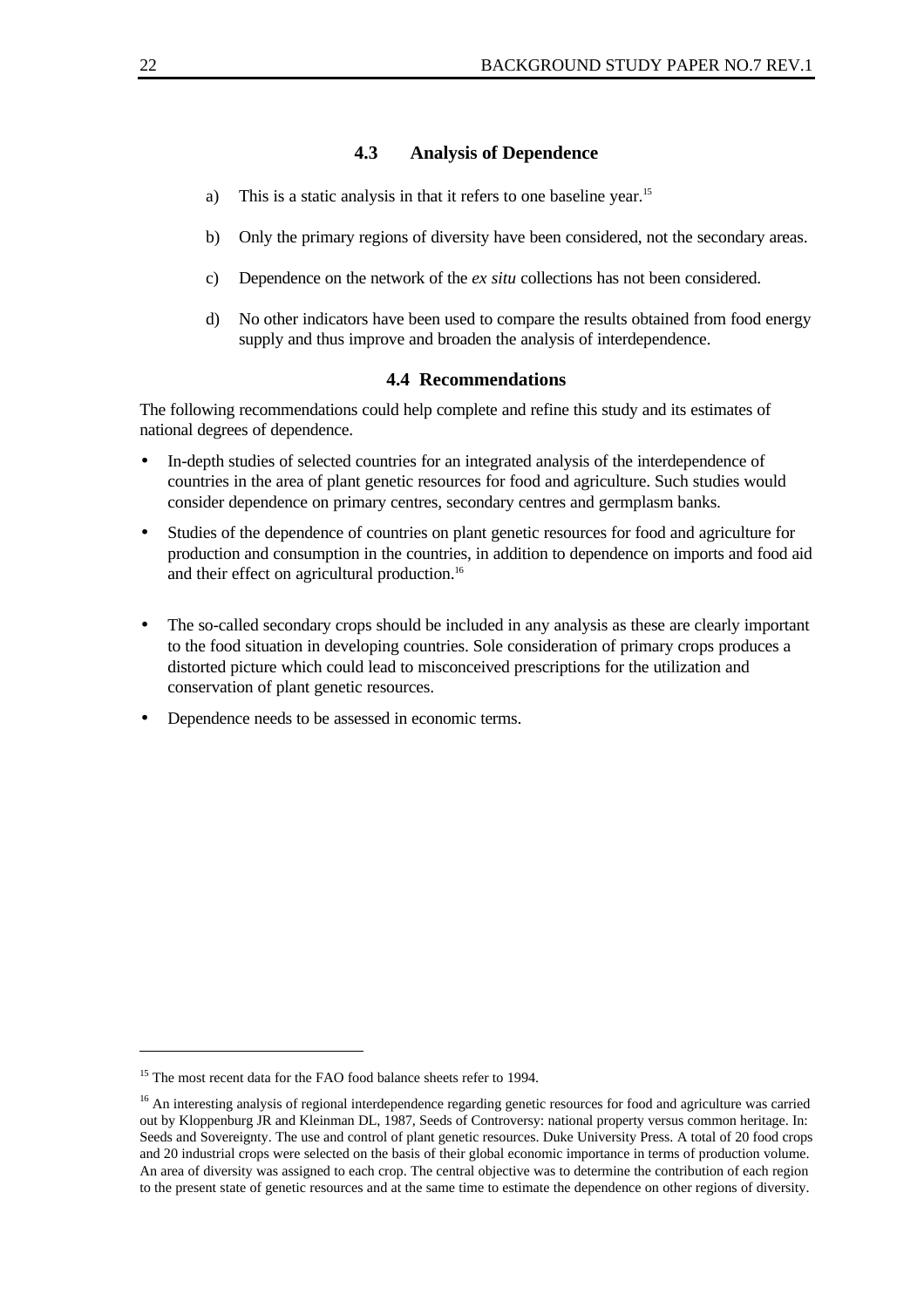## **5. BIBLIOGRAPHY**

Cooper, D., Engels, J. and Frison, E., 1994. A multilateral system for plant genetic resources: imperatives, achievements and challenges. Issues in genetic resources No 2, May 1994. International Plant Genetic Resources Institute, Rome, Italy**.**

Esquinas Alcázar J., 1987, Plant Genetic Resources: A Base for Food Security. FAO. APS/SIDP/89/8.

Esquinas Alcázar J., 1993, Plant Genetic Resources. In: Plant Breeding. Principles and Prospects. Ed. Hayward M.D., Bosemark N.O. and I. Romagosa. Chapman & Hall.

FAO, 1991, Food Balance Sheet. 1984-1986 average.

FAO, 1996, The State of the World's Plant Genetic Resources for Food and Agriculture. Background Documentation prepared for the International Technical Conference on Plant Genetic Resources. Leipzig, Germany, 17-23 June, 1996.

FAO, 1995, Revision of the International Undertaking on Plant Genetic Resources. Analysis of some technical, economic and legal aspects for consideration in Stage II: access to plant genetic resources and farmers' rights.

FAO, 1992, Neglected crops: 1492 from a different perspective. Eds. J.E. Hernández Bermejo and J. León. FAO Plant Production and Protection Series No. 26.

FAO, 1997, FAO food balance sheets. 1994.

Hodgkin, Toby (IPGRI), 1997. Personal statement.

Kloppenburg JR and Kleinman DL, 1987, Seeds of controversy: national property versus common heritage. In: Seeds and Sovereignty. The use and control of plant genetic resources. Duke University Press.

Prescott-Allen R. and Prescott-Allen C., 1990, How Many Plants Feed the World? Conservation Biology. Volume 4, No 4.

Zeven A.C. and de Wet J.M.J., 1982, Dictionary of cultivated plants and their regions of diversity, Centre for Agricultural Publishing and Documentation, Wageningen. Second edition revised.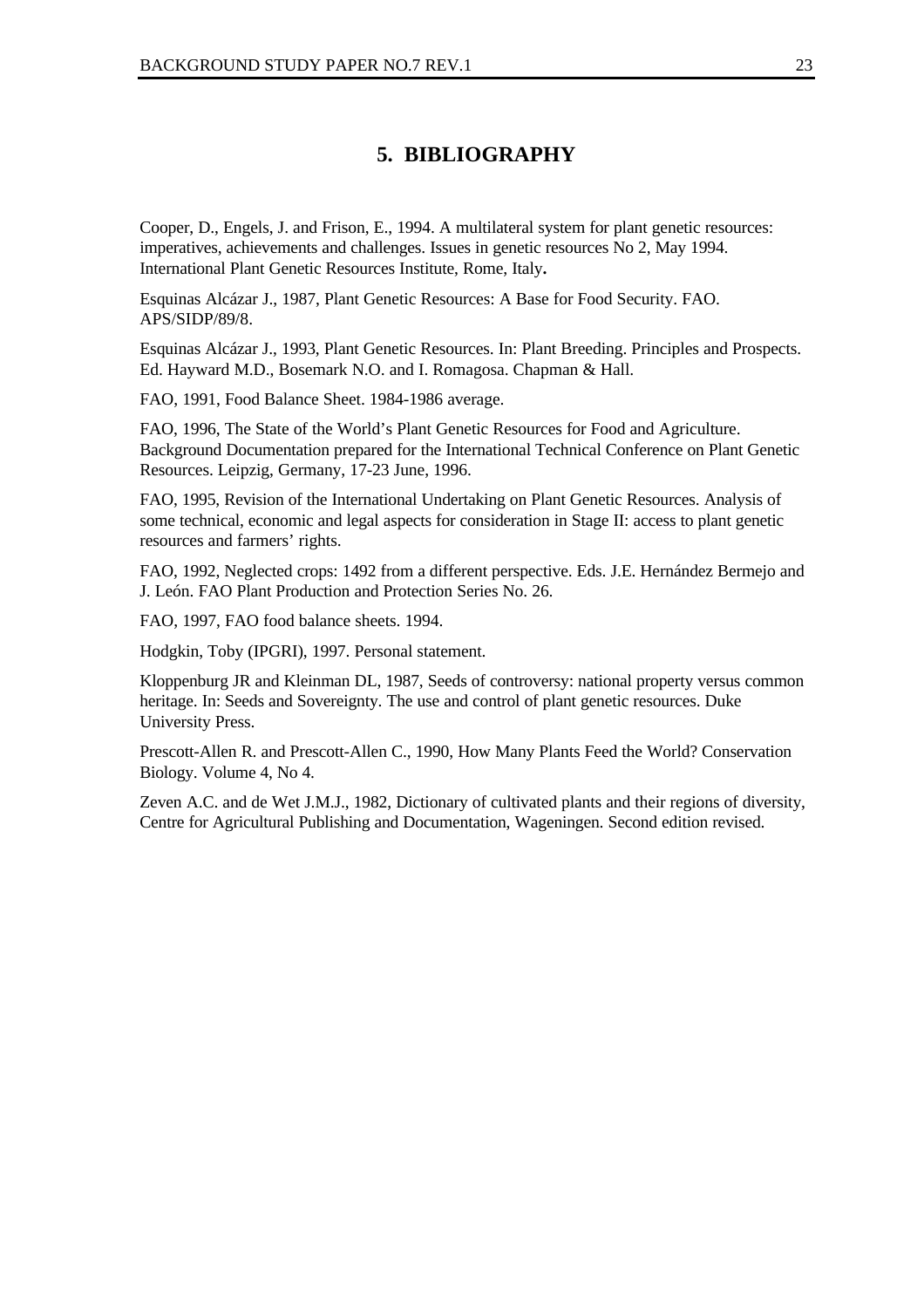#### **AFRICA**

| TABLE NO.                                                                                                                                                    |              |               |                |                         |                |               |               |               |                                     |               |                             |       |             |                              |      |               |               |              |                  |                             |                 |
|--------------------------------------------------------------------------------------------------------------------------------------------------------------|--------------|---------------|----------------|-------------------------|----------------|---------------|---------------|---------------|-------------------------------------|---------------|-----------------------------|-------|-------------|------------------------------|------|---------------|---------------|--------------|------------------|-----------------------------|-----------------|
| FOOD ENERGY FROM CROPS (AFRICA 1994)                                                                                                                         |              |               |                |                         |                |               |               |               |                                     |               |                             |       |             |                              |      |               |               |              |                  |                             |                 |
|                                                                                                                                                              |              |               |                |                         |                |               |               |               |                                     |               |                             |       |             |                              |      |               |               |              |                  |                             |                 |
|                                                                                                                                                              |              |               |                |                         |                |               |               |               | FOOD ENERGY SUPPLY (CALORIES/DAY) % |               |                             |       |             |                              |      |               |               |              |                  | <b>DEGREE OF DEPENDENCE</b> |                 |
| PRODUCT                                                                                                                                                      | MAIZE        | WHEAT         |                | CASSAVA SORGHUM RICE(2) |                | SUGAR         | MILLET        | YAM           | <b>PLANTAIN</b>                     |               | OIL PALM GROUNDNUT   BARLEY |       | <b>BEAN</b> | SWEET POTATO   SUNFLOWER OIL |      | C3(3)         | OTHER(1)      | C4(4)        |                  | $TOTAL$ $MIN$ $%$           | MAX (%)         |
|                                                                                                                                                              |              |               |                |                         |                |               |               |               | <b>BANANA</b>                       |               |                             |       |             |                              |      |               |               |              | %                |                             |                 |
| <b>COUNTRIES</b>                                                                                                                                             |              |               |                |                         |                |               |               |               |                                     |               |                             |       |             |                              |      |               |               |              |                  |                             |                 |
| <b>ALGERIA</b>                                                                                                                                               |              | 60.58         |                |                         | 1.05           | 9.30          |               |               |                                     |               |                             | 4.70  | 0.67        |                              | 3.27 | 2.84          | 13.79         | 3.80         | 100.00           | 73.84                       | 80.48           |
| ANGOLA                                                                                                                                                       | 19.45        | 9.76          | 29.66          |                         | 6.75           | 5.95          | 1.91          |               | 2.37                                | 5.97          | 0.71                        |       | 3.74        | 2.94                         | 0.96 | 0.82          | 3.89          | 5.12         | 100.00           | 92.15                       | 98.09           |
| <b>BENIN</b>                                                                                                                                                 | 23.62        | 2.59          | 21.13          | 5.72                    | 5.37           | 2.62          | 1.00          | 15.33         |                                     | 3.22          | 6.18                        |       | 3.45        | 0.95                         |      | 2.08          | 1.97          | 4.77         | 100.00           | 64.89                       | 71.74           |
| <b>BOTSWANA</b>                                                                                                                                              | 18.30        | 22.61         |                | 16.13                   | 3.67           | 12.28         |               |               |                                     |               |                             | 1.51  |             |                              | 1.44 | 14.64         | 5.47          | 3.95         | 100.00           | 65.28                       | 83.87           |
| <b>BURKINA FASO</b>                                                                                                                                          | 10.55        | 0.99          |                | 35.70                   | 4.70           | 1.36          | 27.29         |               |                                     |               | 8.51                        |       |             |                              |      | 6.89          | 1.44          | 2.58         | 100.00           | 22.84                       | 32.3'           |
| <b>BURUNDI</b>                                                                                                                                               | 16.87        | 1.85          | 9.15           | 3.06                    | 2.47           | 1.94          |               |               | 8.05                                | 1.59          |                             | 1.37  | 21.65       | 14.56                        |      | 12.07         | 3.61          | 1.75         | 100.00           | 83.12                       | 96.94           |
| CAMEROON                                                                                                                                                     | 14.89        | 7.11          | 13.82          | 10.50                   | 3.79           | 5.41          | 1.81          | 0.69          | 13.21                               | 5.76          | 3.18                        | 1.93  | 2.07        | 1.60                         |      | 9.69          | 2.57          | 1.99         | 100.00           | 69.56                       | 81.24           |
| <b>CAPE VERDE</b>                                                                                                                                            | 20.74        | 17.98         | 0.80           |                         | 19.14          | 14.58         |               |               | 0.79                                |               |                             | 0.57  |             |                              |      | 6.00          | 17.26         | 2.14         | 100.00           | 72.72                       | 80.86           |
| <b>CENT AFR REP</b><br>CHAD                                                                                                                                  | 9.33<br>6.68 | 5.63<br>2.86  | 27.84<br>5.13  | 4.24<br>23.11           | 1.49<br>2.56   | 0.93<br>4.25  | 1.28<br>18.12 | 10.04<br>5.15 | 5.34                                | 4.05          | 8.66<br>15.65               |       | 0.80        | 0.96                         |      | 11.37<br>8.93 | 6.75          | 3.06<br>0.83 | 100.00<br>100.00 | 67.24<br>58.65              | 81.67           |
| COMOROS(5)                                                                                                                                                   | 2.10         | 3.86          | 14.74          |                         | 41.47          | 3.73          |               |               | 8.63                                |               |                             |       |             | 3.21                         |      | 6.77          | 4.98<br>13.60 | 1.89         | 100.00           | 91.34                       | 68.4'<br>100.00 |
| CONGO DEM REP. OF                                                                                                                                            | 11.08        | 1.68          | 54.03          | 0.54                    | 3.62           | 1.06          |               | 0.90          | 6.55                                | 5.65          | 5.73                        |       | 1.25        | 1.06                         |      | 3.44          | 0.67          | 2.73         | 100.00           | 87.28                       | 93.45           |
| CONGO REP.                                                                                                                                                   | 4.51         | 11.36         | 36.39          |                         | 6.25           | 4.11          |               | 0.75          | 5.52                                | 5.74          | 4.24                        | 1.31  | 0.89        | 1.10                         | 0.67 | 9.89          | 5.54          | 1.71         | 100.00           | 81.91                       | 93.51           |
| <b>COTE DIVOIRE</b>                                                                                                                                          | 10.18        | 5.16          | 13.13          |                         | 23.31          | 3.70          | 1.44          | 14.19         | 8.31                                | 6.35          | 3.42                        |       |             |                              |      | 4.86          | 1.22          | 4.72         | 100.00           | 52.92                       | 62.50           |
| DJIBOUTI(5)                                                                                                                                                  | 1.15         | 27.82         |                | 1.16                    | 24.53          | 29.81         |               |               |                                     | 6.02          |                             |       |             |                              | 0.50 | 4.91          | 0.75          | 3.34         | 100.00           | 90.59                       | 98.84           |
| <b>ERITREA</b>                                                                                                                                               | 3.44         | 37.82         |                | 22.80                   |                | 0.88          | 9.06          |               |                                     |               |                             | 5.25  | 0.60        |                              |      | 15.76         | 2.18          | 2.23         | 100.00           | 49.06                       | 67.05           |
| <b>ETHIOPIA</b>                                                                                                                                              | 20.99        | 19.30         |                | 11.40                   |                | 1.70          | 1.37          | 0.76          |                                     |               |                             | 10.31 | 2.56        |                              |      | 24.85         | 3.71          | 3.05         | 100.00           | 27.99                       | 55.89           |
| GABON                                                                                                                                                        | 8.41         | 11.55         | 13.44          |                         | 10.04          | 6.64          |               | 8.12          | 19.36                               | 5.58          | 4.68                        | 2.63  |             |                              |      | 5.39          | 1.07          | 3.07         | 100.00           | 77.84                       | 86.30           |
| GAMBIA                                                                                                                                                       | 5.51         | 4.43          | 0.79           | 2.67                    | 30.82          | 22.60         | 14.30         |               |                                     | 2.79          | 5.71                        |       |             |                              |      | 3.22          | 6.03          | 1.12         | 100.00           | 62.17                       | 66.51           |
| GHANA                                                                                                                                                        | 15.26        | 3.55          | 29.27          | 4.30                    | 4.31           | 2.33          | 2.89          | 10.20         | 8.05                                | 4.05          | 3.52                        |       |             |                              |      | 7.30          | 1.52          | 3.45         | 100.00           | 70.44                       | 81.19           |
| <b>GUINEA</b>                                                                                                                                                | 3.81         | 5.38          | 8.67           |                         | 35.32          | 5.09          |               | 1.86          | 7.03                                | 7.02          | 6.25                        |       |             | 2.11                         |      | 13.78         | 1.68          | 1.99         | 100.00           | 47.05                       | 62.82           |
| GUINEA-BISSAU                                                                                                                                                | 4.30         | 2.21          | 1.78           | 3.50                    | 47.48          | 1.56          | 6.70          |               | 2.61                                | 5.34          | 4.58                        |       |             |                              |      | 14.44         | 2.89          | 2.62         | 100.00           | 25.26                       | 42.32           |
| <b>KENYA</b>                                                                                                                                                 | 50.74        | 7.70          | 4.61           | 1.17                    | 2.57           | 10.53         | 0.57          |               | 2.16                                | 6.99          |                             | 0.55  |             | 3.02                         |      | 4.37          |               | 5.03         | 100.00           | 88.86                       | 98.26           |
| <b>LESOTHO</b>                                                                                                                                               | 57.29        | 14.70         |                | 8.05                    | 0.68           | 6.39          |               |               |                                     |               |                             | 0.57  |             |                              |      | 8.15          | 2.12          | 2.05         | 100.00           | 81.75                       | 91.95           |
| LIBERIA<br>MADAGASCAR                                                                                                                                        | 4.26         | 3.06<br>1.77  | 28.76<br>18.46 |                         | 28.64<br>55.97 | 2.47<br>3.29  |               | 1.57          | 4.77<br>1.19                        | 17.93<br>0.65 | 0.74<br>0.56                |       | 1.68        | 1.15<br>3.27                 |      | 6.40<br>3.40  | 2.05<br>2.86  | 2.45<br>2.66 | 100.00<br>100.00 | 60.94<br>93.94              | 69.79<br>100.00 |
| <b>MALAWI</b>                                                                                                                                                | 68.37        | 2.68          | 1.76           |                         | 1.46           | 6.69          |               |               | 2.81                                |               | 0.84                        |       | 2.28        |                              |      | 8.23          | 2.19          | 2.69         | 100.00           | 89.08                       | 100.00          |
| MALI                                                                                                                                                         | 11.61        | 1.18          |                | 26.24                   | 14.33          | 5.35          | 23.56         |               |                                     |               | 5.69                        |       |             |                              |      | 6.24          | 3.64          | 2.17         | 100.00           | 27.46                       | 35.87           |
| <b>MAURITANIA</b>                                                                                                                                            | 1.04         | 28.79         |                | 18.76                   | 17.42          | 12.99         | 1.12          |               |                                     | 1.55          |                             |       |             |                              |      | 3.68          | 12.25         | 2.41         | 100.00           | 54.08                       | 60.17           |
| <b>MAURITIUS</b>                                                                                                                                             | 0.62         | 28.60         |                |                         | 26.96          | 12.62         |               |               |                                     |               | 0.62                        | 1.29  |             |                              | 3.56 | 5.52          | 15.08         | 5.13         | 100.00           | 89.35                       | 100.00          |
| <b>MOROCCO</b>                                                                                                                                               | 4.44         | 44.76         |                |                         | 0.55           | 11.59         |               |               |                                     |               |                             | 8.80  |             |                              | 2.06 | 12.26         | 10.82         | 4.72         | 100.00           | 58.13                       | 75.1'           |
| <b>MOZAMBIQUE</b>                                                                                                                                            | 28.51        | 4.62          | 35.71          | 4.80                    | 4.49           | 3.68          | 0.83          |               | 0.50                                | 2.56          | 1.63                        |       |             | 0.56                         |      | 4.94          | 3.67          | 3.50         | 100.00           | 85.93                       | 94.37           |
| NAMIBIA(5)                                                                                                                                                   | 17.45        | 12.26         |                | 2.26                    |                | 17.10         | 15.72         |               |                                     |               |                             |       |             |                              | 3.84 | 31.11         |               | 0.26         | 100.00           | 50.65                       | 82.02           |
| <b>NIGER</b>                                                                                                                                                 | 0.54         | 3.36          | 3.39           | 12.79                   | 4.98           | 2.24          | 53.26         |               |                                     | 1.94          | 2.68                        |       |             |                              |      | 12.21         | 0.85          | 1.76         | 100.00           | 13.06                       | 27.03           |
| NIGERIA(5                                                                                                                                                    | 11.35        | 1.99          | 16.21          | 12.84                   | 6.33           | 1.86          | 9.99          | 10.20         | 1.55                                | 8.45          | 3.95                        |       |             |                              |      | 12.86         | 0.54          | 1.90         | 100.00           | 45.88                       | 60.64           |
| <b>RWANDA</b>                                                                                                                                                | 9.95         | 1.11          | 3.90           | 6.25                    | 1.49           | 0.92          |               |               | 19.70                               | 2.28          |                             |       | 16.78       | 18.58                        |      | 11.38         | 5.51          | 2.16         | 100.00           | 80.21                       | 93.75           |
| SAO TOME PRN(5)                                                                                                                                              | 11.50        | 20.69         | 2.52           |                         | 14.36          | 8.28          |               | 0.74          | 6.61                                | 5.77          |                             |       |             |                              |      | 10.32         | 19.07         | 0.14         | 100.00           | 83.03                       | 93.49           |
| SENEGAL                                                                                                                                                      | 5.04         | 9.34          | 1.18           | 3.99                    | 26.57          | 8.55          | 20.29         |               |                                     | 2.29          | 6.74                        |       |             |                              |      | 1.42          | 10.79         | 3.80         | 100.00           | 64.22                       | 69.44           |
| SEYCHELLES(5)<br>SIERRA LEONE                                                                                                                                | 5.58<br>1.24 | 23.20<br>3.66 | 8.97           | 1.74                    | 12.28<br>45.86 | 18.19<br>1.54 | 1.72          |               | 2.16<br>0.80                        | 15.82         | 0.56<br>4.59                | 3.34  |             | 1.28                         | 4.43 | 10.03<br>8.56 | 15.72<br>1.74 | 4.51<br>2.47 | 100.00<br>100.00 | 85.46<br>35.41              | 100.00<br>46.44 |
| SOMALIA(5)                                                                                                                                                   | 18.27        | 10.47         | 1.18           | 28.70                   | 8.68           | 19.81         |               |               | 0.70                                |               |                             |       | 1.65        |                              |      | 2.11          | 6.56          | 1.88         | 100.00           | 64.56                       | 68.55           |
| <b>SOUTH AFRICA</b>                                                                                                                                          | 38.96        | 18.63         |                | 2.32                    | 4.14           | 13.08         |               |               |                                     |               |                             | 1.25  | 0.93        |                              | 8.50 | 4.65          | 4.09          | 3.45         | 100.00           | 89.58                       | 97.68           |
| <b>SUDAN</b>                                                                                                                                                 | 0.87         | 19.39         |                | 42.79                   | 2.01           | 8.06          | 5.75          | 0.62          |                                     | 2.15          | 4.61                        |       |             |                              |      | 6.15          | 4.45          | 3.13         | 100.00           | 38.18                       | 47.46           |
| SWAZILAND                                                                                                                                                    | 15.33        | 23.54         |                |                         | 6.97           | 24.96         |               |               |                                     |               | 1.46                        |       | 0.79        |                              |      | 20.83         | 3.93          | 2.20         | 100.00           | 76.97                       | 100.00          |
| <b>TANZANIA</b>                                                                                                                                              | 34.97        | 1.85          | 23.85          | 4.11                    | 7.82           | 2.45          | 1.49          |               | 4.49                                | 0.86          | 0.70                        |       | 2.68        | 1.27                         |      | 6.75          | 3.06          | 3.65         | 100.00           | 84.00                       | 94.40           |
| TOGO                                                                                                                                                         | 30.68        | 3.66          | 15.83          | 9.76                    | 5.34           | 2.00          | 5.47          | 9.05          |                                     | 4.51          | 2.49                        | 0.59  | 1.87        |                              |      | 2.24          | 2.01          | 4.50         | 100.00           | 63.64                       | 70.38           |
| UGANDA                                                                                                                                                       | 9.67         | 0.72          | 11.19          | 2.35                    | 1.20           | 1.54          | 7.39          |               | 27.23                               | 0.74          | 2.22                        |       | 6.89        | 11.48                        |      | 9.36          | 5.08          | 2.94         | 100.00           | 75.73                       | 88.03           |
| ZAMBIA                                                                                                                                                       | 64.79        | 4.01          | 10.14          | 1.22                    | 0.55           | 8.25          | 1.07          |               |                                     |               | 0.88                        |       |             | 0.80                         |      | 3.89          | 1.91          | 2.48         | 100.00           | 91.34                       | 97.7'           |
| ZIMBABWE                                                                                                                                                     | 50.58        | 11.11         | 1.71           | 2.66                    | 0.74           | 13.44         | 2.05          |               | 0.58                                |               | 2.59                        |       | 1.82        |                              | 1.62 | 3.42          | 4.76          | 2.92         | 100.00           | 88.95                       | 95.29           |
|                                                                                                                                                              |              |               |                |                         |                |               |               |               |                                     |               |                             |       |             |                              |      |               |               |              |                  |                             |                 |
| (1) Other crops not listed in this table. See annex No. 1 for a full description.                                                                            |              |               |                |                         |                |               |               |               |                                     |               |                             |       |             |                              |      |               |               |              |                  |                             |                 |
| (2) Refers to Oryza glaberrima for the countries of West Africa                                                                                              |              |               |                |                         |                |               |               |               |                                     |               |                             |       |             |                              |      |               |               |              |                  |                             |                 |
| (3) Other crops in the FAO food balance sheets                                                                                                               |              |               |                |                         |                |               |               |               |                                     |               |                             |       |             |                              |      |               |               |              |                  |                             |                 |
| (4) Other crops not included in the analysis (contributing under 0.5%<br>(5) Not members of the FAO Commission on Genetic Resources for Food and Agriculture |              |               |                |                         |                |               |               |               |                                     |               |                             |       |             |                              |      |               |               |              |                  |                             |                 |
|                                                                                                                                                              |              |               |                |                         |                |               |               |               |                                     |               |                             |       |             |                              |      |               |               |              |                  |                             |                 |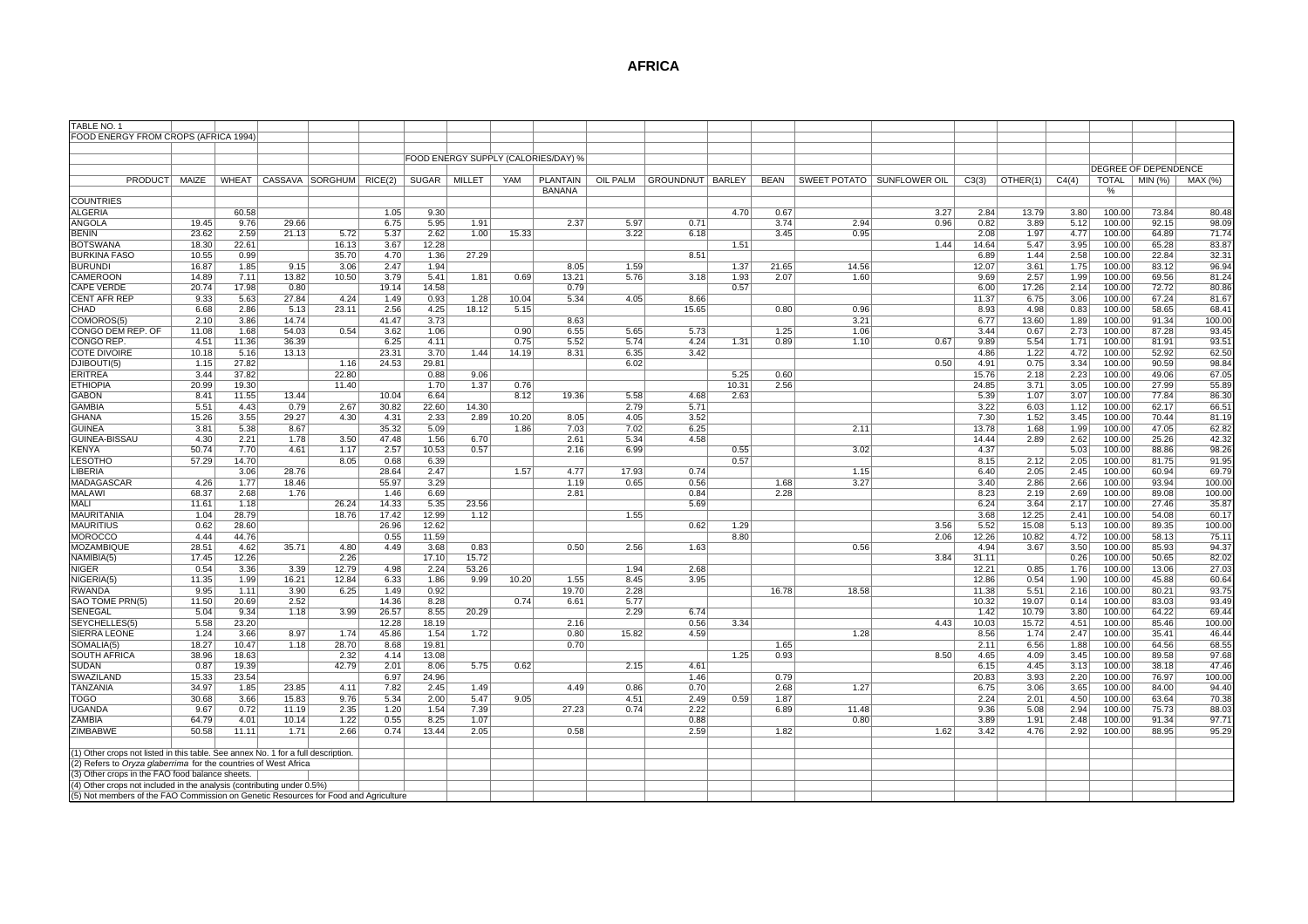#### **ASIA AND THE PACIFIC**

| TABLE NO. 2                                                                         |             |       |       |       |                      |                    |        |      |      |                                    |       |      |      |      |                                                    |      |      |       |       |          |       |              |                      |         |
|-------------------------------------------------------------------------------------|-------------|-------|-------|-------|----------------------|--------------------|--------|------|------|------------------------------------|-------|------|------|------|----------------------------------------------------|------|------|-------|-------|----------|-------|--------------|----------------------|---------|
| FOOD ENERGY FROM CROPS (ASIA AND SOUTHWEST PACIFIC 1994)                            |             |       |       |       |                      |                    |        |      |      |                                    |       |      |      |      |                                                    |      |      |       |       |          |       |              |                      |         |
|                                                                                     |             |       |       |       |                      |                    |        |      |      |                                    |       |      |      |      |                                                    |      |      |       |       |          |       |              |                      |         |
|                                                                                     |             |       |       |       | FOOD ENERGY SFOOD EN |                    |        |      |      |                                    |       |      |      |      |                                                    |      |      |       |       |          |       |              |                      |         |
|                                                                                     |             |       |       |       |                      |                    |        |      |      |                                    |       |      |      |      |                                                    |      |      |       |       |          |       |              | DEGREE OF DEPENDENCE |         |
| <b>PRODUCT</b>                                                                      | <b>RICE</b> | WHEAT | MAIZE |       | SUGAR SWEET POTATO   | RAPE &             | MILLET |      |      | SOYBEAN SORGHUM GROUNDNUT OIL PALM |       |      |      |      | POTATO BEAN CASSAVA COCONUT & BARLEY ORANGE BANANA |      |      |       | C3(2) | OTHER(1) | C4(3) | <b>TOTAL</b> | MIN (%)              | MAX (%) |
|                                                                                     |             |       |       |       |                      | <b>MUSTARDSEED</b> |        |      |      |                                    |       |      |      |      | COPRA                                              |      |      |       |       |          |       | %            |                      |         |
| <b>COUNTRIES</b>                                                                    |             |       |       |       |                      |                    |        |      |      |                                    |       |      |      |      |                                                    |      |      |       |       |          |       |              |                      |         |
| <b>AUSTRALIA</b>                                                                    | 2.91        | 28.07 | 1.57  | 23.86 |                      | 5.17               |        | 1.56 |      |                                    |       | 4.76 |      |      | 0.54                                               | 4.83 | 1.43 | 1.03  | 6.75  | 12.69    | 4.85  | 100.00       | 88.40                | 100.00  |
| <b>BANGLADESH</b>                                                                   | 74.61       | 8.87  |       | 3.13  |                      | 1.07               |        | 3.26 |      |                                    | 1.26  | 1.00 |      |      |                                                    |      |      |       | 2.41  |          | 4.38  | 100.00       | 14.40                | 21.19   |
| <b>BRUNEI DARSM(4)</b>                                                              | 39.02       | 10.99 | 9.48  | 13.18 |                      |                    |        |      |      | 1.55                               | 5.78  |      | 0.71 | 0.53 | 0.63                                               |      |      |       | 12.95 | 0.72     | 4.46  | 100.00       | 29.76                | 47.17   |
| CAMBODIA (4)                                                                        | 84.03       |       | 3.39  | 1.75  | 1.00                 |                    |        | 0.70 |      |                                    |       |      | 0.80 | 0.59 | 0.74                                               |      |      | 1.15  | 2.32  | 0.62     | 2.92  | 100.00       | 7.09                 | 12.33   |
| <b>CHINA</b>                                                                        | 39.16       | 24.80 | 8.35  | 2.84  | 4.75                 | 2.00               | 0.93   | 2.87 | 0.77 | 2.42                               |       | 1.25 |      |      |                                                    | 0.66 |      |       | 4.72  |          | 4.48  | 100.00       | 45.84                | 55.04   |
| FIJI                                                                                | 21.58       | 26.17 |       | 13.12 | 0.58                 |                    |        | 9.97 |      |                                    |       | 1.60 |      | 3.32 | 9.39                                               | 1.21 |      |       | 7.72  | 0.53     | 4.81  | 100.00       | 64.96                | 77.49   |
| <b>INDIA</b>                                                                        | 35.26       | 21.08 | 2.90  | 10.52 |                      | 1.89               | 4.10   | 0.58 | 3.41 | 2.53                               |       | 1.21 | 1.63 | 0.62 | 1.09                                               |      |      | 0.63  | 6.52  | 0.50     | 5.54  | 100.00       | 35.04                | 47.10   |
| <b>INDONESIA</b>                                                                    | 56.32       | 4.76  | 5.75  | 5.38  | 0.91                 |                    |        | 4.19 |      | 2.01                               | 5.61  |      | 0.64 | 5.11 | 4.80                                               |      |      | 0.69  | 2.39  |          | 1.46  | 100.00       | 28.97                | 32.82   |
| JAPAN                                                                               | 29.84       | 15.49 | 7.05  | 8.52  | 0.59                 | 4.71               |        | 8.87 |      | 0.68                               |       | 2.29 | 0.80 |      |                                                    | 3.03 |      |       | 11.81 |          | 6.33  | 100.00       | 43.15                | 61.29   |
| KOREA DEM. PEOP. REP                                                                | 32.61       | 7.06  | 22.53 | 5.52  | 2.00                 |                    |        | 7.23 |      |                                    |       | 4.22 |      |      |                                                    | 0.88 |      |       | 15.12 | 1.45     | 1.36  | 100.00       | 43.67                | 60.15   |
| KOREA REP.                                                                          | 38.01       | 12.72 | 3.84  | 6.47  |                      |                    |        | 7.01 |      |                                    | 2.18  | 0.66 |      |      | 0.97                                               | 2.33 | 0.57 |       | 19.16 | 1.29     | 4.78  | 100.00       | 30.47                | 54.4'   |
| LAOS(4)                                                                             | 73.35       |       | 6.54  | 3.03  | 2.69                 |                    |        |      |      |                                    |       | 0.52 |      | 1.60 |                                                    |      |      |       | 7.65  | 1.33     | 3.31  | 100.00       | 12.66                | 23.62   |
| <b>MALAYSIA</b>                                                                     | 36.92       | 11.34 | 1.35  | 18.24 |                      |                    |        | 3.72 |      | 1.31                               | 11.12 |      | 0.68 | 2.31 | 3.59                                               |      |      | 1.40  | 1.97  |          | 6.04  | 100.00       | 31.84                | 39.85   |
| <b>MALDIVES</b>                                                                     | 27.13       | 25.49 |       | 21.47 |                      |                    |        | 2.87 |      |                                    |       | 0.51 |      |      | 8.50                                               |      |      |       | 11.71 |          | 2.32  | 100.00       | 37.37                | 51.40   |
| <b>MONGOLIA</b>                                                                     |             | 76.24 |       | 16.67 |                      |                    | 1.08   |      |      |                                    |       | 2.03 |      |      |                                                    |      |      |       | 0.95  |          | 3.02  | 100.00       | 94.95                | 98.92   |
| <b>MYANMAR</b>                                                                      | 77.84       | 0.90  | 1.10  | 1.67  |                      |                    | 0.72   |      |      | 2.57                               | 3.82  |      | 1.82 |      | 1.09                                               |      |      |       | 3.17  | 2.23     | 3.05  | 100.00       | 13.18                | 19.40   |
| <b>NEPAL</b>                                                                        | 35.40       | 15.70 | 23.81 | 2.74  |                      | 2.19               | 5.27   | 1.45 |      |                                    | 0.98  | 2.59 |      |      |                                                    | 0.50 |      |       | 6.85  |          | 2.51  | 100.00       | 47.23                | 56.59   |
| <b>NEW ZEALAND</b>                                                                  | 2.37        | 29.74 | 2.29  | 24.41 | 0.56                 | 1.11               |        | 5.67 |      | 1.68                               |       | 4.28 |      |      | 0.99                                               | 4.78 |      | 1.32  | 7.87  | 8.22     | 4.73  | 100.00       | 87.40                | 100.00  |
| <b>PAKISTAN</b>                                                                     | 7.86        | 56.07 | 2.39  | 12.24 |                      | 0.53               |        | 1.11 | 0.71 |                                    | 8.60  | 0.56 |      |      |                                                    |      |      |       | 2.10  | 2.54     | 5.29  | 100.00       | 33.47                | 40.86   |
| PAPUA NEW GUINEA                                                                    | 16.60       | 9.20  |       | 4.67  | 12.11                |                    |        | 0.69 |      |                                    | 8.86  |      |      | 3.19 | 4.61                                               | 0.67 |      | 10.42 | 21.60 | 5.34     | 2.05  | 100.00       | 76.35                | 100.00  |
| <b>PHILIPPINES</b>                                                                  | 41.53       | 12.15 | 7.08  | 14.39 | 1.23                 |                    |        | 0.55 |      | 0.71                               | 1.33  |      |      | 2.43 | 4.24                                               | 1.24 |      | 1.87  | 7.38  | 0.90     | 2.98  | 100.00       | 27.61                | 37.97   |
| SOLOMON ISLANDS                                                                     | 22.70       | 11.29 |       | 3.23  | 24.31                |                    |        |      |      |                                    |       |      |      |      | 12.69                                              | 0.52 |      |       | 16.23 | 7.44     | 1.59  | 100.00       | 66.26                | 84.08   |
| <b>SRI LANKA</b>                                                                    | 42.23       | 15.36 | 1.28  | 10.32 |                      |                    |        |      |      |                                    |       |      | 0.50 | 1.50 | 19.43                                              |      |      | 2.45  | 3.52  |          | 3.41  | 100.00       | 38.07                | 45.00   |
| <b>THAILAND</b>                                                                     | 57.44       | 3.85  |       | 11.58 |                      |                    |        | 2.22 |      | 0.88                               | 3.11  |      | 1.13 | 0.61 | 3.36                                               |      |      | 1.64  | 8.20  | 1.58     | 4.40  | 100.00       | 13.38                | 25.98   |
| VANUATU                                                                             | 15.90       | 8.50  |       | 4.24  |                      |                    |        | 1.34 |      | 3.91                               |       | 2.15 |      |      | 21.95                                              |      |      | 5.18  | 35.02 |          | 1.81  | 100.00       | 36.98                | 73.81   |
| <b>VIET NAM</b>                                                                     | 74.40       | 1.76  | 3.31  | 2.94  | 3.04                 |                    |        | 0.68 |      | 0.56                               |       |      | 0.51 | 3.56 | 2.07                                               |      |      | 1.39  | 3.45  |          | 2.33  | 100.00       | 13.42                | 19.20   |
|                                                                                     |             |       |       |       |                      |                    |        |      |      |                                    |       |      |      |      |                                                    |      |      |       |       |          |       |              |                      |         |
|                                                                                     |             |       |       |       |                      |                    |        |      |      |                                    |       |      |      |      |                                                    |      |      |       |       |          |       |              |                      |         |
| (1) Other crops not listed in this table. See annex No. 1 for a full description.   |             |       |       |       |                      |                    |        |      |      |                                    |       |      |      |      |                                                    |      |      |       |       |          |       |              |                      |         |
| (2) "Other" crops in the FAO food balance sheets.                                   |             |       |       |       |                      |                    |        |      |      |                                    |       |      |      |      |                                                    |      |      |       |       |          |       |              |                      |         |
| (3) "Other" crops not included in the analysis (contributing less than 0.5%)        |             |       |       |       |                      |                    |        |      |      |                                    |       |      |      |      |                                                    |      |      |       |       |          |       |              |                      |         |
| (4) Not members of the FAO Commission on Genetic Resources for Food and Agriculture |             |       |       |       |                      |                    |        |      |      |                                    |       |      |      |      |                                                    |      |      |       |       |          |       |              |                      |         |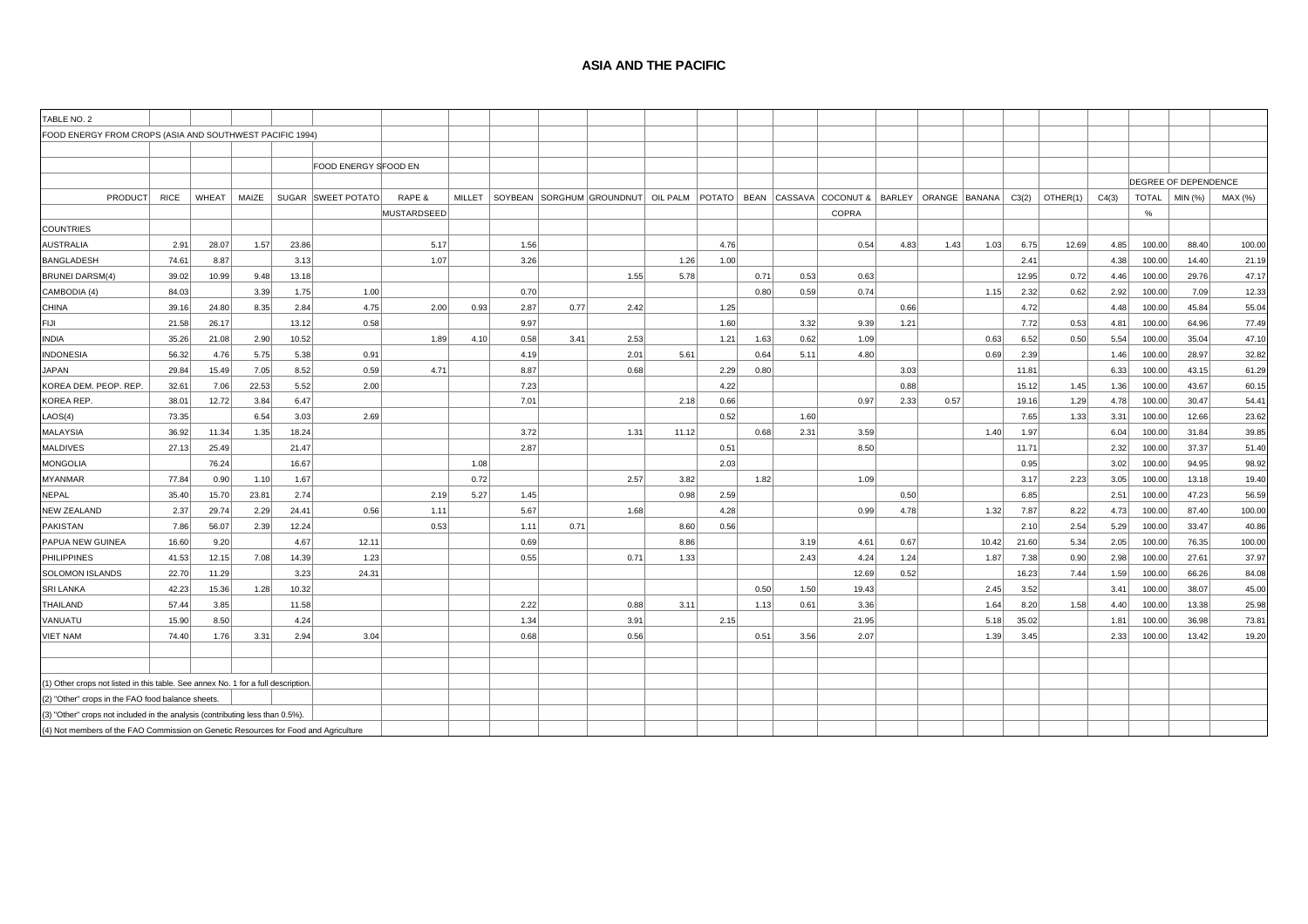| TABLE NO. 3                                                                         |       |             |       |       |       |                                     |      |                                           |      |                |       |      |                |       |                        |      |      |       |           |       |              |                      |         |
|-------------------------------------------------------------------------------------|-------|-------------|-------|-------|-------|-------------------------------------|------|-------------------------------------------|------|----------------|-------|------|----------------|-------|------------------------|------|------|-------|-----------|-------|--------------|----------------------|---------|
| FOOD ENERGY FROM CROPS (NEAR EAST 1994)                                             |       |             |       |       |       |                                     |      |                                           |      |                |       |      |                |       |                        |      |      |       |           |       |              |                      |         |
|                                                                                     |       |             |       |       |       |                                     |      |                                           |      |                |       |      |                |       |                        |      |      |       |           |       |              |                      |         |
|                                                                                     |       |             |       |       |       | FOOD ENERGY SUPPLY (CALORIES/DAY) % |      |                                           |      |                |       |      |                |       |                        |      |      |       |           |       |              |                      |         |
|                                                                                     |       |             |       |       |       |                                     |      |                                           |      |                |       |      |                |       |                        |      |      |       |           |       |              | DEGREE OF DEPENDENCE |         |
| PRODUCT WHEAT                                                                       |       | <b>RICE</b> | SUGAR | MAIZE |       |                                     |      | SOYBEAN   OIL PALM   POTATO SUNFLOWER OIL | DATE | BARLEY SORGHUM |       |      | GRAPE   TOMATO | OLIVE | ORANGE   BEAN   BANANA |      |      | C3(2) | OTHER (1) | C4(3) | <b>TOTAL</b> | MIN (%)              | MAX (%) |
|                                                                                     |       |             |       |       |       |                                     |      |                                           |      |                |       |      |                |       |                        |      |      |       |           |       | $\%$         |                      |         |
| <b>COUNTRIES</b>                                                                    |       |             |       |       |       |                                     |      |                                           |      |                |       |      |                |       |                        |      |      |       |           |       |              |                      |         |
| AFGHANISTAN                                                                         | 58.00 | 12.28       | 2.19  | 11.09 |       |                                     | 1.74 |                                           |      | 6.42           |       | 1.35 |                |       |                        |      |      | 3.18  | 2.01      | 1.72  | 100.00       | 29.33                | 34.23   |
| AZERBAIJAN                                                                          | 79.24 |             | 10.83 |       |       |                                     | 2.65 |                                           |      |                |       |      | 0.66           |       |                        |      |      | 0.78  | 4.37      | 1.50  | 100.00       | 14.11                | 16.39   |
| <b>EGYPT</b>                                                                        | 37.46 | 13.29       | 9.41  | 19.44 | 1.03  |                                     | 1.34 | 2.78                                      | 1.30 |                | 1.26  | 0.62 | 1.17           |       | 0.67                   |      |      | 4.01  | 2.33      | 3.89  | 100.00       | 90.80                | 98.70   |
| <b>IRAN</b>                                                                         | 52.96 | 10.55       | 9.01  |       | 6.39  | 1.11                                | 3.22 | 2.00                                      | 1.42 |                |       | 1.54 | 0.54           |       | 0.93                   | 0.58 |      | 5.67  | 2.49      | 1.58  | 100.00       | 91.21                | 98.46   |
| <b>IRAQ</b>                                                                         | 35.49 | 14.93       | 8.66  | 2.93  |       | 12.98                               | 1.56 | 2.49                                      | 2.81 | 9.45           |       | 1.09 | 0.92           |       | 0.62                   |      |      | 3.59  |           | 2.49  | 100.00       | 83.38                | 89.46   |
| <b>JORDAN</b>                                                                       | 49.66 | 5.90        | 15.40 | 2.16  | 2.18  | 5.19                                | 1.69 |                                           |      |                |       |      | 1.25           | 5.04  | 0.84                   |      |      | 3.86  | 1.42      | 5.40  | 100.00       | 20.64                | 29.90   |
| KAZAKHSTAN(4)                                                                       | 54.76 | 7.82        | 9.91  |       |       |                                     | 6.86 | 5.90                                      |      |                |       |      |                |       |                        |      |      | 0.51  | 12.43     | 1.80  | 100.00       | 42.33                | 44.64   |
| <b>KUWAIT</b>                                                                       | 26.03 | 22.62       | 15.26 | 4.14  | 1.70  | 4.18                                | 1.73 | 0.53                                      |      |                |       | 0.53 | 1.06           | 1.26  | 0.91                   |      | 0.89 | 11.08 | 4.07      | 4.01  | 100.00       | 83.65                | 98.74   |
| KYRGYZSTAN(4)                                                                       | 60.75 |             | 16.21 |       |       |                                     | 6.50 |                                           |      | 2.73           |       |      | 0.72           |       |                        |      |      | 0.71  | 11.52     | 0.90  | 100.00       | 23.39                | 25.00   |
| LEBANON                                                                             | 35.05 | 3.64        | 9.94  |       | 7.10  |                                     | 3.93 |                                           |      |                |       | 3.40 | 1.23           | 2.98  | 1.56                   | 0.88 | 0.69 | 19.08 | 4.89      | 5.64  | 100.00       | 33.85                | 58.57   |
| LIBYA                                                                               | 41.86 | 5.38        | 10.13 | 8.77  | 0.98  |                                     | 1.65 | 6.91                                      | 1.63 | 2.85           |       |      | 1.15           | 4.15  |                        |      |      | 10.63 | 0.52      | 3.40  | 100.00       | 67.21                | 81.24   |
| SAUDI ARABIA (4)                                                                    | 36.24 | 10.89       | 14.90 | 1.74  |       | 10.47                               | 1.32 |                                           | 5.92 |                | 4.44  | 0.82 | 0.78           |       | 0.74                   |      | 0.82 | 6.59  | 0.61      | 3.72  | 100.00       | 82.95                | 93.26   |
| <b>SYRIA</b>                                                                        | 57.93 | 3.04        | 11.59 | 0.54  | 1.15  |                                     | 1.26 | 1.35                                      |      | 0.78           |       | 1.24 |                | 4.99  | 0.61                   |      |      | 6.24  | 6.22      | 3.06  | 100.00       | 14.17                | 23.47   |
| TAJIKISTAN(4)                                                                       | 71.76 | 1.85        | 9.72  |       | 0.82  |                                     | 2.65 |                                           |      |                |       |      | 0.70           |       |                        |      |      | 1.14  | 10.66     | 0.70  | 100.00       | 15.74                | 17.58   |
| <b>TUNISIA</b>                                                                      | 51.47 | 0.66        | 10.08 |       | 12.90 | 0.56                                | 1.72 |                                           | 0.75 | 1.33           |       |      | 0.85           | 5.55  |                        |      |      | 8.97  |           | 5.17  | 100.00       | 68.90                | 83.04   |
| TURKMENISTAN(4)                                                                     | 70.42 | 7.20        | 7.49  |       |       |                                     | 1.73 |                                           |      |                |       | 1.37 | 0.73           |       |                        |      |      | 1.32  | 8.83      | 0.90  | 100.00       | 17.16                | 19.38   |
| UNITED ARAB EMIRATES                                                                | 20.34 | 23.90       | 12.77 | 4.97  | 2.21  |                                     | 1.90 |                                           | 5.41 |                |       | 1.24 | 1.67           | 1.19  | 1.45                   |      | 0.97 | 12.31 | 5.77      | 3.91  | 100.00       | 83.78                | 100.00  |
| UZBEKISTAN(4)                                                                       | 67.57 | 6.11        | 6.41  |       | 0.78  |                                     | 2.54 |                                           |      |                |       |      | 0.99           |       |                        |      |      | 2.16  | 12.75     | 0.70  | 100.00       | 16.82                | 19.68   |
| YEMEN                                                                               | 51.07 | 4.61        | 10.40 | 2.10  |       | 7.90                                | 1.23 |                                           |      |                | 12.34 | 0.93 |                |       |                        |      |      | 3.22  | 2.10      | 4.10  | 100.00       | 40.68                | 48.00   |
|                                                                                     |       |             |       |       |       |                                     |      |                                           |      |                |       |      |                |       |                        |      |      |       |           |       |              |                      |         |
|                                                                                     |       |             |       |       |       |                                     |      |                                           |      |                |       |      |                |       |                        |      |      |       |           |       |              |                      |         |
| (1) Other crops not listed in this table. See annex No. 1 for a full description.   |       |             |       |       |       |                                     |      |                                           |      |                |       |      |                |       |                        |      |      |       |           |       |              |                      |         |
| (2) "Other" crops in the FAO food balance sheets.                                   |       |             |       |       |       |                                     |      |                                           |      |                |       |      |                |       |                        |      |      |       |           |       |              |                      |         |
| (3) "Other" crops not included in the analysis (contributing less than 0.5%).       |       |             |       |       |       |                                     |      |                                           |      |                |       |      |                |       |                        |      |      |       |           |       |              |                      |         |
| (4) Not members of the FAO Commission on Genetic Resources for Food and Agriculture |       |             |       |       |       |                                     |      |                                           |      |                |       |      |                |       |                        |      |      |       |           |       |              |                      |         |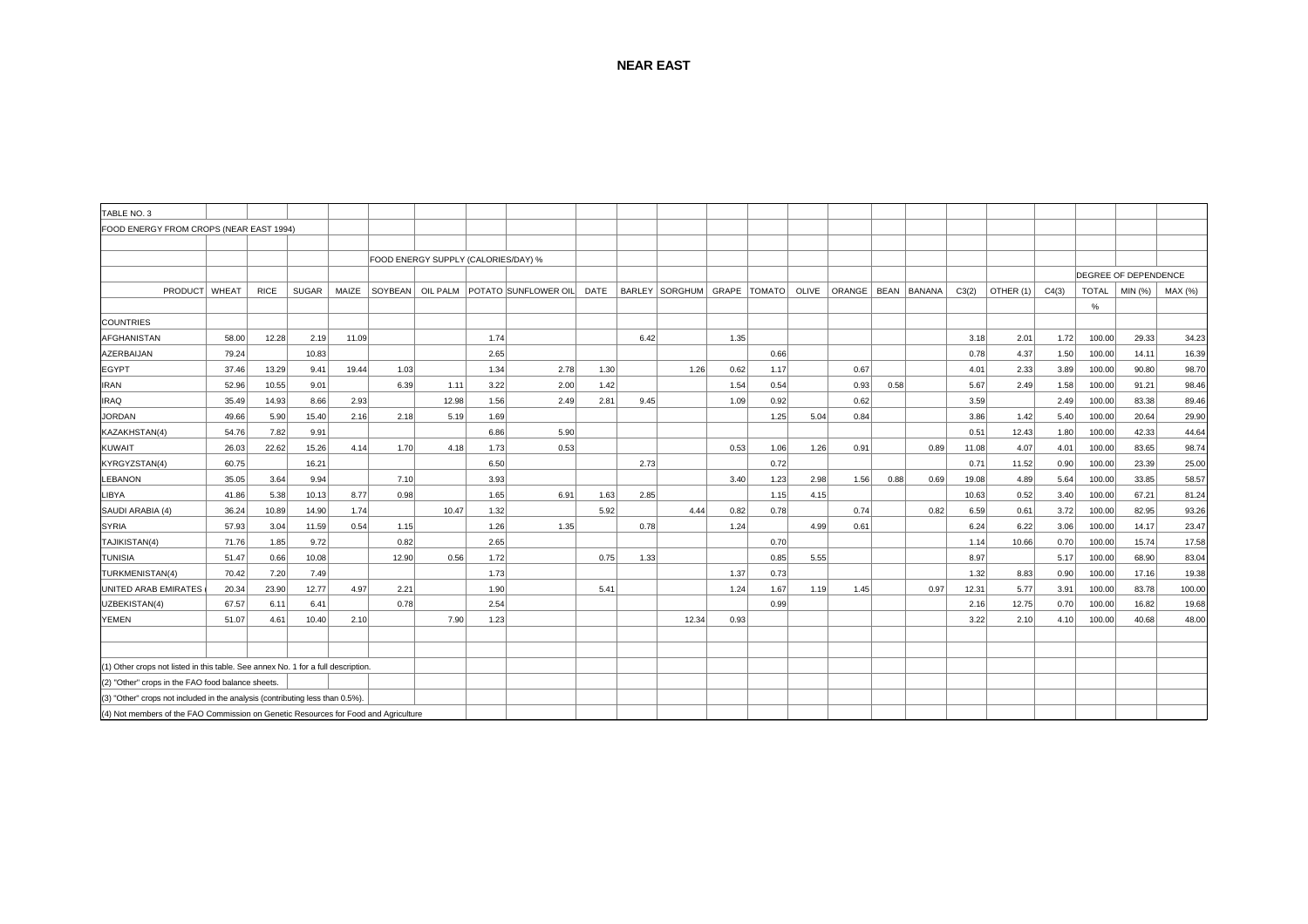| TABLE NO. 4                                                                  |                |                |               |                                                                                                                                             |       |              |                                     |       |               |               |              |      |              |      |      |              |              |                                           |      |                |              |              |                  |                             |                |
|------------------------------------------------------------------------------|----------------|----------------|---------------|---------------------------------------------------------------------------------------------------------------------------------------------|-------|--------------|-------------------------------------|-------|---------------|---------------|--------------|------|--------------|------|------|--------------|--------------|-------------------------------------------|------|----------------|--------------|--------------|------------------|-----------------------------|----------------|
| FOOD ENERGY FROM CROPS (EUROPE 1994)                                         |                |                |               |                                                                                                                                             |       |              |                                     |       |               |               |              |      |              |      |      |              |              |                                           |      |                |              |              |                  |                             |                |
|                                                                              |                |                |               |                                                                                                                                             |       |              |                                     |       |               |               |              |      |              |      |      |              |              |                                           |      |                |              |              |                  |                             |                |
|                                                                              |                |                |               |                                                                                                                                             |       |              | FOOD ENERGY SUPPLY (CALORIES/DAY) % |       |               |               |              |      |              |      |      |              |              |                                           |      |                |              |              |                  |                             |                |
|                                                                              |                |                |               |                                                                                                                                             |       |              |                                     |       |               |               |              |      |              |      |      |              |              |                                           |      |                |              |              |                  | <b>DEGREE OF DEPENDENCE</b> |                |
|                                                                              |                |                |               |                                                                                                                                             |       |              |                                     |       |               |               |              |      |              |      |      |              |              |                                           |      |                |              |              |                  |                             |                |
|                                                                              |                |                |               | PRODUCT WHEAT   SUGAR   POTATO   SUNFLOWER OIL                                                                                              | RYE   |              | BARLEY SOYBEAN OLIVE   MAIZE        |       |               | RAPE &        | GRAPES(WINE) | RICE | APPLE        |      |      |              |              | PALM OIL TOMATO GRAPES ORANGE BANANA BEAN |      | C3(2)          | OTHER(1)     | C4(3)        | TOTAL   MIN (%)  |                             | MAX (%)        |
|                                                                              |                |                |               |                                                                                                                                             |       |              |                                     |       |               | MUSTARDSEED   |              |      |              |      |      |              |              |                                           |      |                |              |              | %                |                             |                |
| <b>COUNTRIES</b>                                                             |                |                |               |                                                                                                                                             |       |              |                                     |       |               |               |              |      |              |      |      |              |              |                                           |      |                |              |              |                  |                             |                |
| <b>ALBANIA</b>                                                               | 53.30          | 7.68           | 1.72          | 7.94                                                                                                                                        |       | 1.09         | 1.32                                | 1.81  | 9.67          |               |              | 3.48 | 0.68         |      | 1.08 | 0.90         |              |                                           | 2.08 | 4.62           |              | 2.63         | 100.00           | 92.07                       | 99.32          |
| <b>ARMENIA</b>                                                               | 70.70<br>22.63 | 7.99           | 9.75          | 0.88                                                                                                                                        |       | 7.10         | 3.05                                |       | 1.98          | 7.82          | 0.86<br>2.70 | 2.42 | 1.85<br>2.46 |      | 1.98 | 1.68<br>0.52 | 1.05         | 1.04                                      |      | 3.57<br>10.06  | 0.66         | 0.73         | 100.00<br>100.00 | 85.86<br>80.94              | 90.16<br>97.54 |
| <b>AUSTRIA</b><br>BELARUS(4                                                  | 21.96          | 16.65          | 3.72          | 4.36<br>3.24                                                                                                                                | 5.23  |              |                                     |       |               | 1.56          |              |      | 2.00         |      |      |              |              |                                           |      |                |              | 6.54         |                  | 44.02                       | 53.11          |
|                                                                              |                | 14.76          | 12.86         |                                                                                                                                             | 30.13 | 1.31         |                                     |       |               |               | 1.92         |      |              |      |      |              |              |                                           |      | 7.73           | 3.09         | 1.36         | 100.00           |                             |                |
| BELGIUM-LUXEMB<br><b>BOSNIA HERZG</b>                                        | 28.20<br>32.61 | 14.75          | 7.28<br>4.17  | 2.42                                                                                                                                        |       | 6.08<br>3.14 | 4.03                                |       | 3.02<br>40.48 | 2.75          |              | 1.60 | 2.27         | 3.12 |      |              | 0.97         | 1.11                                      |      | 10.98<br>11.76 | 5.00         | 4.49         | 100.00<br>100.00 | 82.26<br>85.72              | 97.73<br>99.46 |
|                                                                              |                | 3.04           |               |                                                                                                                                             | 0.54  | 3.41         |                                     |       | 0.50          |               |              |      |              |      |      |              |              |                                           | 2.27 |                |              | 1.98         |                  |                             |                |
| <b>BULGARIA</b>                                                              | 49.68          | 13.82          | 2.15          | 13.04                                                                                                                                       |       |              |                                     |       |               |               | 0.51         | 2.01 | 0.64         |      | 1.02 | 1.04         |              |                                           | 0.97 | 7.19           |              | 4.00         | 100.00           | 88.17                       | 99.36          |
| CROACIA                                                                      | 31.95          | 16.05          | 9.59          | 5.33                                                                                                                                        |       | 5.51<br>2.62 | 3.46                                | 1.01  | 2.26          | 2.02          | 5.74         | 0.86 | 1.01         |      | 0.76 | 0.69         | 0.59         | 0.89                                      |      | 9.54           | 1.07<br>2.82 | 2.43         | 100.00<br>100.00 | 87.02                       | 98.99<br>90.19 |
| CYPRUS(5)                                                                    | 35.57<br>30.79 | 16.07<br>14.00 | 3.84<br>6.98  | 2.07<br>2.34                                                                                                                                | 2.60  | 9.49         | 6.46<br>3.17                        | 5.09  | 3.61          | 2.10<br>14.85 | 2.37<br>0.59 | 1.91 |              | 1.32 |      | 0.59         | 1.03<br>0.63 | 0.62<br>0.64                              | 1.21 | 7.93<br>5.21   | 1.65         | 3.33<br>4.32 | 100.00           | 78.93<br>87.87              | 97.40          |
| CZECH. REP                                                                   |                |                |               | 0.77                                                                                                                                        |       |              |                                     |       |               | 1.81          | 2.10         | 1.42 |              | 1.04 |      |              |              |                                           |      |                |              |              |                  |                             |                |
| <b>DENMARK</b>                                                               | 25.64          | 21.77          | 5.71          | 9.84                                                                                                                                        | 6.61  | 7.64         | 4.42<br>0.62                        |       | 3.81          |               |              | 1.20 | 1.43<br>1.22 |      |      | 0.68         |              | 0.54                                      |      | 7.23           | 4.06         | 3.55         | 100.00           | 81.18                       | 91.96          |
| <b>ESTONIA</b><br><b>FINLAND</b>                                             | 45.98<br>22.13 | 14.73<br>21.70 | 13.35<br>8.12 | 1.26                                                                                                                                        | 3.65  | 0.56<br>7.41 | 2.34                                |       |               | 6.97          | 0.56         | 3.42 | 1.01         |      |      | 0.60         | 0.71         | 1.20                                      |      | 4.87<br>8.40   | 1.57<br>3.61 | 3.60<br>1.63 | 100.00<br>100.00 | 86.66<br>88.96              | 95.13<br>98.99 |
|                                                                              | 32.74          |                |               | 7.87                                                                                                                                        | 8.39  | 2.08         |                                     |       |               | 3.07          | 5.42         |      |              |      | 0.51 |              | 0.73         |                                           |      | 10.72          | 2.64         | 4.40         |                  |                             | 90.67          |
| <b>FRANCE</b><br><b>GEORGIA</b>                                              | 67.76          | 15.41          | 5.61<br>5.36  |                                                                                                                                             |       |              | 1.43                                | 0.84  | 4.67          |               | 1.45         | 1.85 |              |      | 0.53 |              |              |                                           |      | 1.72           |              | 0.70         | 100.00           | 75.55<br>18.54              | 20.96          |
| <b>GERMANY</b>                                                               | 23.59          | 9.26<br>15.37  | 6.13          | 5.36<br>3.20                                                                                                                                | 4.92  | 8.45         | 8.68                                |       | 6.08<br>1.93  | 3.51          | 2.08         | 1.13 | 0.57<br>1.54 | 1.31 | 0.94 | 0.66         |              | 0.93                                      |      | 9.54           | 0.80<br>1.47 | 5.56         | 100.00<br>100.00 | 83.36                       | 98.46          |
| <b>GREECE</b>                                                                | 33.77          | 12.12          | 5.31          | 3.40                                                                                                                                        |       | 1.71         |                                     | 16.55 | 1.47          |               | 1.03         | 1.75 | 1.10         |      | 2.32 | 1.36         | 0.94         |                                           | 0.99 | 10.91          | 1.47         | 3.79         | 100.00           | 54.24                       | 68.94          |
| <b>HUNGARY</b>                                                               | 39.46          | 18.32          | 4.63          | 9.38                                                                                                                                        |       | 4.96         |                                     |       | 0.72          | 2.22          | 2.68         | 2.42 | 1.96         | 1.56 |      |              |              | 0.51                                      |      | 6.04           |              | 5.15         | 100.00           | 86.85                       | 98.04          |
| <b>ICELAND</b>                                                               | 24.33          | 28.26          | 5.17          |                                                                                                                                             | 2.02  | 7.28         | 5.68                                | 0.60  |               |               | 0.79         | 1.29 | 0.79         |      |      | 0.91         | 0.77         | 1.21                                      |      | 11.57          | 5.53         | 3.82         | 100.00           | 83.82                       | 99.21          |
|                                                                              | 32.50          |                | 9.09          | 3.08                                                                                                                                        |       | 7.97         | 1.48                                |       | 4.59          | 4.00          |              | 0.89 | 0.55         |      |      | 0.64         |              |                                           |      | 9.12           | 2.86         | 5.74         | 100.00           | 84.59                       | 99.45          |
| <b>IRELAND</b><br>ISRAEL(5)                                                  | 38.94          | 17.47<br>15.81 | 2.98          | 0.54                                                                                                                                        |       | 0.69         | 11.41                               | 0.55  | 1.73          | 0.95          |              | 3.00 | 0.65         | 1.15 | 1.07 | 0.73         |              | 0.94                                      | 0.55 | 10.12          | 3.85         | 4.32         | 100.00           | 27.89                       | 42.33          |
| <b>ITALY</b>                                                                 | 39.42          |                | 3.11          | 3.77                                                                                                                                        |       | 1.31         | 3.46                                |       | 2.50          | 1.13          | 4.29         | 2.27 | 1.33         | 0.67 | 1.16 | 0.86         |              | 0.55                                      | 0.59 | 7.38           | 1.34         | 3.01         | 100.00           | 70.82                       | 81.21          |
| LATVIA                                                                       | 27.06          | 9.19<br>18.28  | 10.47         | 3.55                                                                                                                                        | 15.08 | 9.04         | 2.27                                | 11.18 |               | 1.73          |              | 0.61 | 2.14         |      |      |              | 1.47         |                                           |      | 6.19           | 0.51         | 3.08         | 100.00           | 81.15                       | 90.42          |
| LITHUANIA                                                                    | 42.10          | 10.65          | 8.48          | 10.84                                                                                                                                       |       | 2.11         |                                     |       |               |               |              |      | 2.13         |      |      |              |              |                                           |      | 3.14           |              | 3.07         | 100.00           | 91.66                       | 97.87          |
| MACEDONIA(4)                                                                 | 45.64          | 10.16          | 2.37          | 4.87                                                                                                                                        | 17.47 | 1.56         | 4.88                                |       | 1.63          |               | 2.02         |      | 0.84         |      | 0.94 | 1.15         |              |                                           | 1.96 | 18.69          | 0.58         | 2.71         | 100.00           | 67.60                       | 89.00          |
| MALTA(5)                                                                     | 40.57          | 20.11          | 2.77          | 2.42                                                                                                                                        |       | 2.80         | 6.64                                |       | 0.65          |               | 0.73         | 1.89 | 0.74         |      | 1.13 | 1.12         | 0.61         | 0.71                                      | 0.90 | 9.29           | 2.39         | 4.51         | 100.00           | 84.35                       | 98.15          |
| MOLDOVA REP(4)                                                               |                |                | 7.05          | 7.86                                                                                                                                        | 0.85  | 1.03         | 0.52                                |       | 11.13         |               |              |      | 1.59         |      | 1.19 |              |              |                                           |      | 2.81           |              | 1.68         | 100.00           | 80.67                       | 85.16          |
| NETHERLANDS                                                                  | 50.52<br>22.25 | 13.25<br>23.74 | 7.02          | 1.18                                                                                                                                        |       | 4.90         | 7.54                                |       | 0.80          | 1.18          | 1.19         | 1.97 | 1.51         | 6.26 |      | 0.98         | 1.12         | 0.55                                      |      | 6.66           | 0.51<br>7.26 | 3.89         | 100.00           | 87.94                       | 98.49          |
| <b>NORWAY</b>                                                                | 33.93          | 19.41          | 6.78          | 0.76                                                                                                                                        | 2.89  | 6.09         | 9.80                                |       |               | 1.03          | 0.66         | 1.50 | 1.06         | 0.52 |      | 0.68         | 1.16         | 1.02                                      |      | 5.11           | 4.42         | 3.16         | 100.00           | 90.67                       | 98.94          |
| <b>POLAND</b>                                                                | 36.31          | 17.21          | 10.51         | 1.32                                                                                                                                        | 10.76 | 3.21         | 2.85                                |       |               | 5.55          |              | 0.70 | 0.68         | 1.01 |      |              |              |                                           |      | 5.54           | 0.62         | 3.72         | 100.00           | 90.06                       | 99.32          |
| <b>PORTUGAL</b>                                                              | 28.74          | 11.31          | 8.80          | 3.92                                                                                                                                        | 1.49  | 3.09         | 4.72                                | 3.65  | 2.86          |               | 4.29         | 6.35 | 1.18         | 3.27 | 1.02 |              | 0.81         | 0.88                                      | 1.05 | 8.75           | 0.55         | 3.27         | 100.00           | 78.86                       | 90.88          |
| <b>ROMANIA</b>                                                               | 44.44          | 10.46          | 4.93          | 7.57                                                                                                                                        |       | 2.46         |                                     |       | 15.90         |               | 1.66         | 1.11 | 0.56         |      | 0.54 | 0.64         |              |                                           |      | 5.63           | 0.65         | 3.47         | 100.00           | 90.34                       | 99.44          |
| <b>RUSSIA FED</b>                                                            | 50.28          | 15.03          | 10.44         | 4.39                                                                                                                                        | 4.09  | 0.98         | 1.43                                |       |               |               |              | 0.93 | 0.65         |      |      |              |              |                                           |      | 6.05           | 2.28         | 3.47         | 100.00           | 23.09                       | 32.61          |
| <b>SLOVAKIA</b>                                                              | 41.79          | 14.43          | 6.06          | 4.22                                                                                                                                        | 3.40  | 6.48         |                                     |       |               | 3.86          | 0.64         | 1.49 |              |      |      |              |              | 0.69                                      |      | 8.09           | 5.44         | 3.41         | 100.00           | 85.10                       | 96.60          |
| <b>SLOVENIA</b>                                                              | 29.42          | 5.76           | 9.44          | 10.15                                                                                                                                       | 3.54  | 3.90         | 2.43                                |       | 15.79         | 2.46          | 3.11         | 1.10 | 1.19         |      |      |              | 0.65         | 0.83                                      |      | 5.00           | 1.41         | 3.82         | 100.00           | 89.99                       | 98.81          |
| <b>SPAIN</b>                                                                 | 27.11          | 12.59          | 7.53          | 9.40                                                                                                                                        |       | 3.71         | 3.22                                | 11.82 |               |               | 2.46         | 2.97 | 0.88         |      | 0.86 |              | 1.26         | 0.67                                      | 0.78 | 8.57           | 1.31         | 4.86         | 100.00           | 71.41                       | 84.84          |
| SWEDEN                                                                       | 23.51          | 23.53          | 7.14          | 0.88                                                                                                                                        | 4.99  | 4.50         | 1.76                                |       | 1.00          | 2.97          | 1.68         | 4.81 | 1.30         | 4.06 | 0.70 | 0.62         | 0.95         | 1.54                                      |      | 6.44           | 4.14         | 3.47         | 100.00           | 88.79                       | 98.70          |
| SWITZERLAND                                                                  | 29.60          | 18.15          | 4.02          | 5.11                                                                                                                                        |       | 3.98         | 1.30                                | 0.61  | 0.63          | 4.22          | 3.80         | 2.49 | 1.57         | 1.08 | 0.64 | 0.90         | 0.76         | 0.78                                      |      | 11.77          | 3.72         | 4.87         | 100.00           | 81.79                       | 98.43          |
| TURKEY(5)                                                                    | 52.40          | 8.92           | 3.48          | 5.96                                                                                                                                        | 0.58  |              | 1.34                                | 2.04  | 2.61          |               |              | 1.61 | 1.07         | 2.57 | 1.08 | 1.82         |              |                                           | 0.77 | 8.21           | 2.79         | 2.74         | 100.00           | 32.21                       | 43.16          |
| UKRAINE(4                                                                    | 51.44          | 16.29          | 9.92          | 6.22                                                                                                                                        | 3.98  | 0.96         |                                     |       |               |               |              |      | 1.15         |      |      |              |              |                                           |      | 4.18           | 3.04         | 2.81         | 100.00           | 75.57                       | 82.56          |
| UNITED KINGDOM                                                               | 30.05          | 17.88          | 9.10          | 3.07                                                                                                                                        |       | 6.56         | 2.63                                |       | 1.28          | 9.25          | 1.19         | 1.05 | 0.90         | 1.86 |      | 0.93         |              | 0.72                                      |      | 4.90           | 3.67         | 4.97         | 100.00           | 89.23                       | 99.10          |
| YUGOSLAVIA                                                                   | 44.82          | 11.90          | 2.98          | 12.56                                                                                                                                       |       | 2.93         | 1.50                                |       | 6.92          |               | 2.53         |      | 0.83         |      |      |              |              |                                           | 2.18 | 7.80           | 0.82         | 2.22         | 100.00           | 89.15                       | 99.17          |
|                                                                              |                |                |               |                                                                                                                                             |       |              |                                     |       |               |               |              |      |              |      |      |              |              |                                           |      |                |              |              |                  |                             |                |
|                                                                              |                |                |               |                                                                                                                                             |       |              |                                     |       |               |               |              |      |              |      |      |              |              |                                           |      |                |              |              |                  |                             |                |
|                                                                              |                |                |               |                                                                                                                                             |       |              |                                     |       |               |               |              |      |              |      |      |              |              |                                           |      |                |              |              |                  |                             |                |
|                                                                              |                |                |               | (1) Other crops not listed in this table. See annex No. 1 for a full description                                                            |       |              |                                     |       |               |               |              |      |              |      |      |              |              |                                           |      |                |              |              |                  |                             |                |
| (2) "Other" crops in the FAO food balance sheets.                            |                |                |               |                                                                                                                                             |       |              |                                     |       |               |               |              |      |              |      |      |              |              |                                           |      |                |              |              |                  |                             |                |
| (3) "Other" crops not included in the analysis (contributing less than 0.5%) |                |                |               |                                                                                                                                             |       |              |                                     |       |               |               |              |      |              |      |      |              |              |                                           |      |                |              |              |                  |                             |                |
|                                                                              |                |                |               | (4) Not members of the FAO Commission on Genetic Resources for Food and Agriculture                                                         |       |              |                                     |       |               |               |              |      |              |      |      |              |              |                                           |      |                |              |              |                  |                             |                |
|                                                                              |                |                |               | (5) These countries participate in the meetings of the FAO Commission on Genetic Resources for Food and Agriculture with the European Group |       |              |                                     |       |               |               |              |      |              |      |      |              |              |                                           |      |                |              |              |                  |                             |                |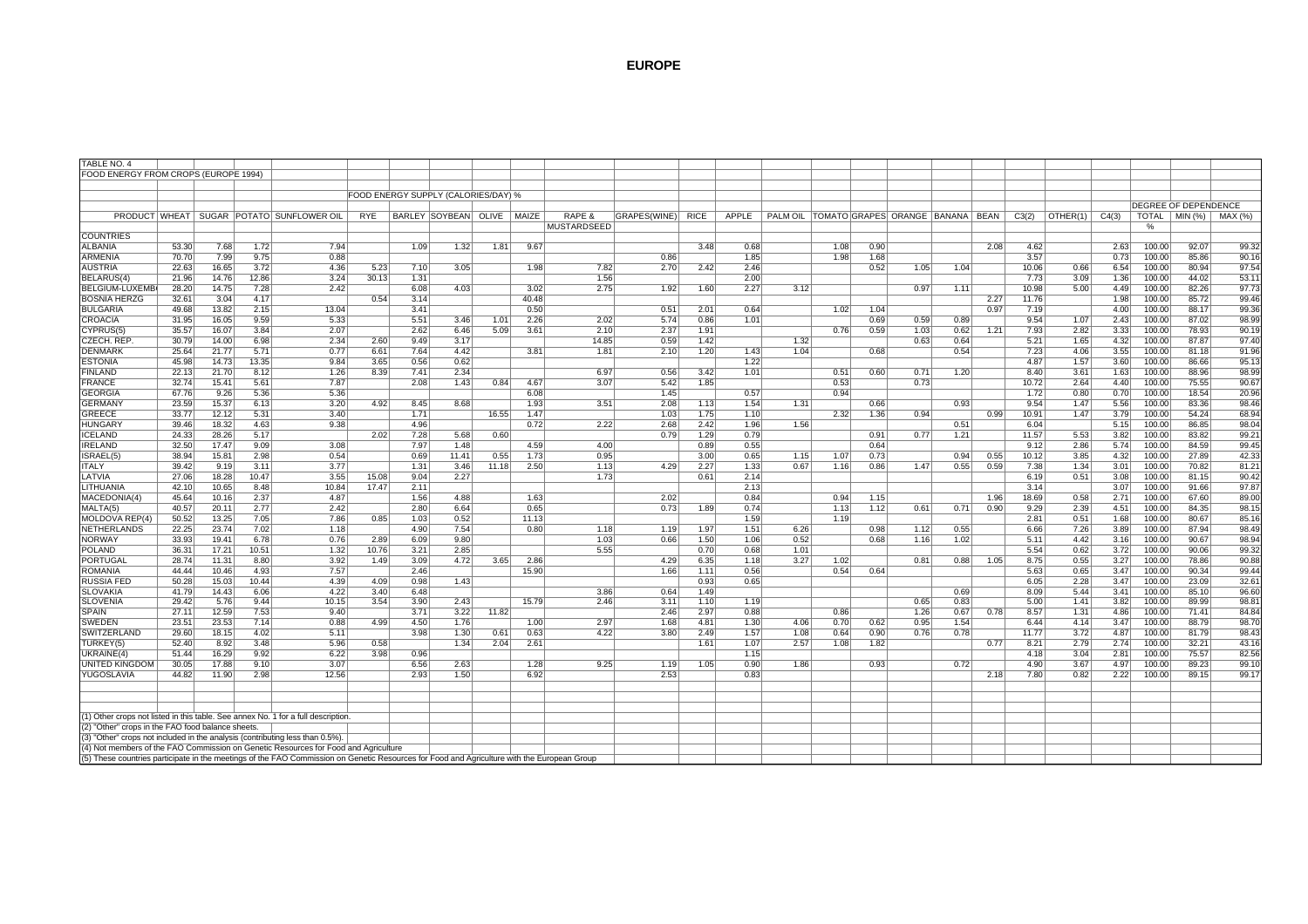#### **LATIN AMERICA AND THE CARIBBEAN**

| TABLE NO. 5                                                                       |       |       |       |             |                                     |             |       |                                                      |      |               |      |          |        |       |          |       |              |                      |         |
|-----------------------------------------------------------------------------------|-------|-------|-------|-------------|-------------------------------------|-------------|-------|------------------------------------------------------|------|---------------|------|----------|--------|-------|----------|-------|--------------|----------------------|---------|
|                                                                                   |       |       |       |             |                                     |             |       |                                                      |      |               |      |          |        |       |          |       |              |                      |         |
| FOOD ENERGY FROM CROPS (LATIN AMERICA AND THE CARIBBEAN 1994)                     |       |       |       |             |                                     |             |       |                                                      |      |               |      |          |        |       |          |       |              |                      |         |
|                                                                                   |       |       |       |             |                                     |             |       |                                                      |      |               |      |          |        |       |          |       |              |                      |         |
|                                                                                   |       |       |       |             | FOOD ENERGY SUPPLY (CALORIES/DAY) % |             |       |                                                      |      |               |      |          |        |       |          |       |              |                      |         |
|                                                                                   |       |       |       |             |                                     |             |       |                                                      |      |               |      |          |        |       |          |       |              | DEGREE OF DEPENDENCE |         |
| PRODUCT SUGAR                                                                     |       | MAIZE | WHEAT | <b>RICE</b> | SOYBEAN                             | <b>BEAN</b> |       | CASSAVA   SUNFLOWER OIL   POTATO   PLANTAIN   BARLEY |      |               |      | PALM OIL | ORANGE | C3(2) | OTHER(1) | C4(3) | <b>TOTAL</b> | MIN (%)              | MAX (%) |
|                                                                                   |       |       |       |             |                                     |             |       |                                                      |      | <b>BANANA</b> |      |          |        |       |          |       | $\%$         |                      |         |
| <b>COUNTRIES</b>                                                                  |       |       |       |             |                                     |             |       |                                                      |      |               |      |          |        |       |          |       |              |                      |         |
| ANTIGUA BARB                                                                      | 17.06 | 1.81  | 28.02 | 5.51        | 5.51                                |             |       |                                                      | 1.37 |               | 1.21 |          |        | 34.56 | 2.03     | 2.92  | 100.00       | 62.54                | 100.00  |
| ARGENTINA                                                                         | 15.70 | 1.73  | 38.69 | 1.88        | 2.95                                |             |       | 13.54                                                | 4.63 | 0.82          | 1.43 |          | 1.04   | 6.76  | 6.34     | 4.49  | 100.00       | 88.74                | 95.37   |
| <b>BAHAMAS</b>                                                                    | 20.20 | 1.31  | 19.53 | 11.59       |                                     | 0.70        |       |                                                      | 0.83 | 2.20          | 1.91 |          |        | 36.38 | 1.55     | 3.79  | 100.00       | 59.12                | 100.00  |
| <b>BARBADOS</b>                                                                   | 18.72 | 5.95  | 20.81 | 14.22       | 7.51                                |             |       |                                                      | 3.65 |               | 1.79 |          | 0.69   | 15.57 | 5.99     | 5.11  | 100.00       | 79.33                | 100.00  |
| <b>BELIZE</b>                                                                     | 25.75 | 8.20  | 24.11 | 10.44       | 0.68                                | 5.12        |       | 1.13                                                 | 1.08 |               | 1.50 |          | 3.26   | 10.76 | 5.42     | 2.56  | 100.00       | 81.52                | 100.00  |
| <b>BOLIVIA</b>                                                                    | 16.01 | 12.38 | 25.14 | 12.55       | 4.19                                |             | 2.44  | 1.69                                                 | 5.48 | 4.76          | 1.27 |          | 0.72   | 8.36  | 1.60     | 3.41  | 100.00       | 81.16                | 92.92   |
| <b>BRAZIL</b>                                                                     | 21.28 | 7.55  | 13.26 | 18.82       | 13.84                               | 6.65        | 5.01  |                                                      | 1.10 | 2.23          | 1.22 | 0.66     |        | 2.12  | 1.47     | 4.79  | 100.00       | 80.81                | 94.36   |
| CHILE                                                                             | 19.68 | 3.48  | 43.21 | 3.62        | 6.63                                |             |       | 4.02                                                 | 4.83 | 0.77          | 1.01 |          |        | 9.89  |          | 2.85  | 100.00       | 86.46                | 94.37   |
| <b>COLOMBIA</b>                                                                   | 22.51 | 14.50 | 8.99  | 14.53       | 3.11                                | 1.75        | 3.86  |                                                      | 5.55 | 7.78          | 1.27 | 6.33     |        | 4.13  | 0.89     | 4.80  | 100.00       | 83.77                | 94.45   |
| <b>COSTA RICA</b>                                                                 | 26.17 | 7.37  | 11.77 | 19.36       | 6.96                                | 4.85        |       |                                                      | 1.11 | 3.57          | 1.54 | 8.18     | 0.59   | 4.04  | 0.55     | 3.95  | 100.00       | 79.74                | 96.00   |
| CUBA                                                                              | 28.74 |       | 25.74 | 14.83       | 2.74                                | 0.94        | 2.77  | 0.60                                                 | 1.89 | 2.19          | 0.66 | 2.63     | 1.44   | 9.43  | 3.20     | 2.21  | 100.00       | 87.43                | 97.23   |
| <b>DOMINICA</b>                                                                   | 20.14 | 1.98  | 28.49 | 6.01        | 3.73                                |             | 0.56  |                                                      |      | 3.38          | 0.57 |          | 1.49   | 16.84 | 14.99    | 1.82  | 100.00       | 81.36                | 100.00  |
| DOMINICAN REP.                                                                    | 20.50 | 6.22  | 11.92 | 16.47       | 11.22                               | 2.66        | 2.19  | 1.85                                                 |      | 9.26          | 2.01 |          |        | 6.50  | 5.45     | 3.75  | 100.00       | 87.14                | 97.81   |
| <b>ECUADOR</b>                                                                    | 16.47 | 2.37  | 9.19  | 27.74       | 3.61                                | 1.21        | 0.61  |                                                      | 3.46 | 12.93         | 0.50 | 15.53    |        | 2.62  |          | 3.75  | 100.00       | 88.91                | 96.54   |
| EL SALVADOR                                                                       | 15.61 | 32.29 | 17.66 | 4.14        |                                     | 5.10        | 0.84  |                                                      |      | 0.93          | 0.68 |          | 0.71   | 3.14  | 14.40    | 4.51  | 100.00       | 50.05                | 62.79   |
| GRANADA                                                                           | 21.19 | 2.10  | 24.32 | 8.11        | 2.88                                |             |       |                                                      | 0.78 | 2.92          | 0.64 |          | 0.61   | 21.35 | 10.27    | 4.84  | 100.00       | 73.85                | 100.00  |
| <b>GUATEMALA</b>                                                                  | 18.75 | 49.78 | 13.28 | 1.75        | 2.24                                | 3.91        |       | 1.21                                                 |      |               |      |          |        | 3.03  |          | 6.06  | 100.00       | 37.72                | 49.32   |
| <b>GUYANA</b>                                                                     | 13.22 |       | 22.26 | 38.13       | 0.53                                |             |       |                                                      | 0.55 | 4.05          | 0.84 |          | 0.58   | 7.69  | 10.15    | 1.99  | 100.00       | 90.31                | 100.00  |
| ITIAH                                                                             | 16.49 | 11.21 | 10.16 | 18.60       | 2.13                                | 5.21        | 4.82  |                                                      |      | 5.42          |      | 1.07     |        | 10.89 | 12.56    | 1.43  | 100.00       | 82.50                | 95.18   |
| <b>HONDURAS</b>                                                                   | 18.29 | 41.48 | 9.89  | 4.29        |                                     | 3.28        |       |                                                      |      | 5.82          | 0.65 | 9.62     |        | 0.63  | 1.11     | 4.94  | 100.00       | 49.71                | 58.52   |
| JAMAICA                                                                           | 21.21 | 2.93  | 23.11 | 10.11       | 8.11                                |             |       |                                                      |      | 2.87          | 1.42 |          | 0.72   | 7.09  | 18.02    | 4.41  | 100.00       | 87.64                | 99.13   |
| <b>MEXICO</b>                                                                     | 18.32 | 40.52 | 12.07 | 2.10        | 4.79                                | 4.93        |       | 2.36                                                 | 0.83 | 1.42          | 1.76 | 0.55     | 0.90   | 4.23  |          | 5.22  | 100.00       | 45.12                | 59.48   |
| NICARAGUA                                                                         | 17.54 | 24.22 | 7.90  | 17.80       | 6.54                                | 5.97        | 0.81  |                                                      | 0.83 | 0.77          |      |          | 0.54   | 1.93  | 12.27    | 2.88  | 100.00       | 62.37                | 74.97   |
| PANAMA                                                                            | 15.48 | 11.72 | 15.08 | 27.30       | 9.76                                | 0.53        | 1.11  |                                                      | 0.54 | 4.35          | 2.51 |          |        | 6.01  | 0.73     | 4.88  | 100.00       | 75.73                | 87.17   |
| PARAGUAY                                                                          | 11.90 | 20.57 | 7.96  | 8.35        | 2.99                                | 4.17        | 17.37 | 2.14                                                 |      | 1.09          | 3.36 | 2.00     | 1.58   | 5.36  | 6.53     | 4.63  | 100.00       | 66.99                | 81.12   |
| PERU                                                                              | 18.31 | 6.10  | 19.29 | 21.61       | 5.65                                | 0.87        | 2.28  |                                                      | 6.06 | 2.83          | 2.41 | 1.16     |        | 6.22  | 2.13     | 5.08  | 100.00       | 80.43                | 92.62   |
| <b>SAINT LUCIA</b>                                                                | 18.37 | 0.57  | 27.71 | 9.67        |                                     | 0.70        | 0.85  |                                                      | 0.91 | 6.58          | 2.74 |          | 0.64   | 16.77 | 12.21    | 2.29  | 100.00       | 80.23                | 99.15   |
| <b>ST KITTS NEV</b>                                                               | 19.85 |       | 29.38 | 14.47       | 8.39                                | 0.54        |       |                                                      | 1.01 |               | 2.43 |          |        | 13.39 | 7.38     | 3.16  | 100.00       | 82.87                | 100.00  |
| <b>ST VINCENT</b>                                                                 | 19.67 | 7.20  | 14.62 | 19.44       | 0.79                                |             |       |                                                      |      | 4.01          |      |          |        | 19.31 | 12.15    | 2.81  | 100.00       | 77.89                | 100.00  |
| <b>SURINAME</b>                                                                   | 14.72 |       | 19.42 | 37.52       | 5.69                                |             | 1.59  |                                                      | 3.55 | 4.92          | 1.58 |          | 1.14   | 2.38  | 4.89     | 2.60  | 100.00       | 95.02                | 98.41   |
| TRINIDAD TOB                                                                      | 22.72 | 1.87  | 24.64 | 16.58       | 10.15                               |             |       |                                                      | 1.70 |               | 0.73 |          |        | 9.80  | 7.57     | 4.24  | 100.00       | 86.00                | 100.00  |
| URUGUAY                                                                           | 18.62 | 8.61  | 33.88 | 5.38        | 1.58                                | 0.61        |       | 8.17                                                 | 4.97 | 1.24          | 1.68 |          |        | 4.70  | 6.07     | 4.49  | 100.00       | 90.19                | 100.00  |
| VENEZUELA                                                                         | 17.83 | 22.35 | 17.82 | 7.00        | 7.93                                | 1.77        | 1.21  | 4.48                                                 | 1.07 | 5.40          | 2.68 | 0.79     | 0.79   | 4.45  |          | 4.42  | 100.00       | 88.31                | 98.93   |
|                                                                                   |       |       |       |             |                                     |             |       |                                                      |      |               |      |          |        |       |          |       |              |                      |         |
|                                                                                   |       |       |       |             |                                     |             |       |                                                      |      |               |      |          |        |       |          |       |              |                      |         |
| (1) Other crops not listed in this table. See annex No. 1 for a full description. |       |       |       |             |                                     |             |       |                                                      |      |               |      |          |        |       |          |       |              |                      |         |
| (2) "Other" crops in the FAO food balance sheets.                                 |       |       |       |             |                                     |             |       |                                                      |      |               |      |          |        |       |          |       |              |                      |         |
| (3) "Other" crops not included in the analysis (contributing less than 0.5%)      |       |       |       |             |                                     |             |       |                                                      |      |               |      |          |        |       |          |       |              |                      |         |